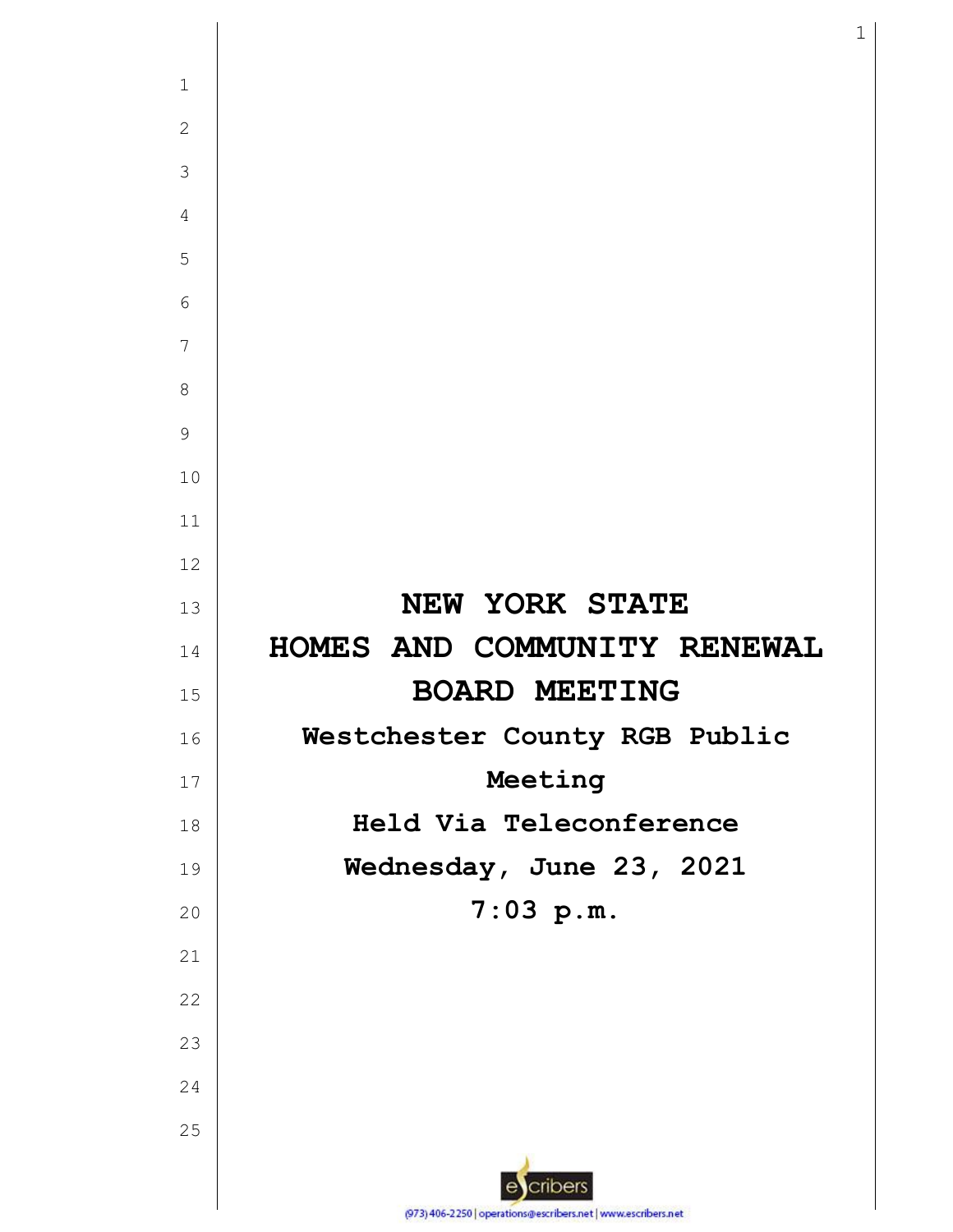#### [START RECORDING]

2 3 4 5 MR. PETER M. STECKER: Okay. Good evening. The time is 7:03 p.m. It's Wednesday, June 23rd. This is the Westchester County Rent Guidelines Board presentations public meeting.

6 7 8 9 10 11 12 13 14 15 16 17 18 19 20 I'll start this meeting as I do the other meetings, reading the notice. In response to the Governor's directive to take every effort to keep New Yorkers safe and mitigate the spread of COVID-19, pursuant to Executive Order 202-1, Westchester County Rent Guidelines Board will be conducting public hearings to set guideline rates of rent adjustment for housing accommodations within its jurisdiction, subject to the ETPA, for leases commencing between October 1, 2021, and September 30, 2022, via teleconference. Instructions for members of the public to simultaneously view or listen to the meetings have been posted to HCR's website for the Office of Rent Administration. Hearings will also be later transcribed, and the public will have the ability to view the

21 transcripts.

22 23 With that being said, Chair, I will turn it over to you.

24 25 MS. ELSA RUBIN: Good evening. My name is Elsa Rubin. I'm the chair of the Westchester Rent Guidelines.

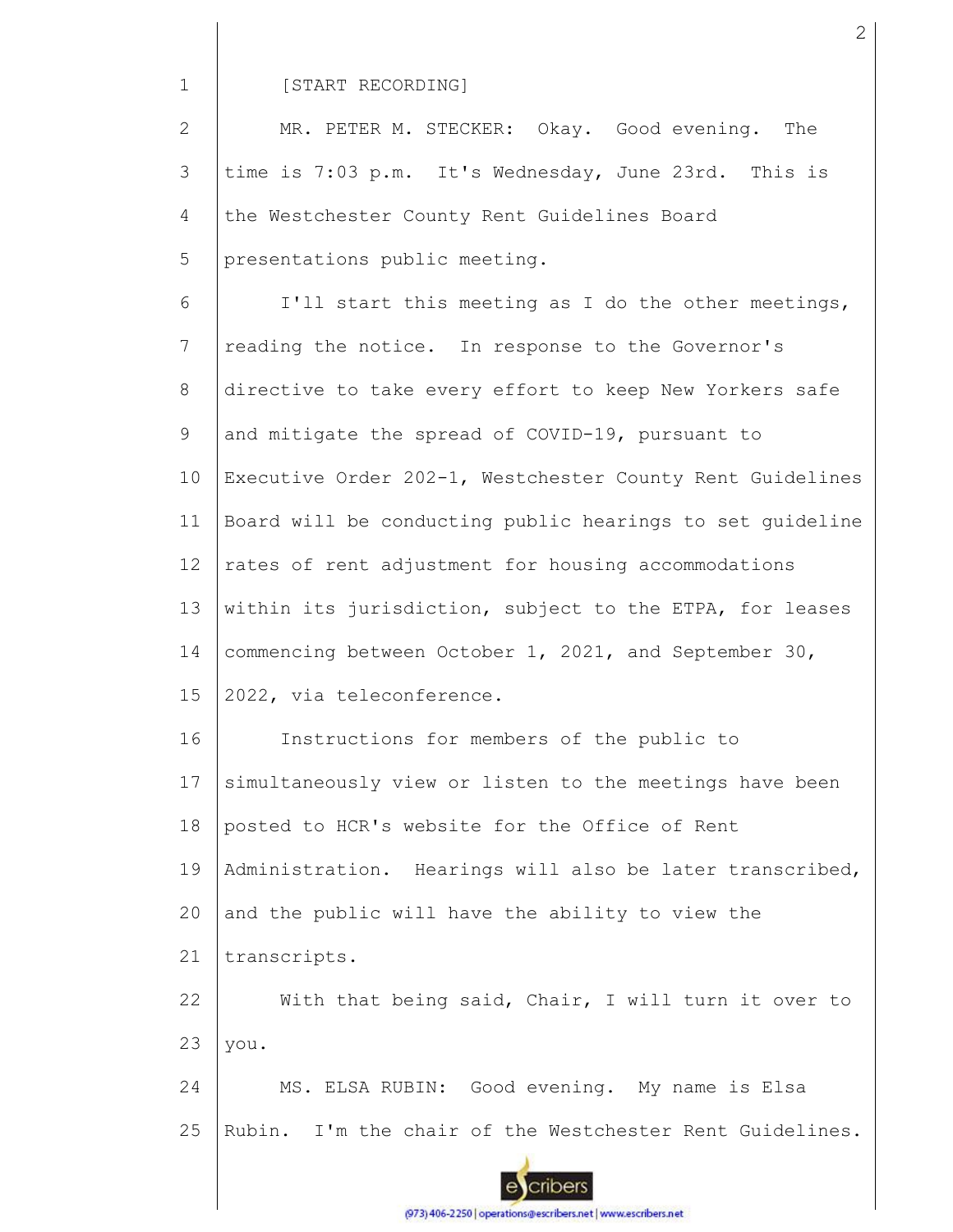| $\mathbf{1}$ | I welcome my colleagues and all the people who are        |
|--------------|-----------------------------------------------------------|
| 2            | watching this meeting to this virtual meeting.            |
| 3            | And tonight, we are going to hear the presentations       |
| 4            | of the tenant and owners representatives regarding rent   |
| 5            | guidelines for leases commencing or being renewed between |
| 6            | October 1st, 2021, and September 30th, 2022.              |
| 7            | I will now take roll call. Please respond if you          |
| 8            | are present.                                              |
| 9            | Velene Acquah?                                            |
| 10           | MS. VELENE ACQUAH: Present.                               |
| 11           | MS. RUBIN: LaMont Badru?                                  |
| 12           | MR. LAMONT BADRU: Here.                                   |
| 13           | MS. RUBIN: Eddie Mae Barnes? I think she's not            |
| 14           | here yet, but we'll go back to her.                       |
| 15           | Eliot Cherson?                                            |
| 16           | MR. ELIOT CHERSON:<br>Here.                               |
| 17           | MS. RUBIN: Kenneth Finger?                                |
| 18           | MR. KENNETH FINGER: I am here.                            |
| 19           | MS. RUBIN: Sylvia Hamer?                                  |
| 20           | MS. SYLVIA HAMER: Here.                                   |
| 21           | MS. RUBIN: Evelyn Santiago?                               |
| 22           | MS. EVELYN ALICEA SANTIAGO: Present.                      |
| 23           | MS. RUBIN: Tamara Stewart?                                |
| 24           | MS. TAMARA STEWART: Present.                              |
| 25           | MS. RUBIN: And Elsa Rubin, present. Let the -- let        |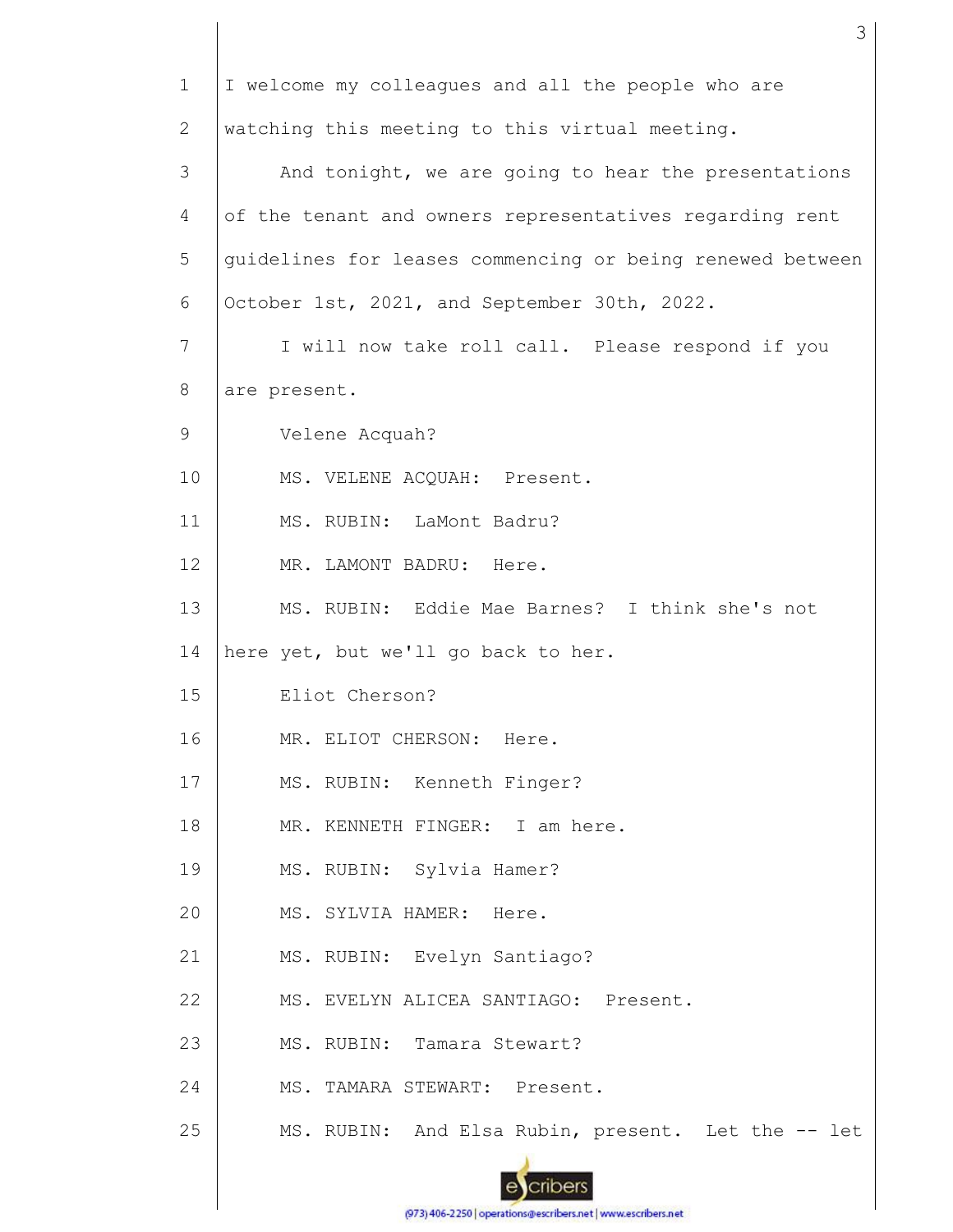1 the record show that we have quorum.

2 3 4 If our counsel, Mr. Stecker, doesn't have any announcements, I will proceed with the introductions of the presenters.

5 6 7 8 9 10 11 12 13 14 15 16 17 18 19 20 21 22 23 24 25 MR. STECKER: Just two quick things, Chair. First, just want to remind everyone the rebuttal and vote meeting will be held on Monday, June 28th at 7 o'clock. And secondly, Ms. Stewart did send me materials and asked me to disperse them to the Board. I did send an email with the materials. However, it looked like one or two of the recipients got kicked back, so if you haven't received it, if you could send me an email, let me know now, and I'll try to rectify the situation. MS. RUBIN: Okay. Mr. Finger, do you have a written presentation, also? MR. FINGER: I have a presentation for tonight. MS. RUBIN: Written, that we can read afterwards --MR. FINGER: Yes. I'll have -- MS. RUBIN: -- just in case we miss something. MR. FINGER: I'll have to clean it up. I sort of have a bunch of notes, but I'll get it and put it in readable form. MS. RUBIN: Perfect. MR. FINGER: I'll submit it after the meeting. MS. RUBIN: Thank you.

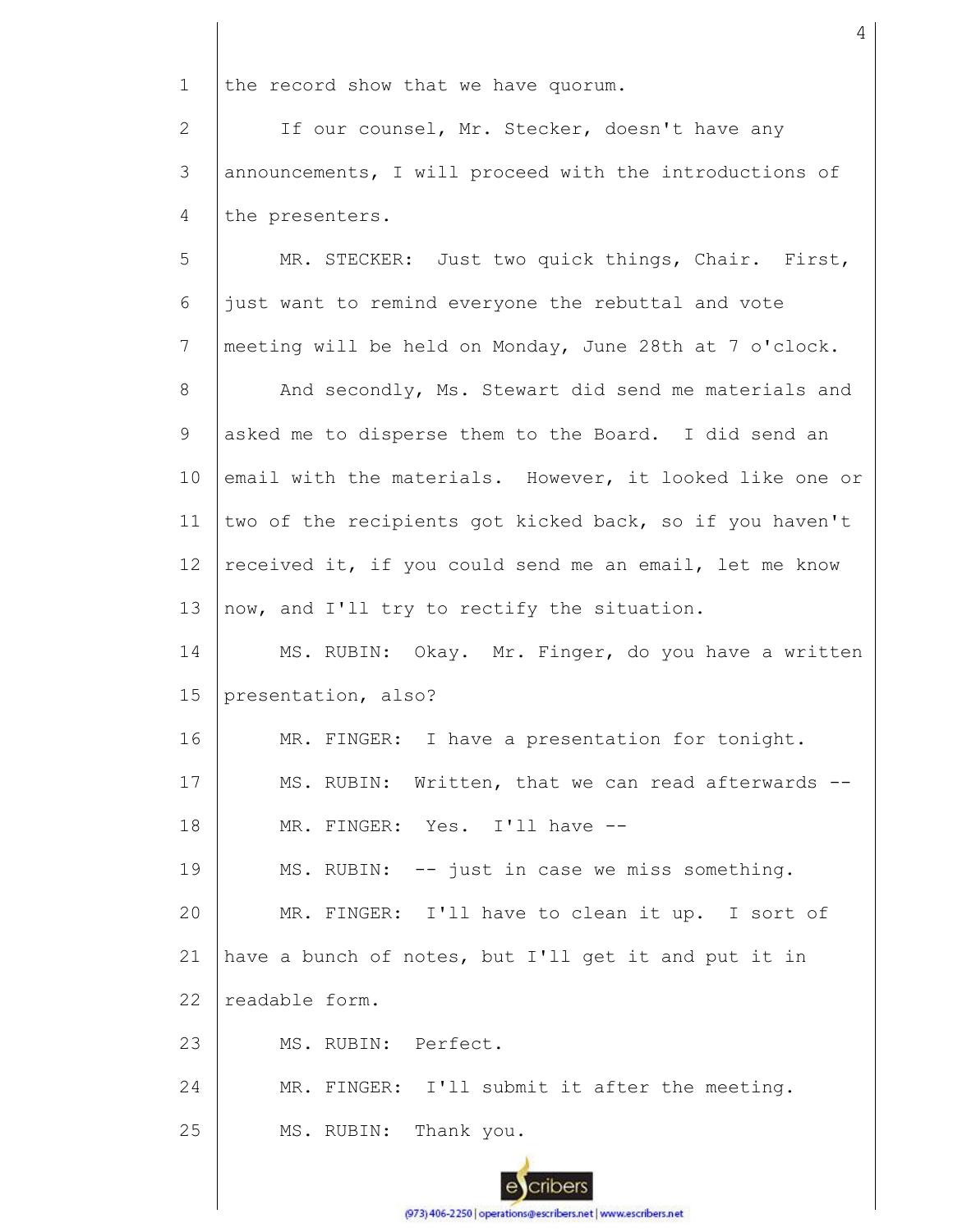1 2 3 4 5 6 7 8 9 10 11 12 13 14 15 16 17 18 19 20 21 22 23 24 25 So each presenter will have 20 minutes, and Mr. Stecker will be monitoring the time. At the end of each presentation, the board members will have the opportunity to make any comments or ask any questions. And that said, let's proceed to hear from Mr. Finger, representing the owners. MR. FINGER: Thank you very much, Chairperson Rubin. I want to thank the board members in advance, and without being overly dramatic, like to say that you all have the fate of affordable housing and rent-regulated housing in Westchester County in your hands. I'd like to start by just reviewing the statute that gives this board the power to adjust the rents. Just one paragraph. "A county rent guidelines board shall establish annual guidelines for rent adjustments which," and a skip, "shall be adjusted and shall," and I emphasize the word shall, which means must, "consider, among other things, 1) the economic condition of the residential real estate industry in the affected area, including such factors as the prevailing and projected i) real estate taxes and sewer and water rates, ii) gross operating maintenance costs, including insurance rates, governmental fees, cost of fuel, or labor costs, iii) cost and availability of financing, including effective rates of interest, iv) overall supply of housing

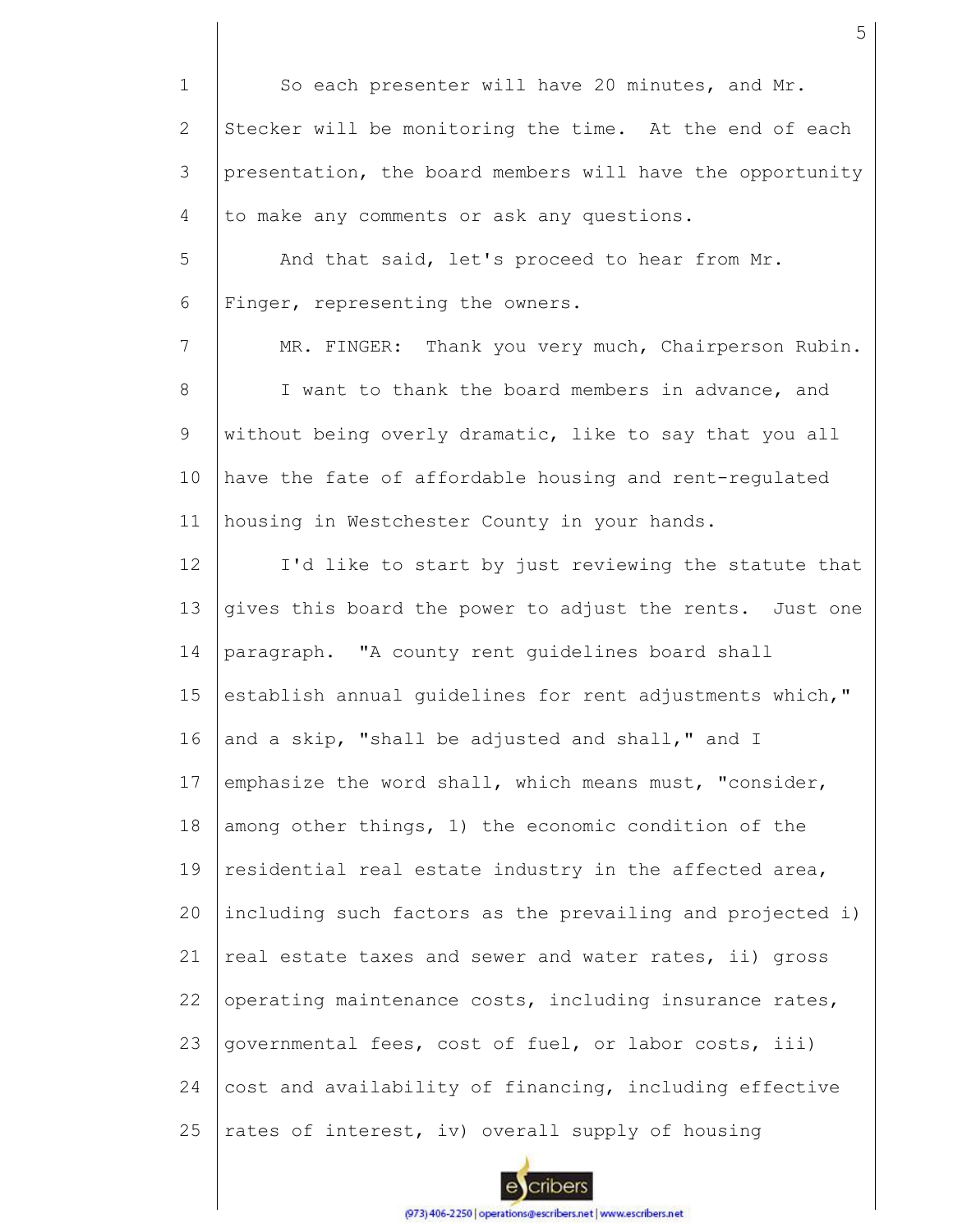1 2 3 4 5 accommodations and overall vacancy rates; 2) relevant data from the current and projected cost of living in the cities for the affected area; and 3) such other data as may be made available to it." Please keep this in mind as you deliberate.

6 7 8 9 10 11 12 In addition to the usual issues that we discuss, this year, there is proof of something I reminded this Board of last year, that the Housing Stability and Tenant Protection Act, the HSTPA, would, in my opinion, have a devastating impact on the rental housing industry. Not only has this happened, but with the pandemic, it was even worse than forecast.

13 14 15 16 17 18 19 20 21 22 23 24 25 This year, not one tenant, not one, complained about the rent other than Reverend Lofton Woods (phonetic), a former board member, a tenant board member, whose testimony as to her apartment in a cooperative building proves the point that the owners have been making, that deferred maintenance will lead to building deterioration. In her case, I quess it was a loss of gas service. You may not remember that last year, I started off my presentation with the foreboding issue that I just mentioned. Unfortunately, my concerns were minimal compared to the disaster that struck the multi-family rent-regulated industry with both HSTPA and thereafter, the pandemic.

6

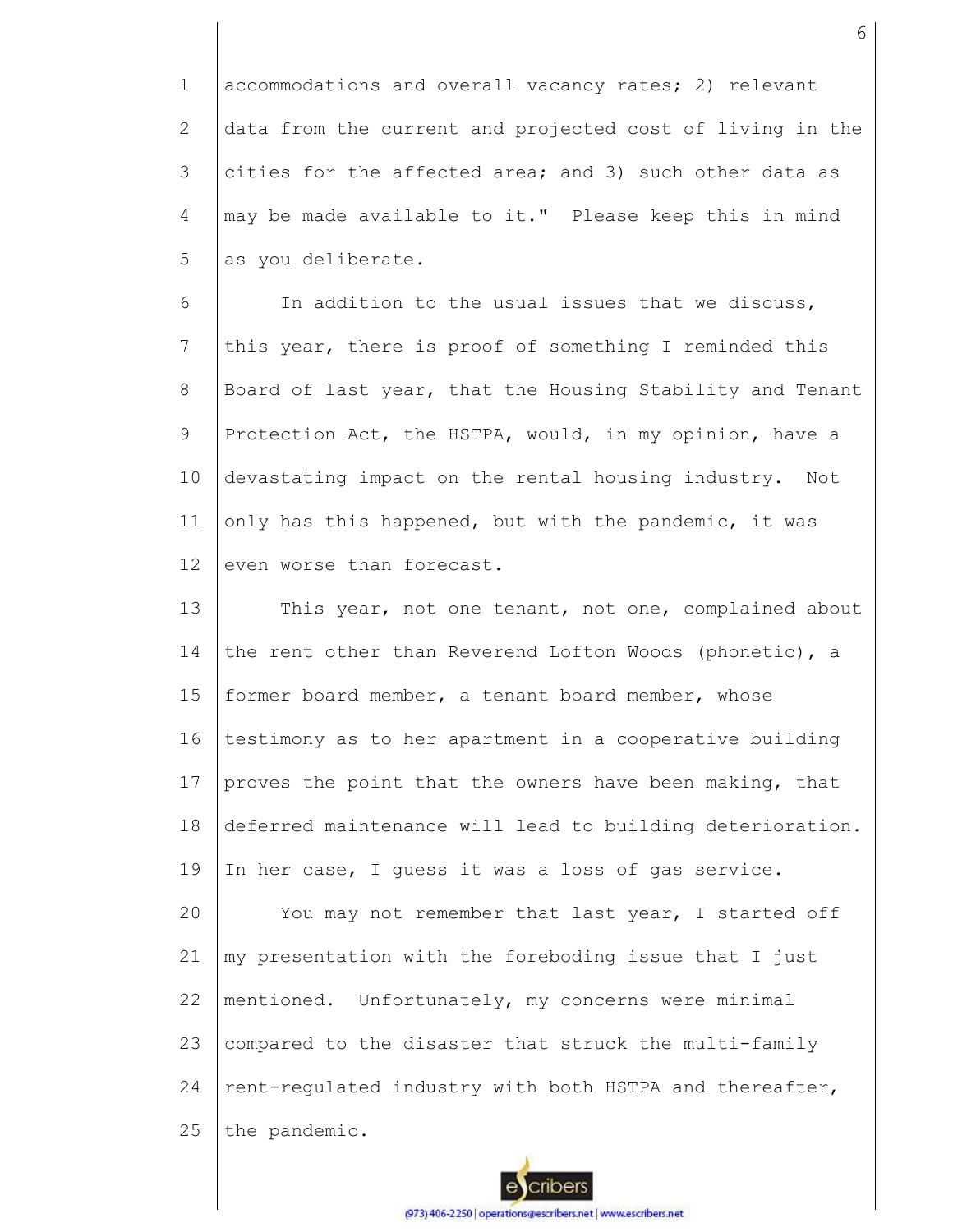1 2 3 4 5 6 7 While New York City-based advocates, such as Mike McKee, come to Westchester seeking to justify rent regulation, that is not the issue before this board. If we were to argue the merits of rent regulation, we can point to literally hundreds of articles and studies that show that rent regulation is self-defeating and lessens the availability of affordable housing.

8 9 10 11 12 I'd like to quote one article, which was written in a Brookings Institute study, dated October 2018, by an associate professor of economics in the Stanford Graduate School of Business, Rebecca Guiden (phonetic). She reported on the deleterious effect of rent control.

13 14 15 16 17 18 "Once a tenant has secured a rent-controlled apartment, he may not choose to move in the future and give up his rent control, even if his housing needs change. This misallocation can lead to empty nest households living in family-sized apartments and young families crammed into small studios, clearly an

19 inefficient allocation.

20 21 22 Similarly, if rental rates are below market rates, renters may choose to consume excessive quantities of housing.

23 24 25 Rent control can also lead to decay of the rental housing stock. Landlords will not invest in maintenance because they can't recoup these investments by raising

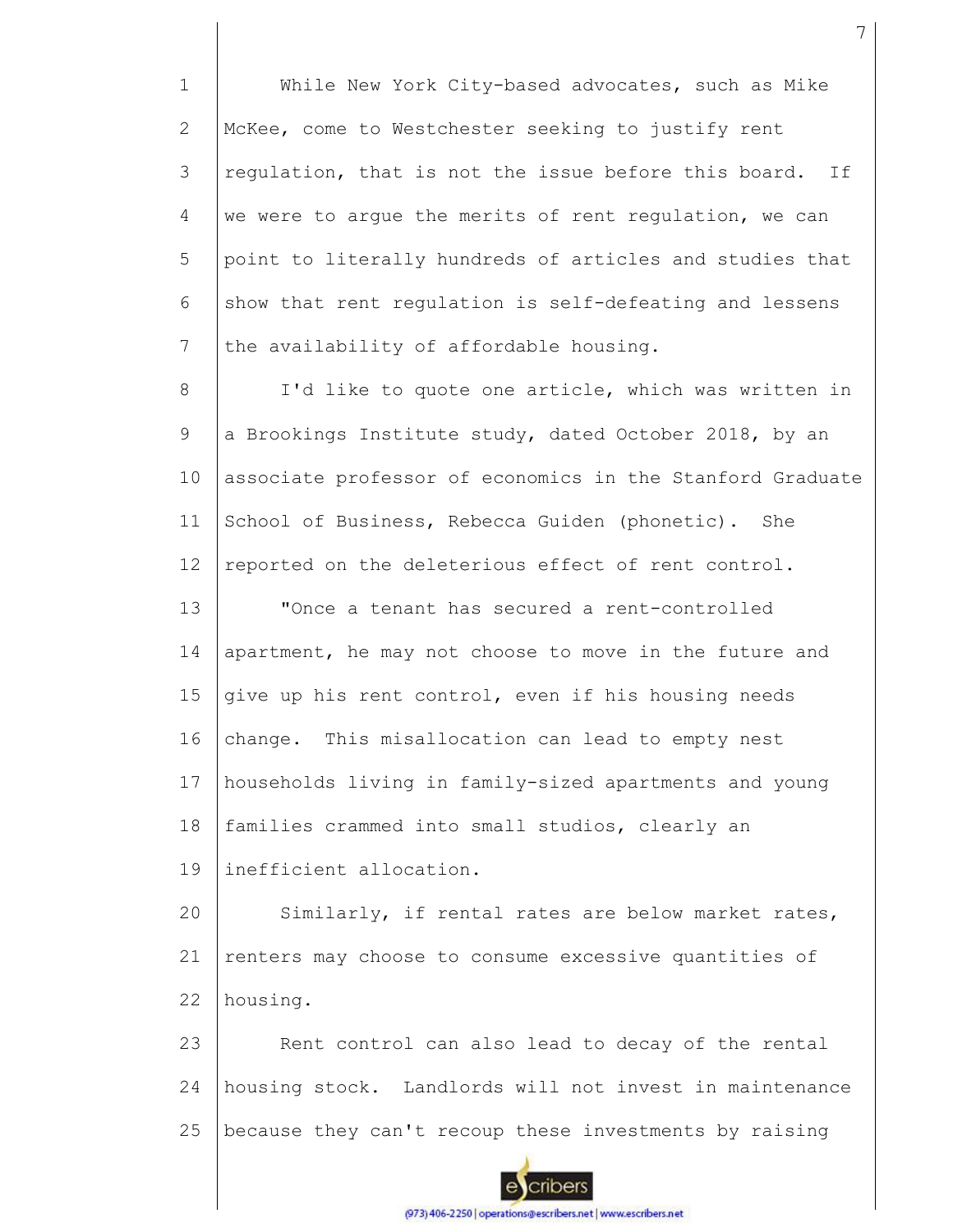1 rents."

2 3 4 5 6 7 8 9 10 11 12 13 14 15 16 17 18 19  $20$ 21 22 23 24 25 This article in 2018 was prescient as to our situation in Westchester. However, while we're not arguing the merits or lack of merits of rent regulation, it's a fact of life, and the owners in Westchester have learned to live with it. However, the Westchester owners that you've heard testify are living proof that the fact that the zero increase of last year and the minimal increase of the last five years, which is an average of less than one percent per year for one-year leases, and approximately one and a half percent for two-year leases over the two years, coupled with the loss for vacancy increase and preferential increases led to the following. One, leaving low rent apartments vacant. You heard this from multiple owners, and resulting in less affordable housing and less housing for young families. Two, deterioration of buildings. Reverend Lofton Woods is a prime example of that. Three, lack of capital improvements such as new roofs, heating systems, which will lead to further deterioration. And I might add that the two percent annual payback is notwithstanding that. Four, lack of monetization of apartments due to lack of the IAI increases sufficient to justify the expenditure, and the limitation on the expenditure to

cribers

(973) 406-2250 | operations@escribers.net | www.escribers.net

8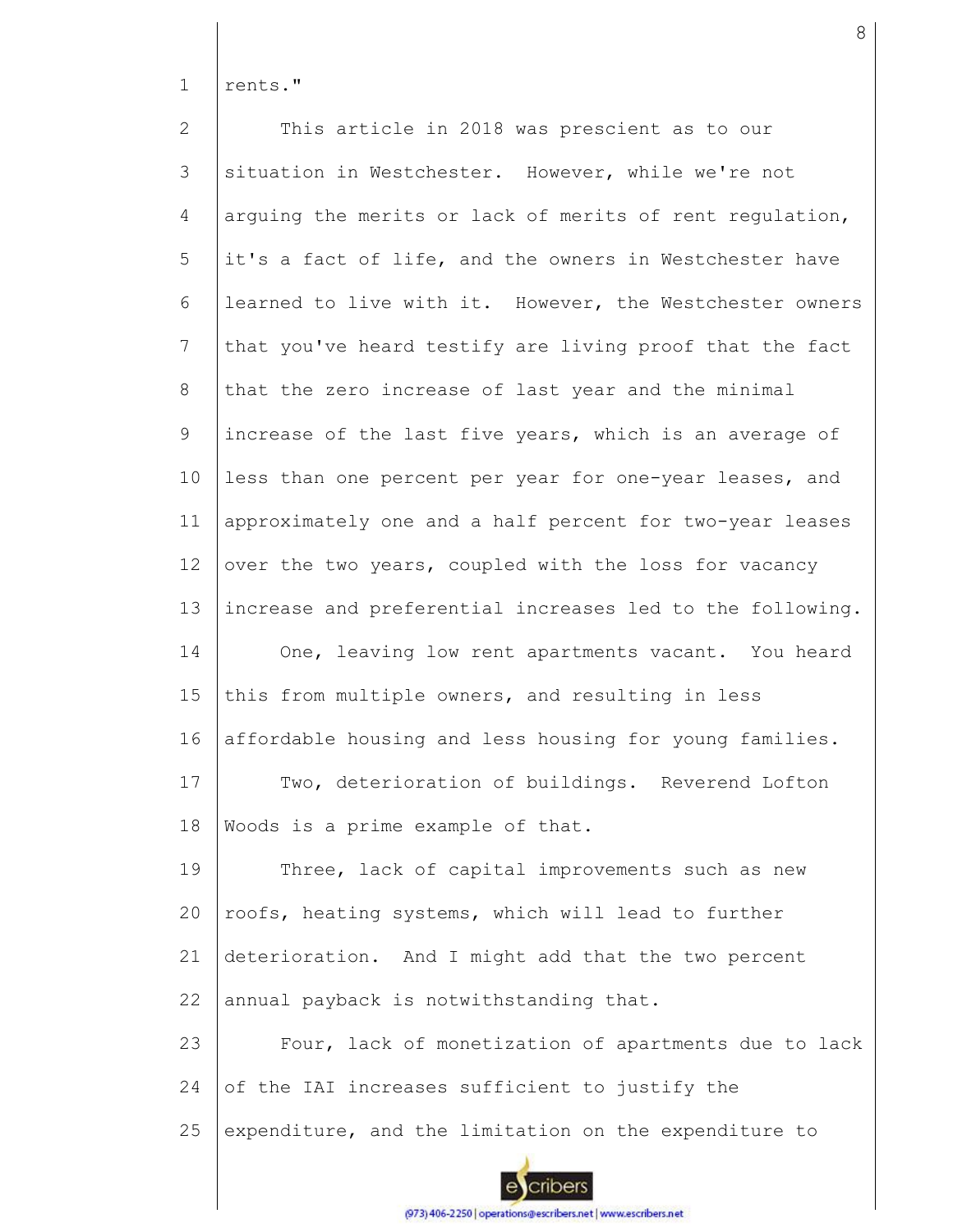1 2 3 4 15,000 dollars over 15 years, and the fact that after 30 years, both with the MCIs and the IAIs, you have to remove it from your rent roll together with any increase on that.

5 6 7 8 9 The tenants wanted to eliminate vacancy increases, which did not have -- or did not hurt any existing tenants, so I suggest that be careful what you wish for. This subsidized the lack of reasonable yearly increases and is now gone.

10 11 12 13 14 15 16 17 The price index, PIAC, for operating costs, which was sent to you earlier on, indicated that the CPI adjusted net operating income commensurate adjustment was calculated to be 2.75 percent for one-year, and 5.75 percent for two-years. What this means is that just to stay even with the cost of living, there would have to be a 2.75 and 5.75 increase. This is not our number, of course. I am not that optimistic.

18 19 20 21 It came from the New York City Board's information, using adjusted cost of living figures. Anything less than that means that the owners are actually going backwards.

22 23 24 25 And as I said, I'm not naïve enough to expect that kind of increase, but look at the owners who testified. Every one of them have assisted in working with their tenants affected by the pandemic. Looking at the survey,



(973) 406-2250 | operations@escribers.net | www.escribers.net

9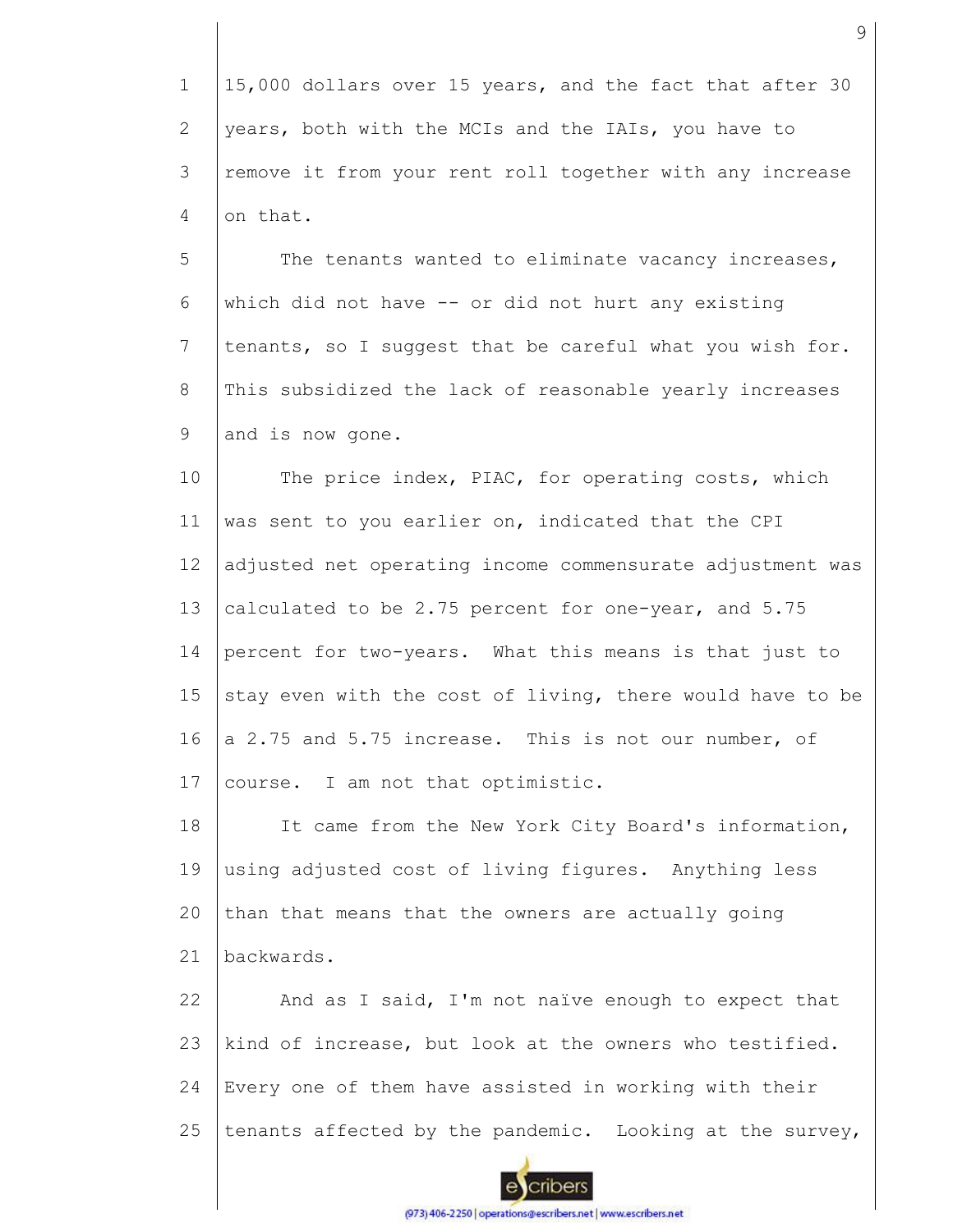1 2 3 repairs decreased by over 10 percent from an increase of 1.4 percent the year before to a decrease of 9.3 percent this year.

4 5 6 7 8 And you'll note, for the total income, that the total income actually decreased this year from last, as distinguished from a 2.5 percent increase last year. We believe that's a product of the zero, zero that this Board imposed on the owners.

9 10 11 12 13 14 15 16 17 18 19  $20$ 21 When we look at the HSTPA, who suffers? Everyone, but mainly the tenants, whose residences will deteriorate. The owners want to fix the residences up. They want to maintain their buildings, but they can no longer subsidize a zero or a one percent rent increase without the vacancy increases, which they no longer have. So together with the loss of IAIs, MCIs, the owners are really up against the wall this year. We would like to modernize the vacant apartments for new tenants, provide up-to-date capital improvements rather than bandaid repairs, but it's impossible. HSTPA's constrictions make a reasonable rent guideline increase absolutely necessary.

22 23 24 25 You might also note that there is a significant decrease in the number of HSTPA units, over 10 percent. We got some information today as to why, but why not? Who would want to own buildings where the spiral is to

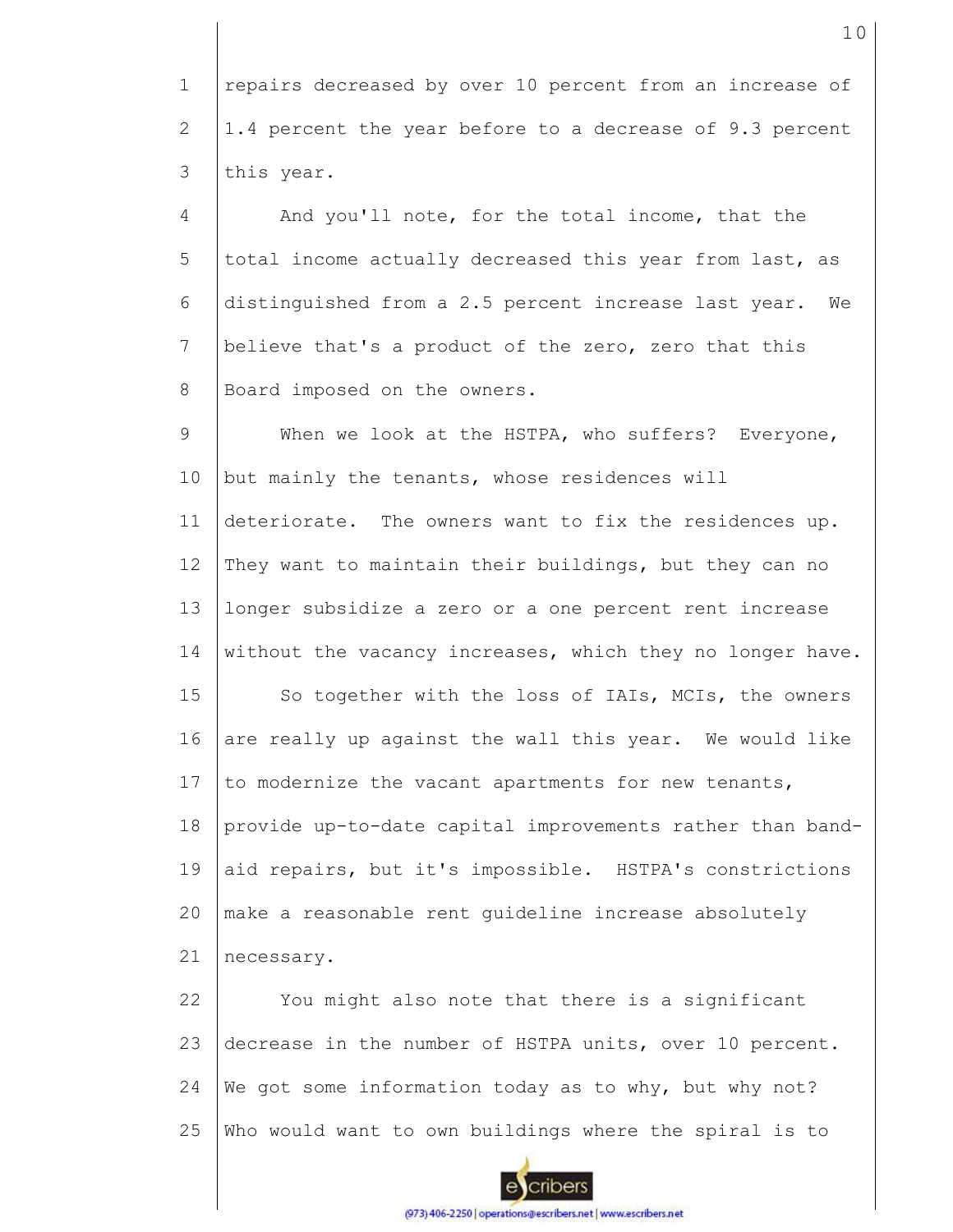1 2 leave the owner with less and less? And to use the cost to income charts as justification is ludicrous.

3 4 5 6 7 8 9 10 While the Mount Vernon rent Ms. Roach (phonetic) -excuse me -- would consider a "profit", that is nothing but a number that does not include the mortgage, or interest, or the money spent for capital expenditures, among other things. So yes, while the number may be large, it does not compensate the owners for their time, effort, expense, in many areas. And it does not compensate even for small profit.

11 12 13 14 15 16 As to the presentation, this analysis is also predicated on 100 percent of the rents being legal, regulated rents. We all know that legal, regulated rents is a fiction, since most significant percentage of landlords give preferential rents. Why should an owner invest in work if the owner can't make money?

17 18 19 20 21 22 23 24 Even our illustrious 1199 representative, who would seek to prevent a rent increase and ask for zero, zero, does not take the same position as to her own employees, who received an average of a three percent per year wage increase for the last three years for households in this area, something that she didn't offer to the owners of the property where her employees live. How about the same increase for the owners?

25 Zero, zero, or one and two is self-defeating, as we



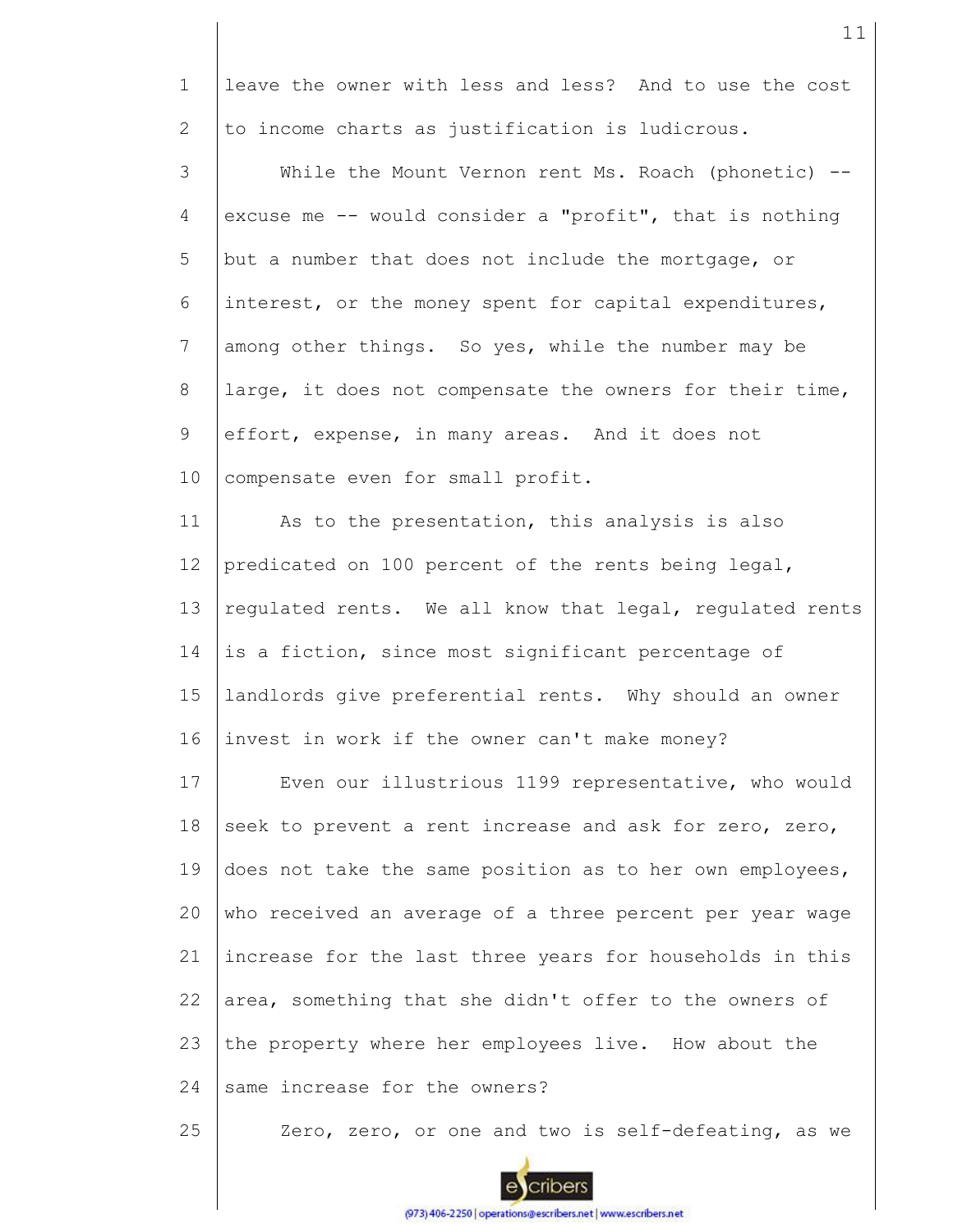1 2 3 4 5 6 7 8 9 10 11 12 13 can see by the decline in the number of ETPA-controlled units over the last 20 years. If you want this number to keep going down, keep penalizing the landlords. If you want more affordable housing, then you must at least provide the landlords and the owners with an incentive to purchase, rehabilitate, and construct affordable housing. The minimal rent increases, or none, can no longer be made up, as we've said, with vacancy increases or high income control. That's gone. So if a tenant is making 100 or 500,000 dollars a year, that tenant still has the benefit of the ETPA. And who's hurt again by this? The tenants. Young families. Newlyweds. Those looking for affordable

14 15 16 17 18 housing. These buildings -- and by the way, Ms. Chairperson, can you let me know when I'm about half done, so I'll speed a little -- or Peter, so I can -- MR. STECKER: Yeah. You have -- you have nine minutes left, Ken.

19 20 MR. FINGER: I have nine minutes left? Okay. I'll talk a little faster. Thank you.

21 22 23 24 25 These buildings, which are subject to ETPA, are our affordable housing. They're 70, 80, 90, 100 years old. We're not talking about the fancy, dancy high rises now going up all over Westchester, but these 100-year-old buildings take more and more maintenance, which they are

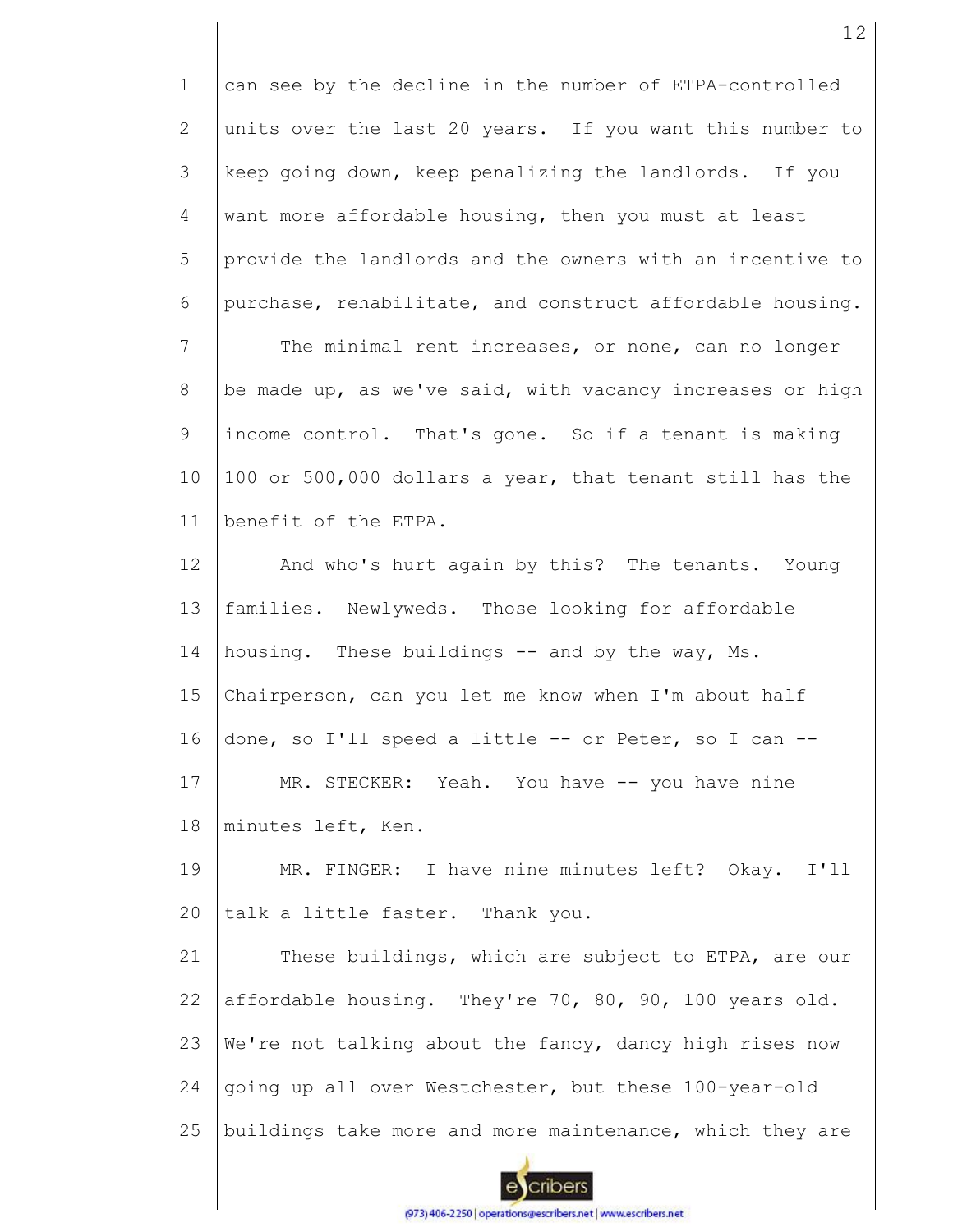1 2 3 4 5 6 7 8 9 10 11 12 13 14 15 16 17 18 19 20 21 22 23 24 25 no longer getting. We need a reasonable increase. Again, the landlords are really getting it in the neck. 51 percent of all rent-regulated buildings in Westchester are 20 units or less. The ma and pa buildings with family ownership. If we include those under 50 units, 90 percent of all buildings subject -- in Westchester are subject to ETPA. And while we're looking into small landlords, remember, large landlords also have to bear the doubledigit increase in insurance, real estate taxes, utilities, water, and the like. And their tenants are also suffering, as are all tenants due to the Board's failure to provide a living income to the owners. As you know, the State legislature just passed a law that gives some rent relief, but that rent relief goes to the tenants, and the BRI is working like hell to get that out there so that the tenants can pay their rent. But remember, there are also tenants who won't apply, or can't be bothered, or are over income, or won't even cooperate. There are also those fraudsters who pay their rent, but took advantage of the eviction moratorium, and those also who built up an arrears and skipped town. And let's not forget that for much of the year, a person laid-off can get unemployment of up to 1,000

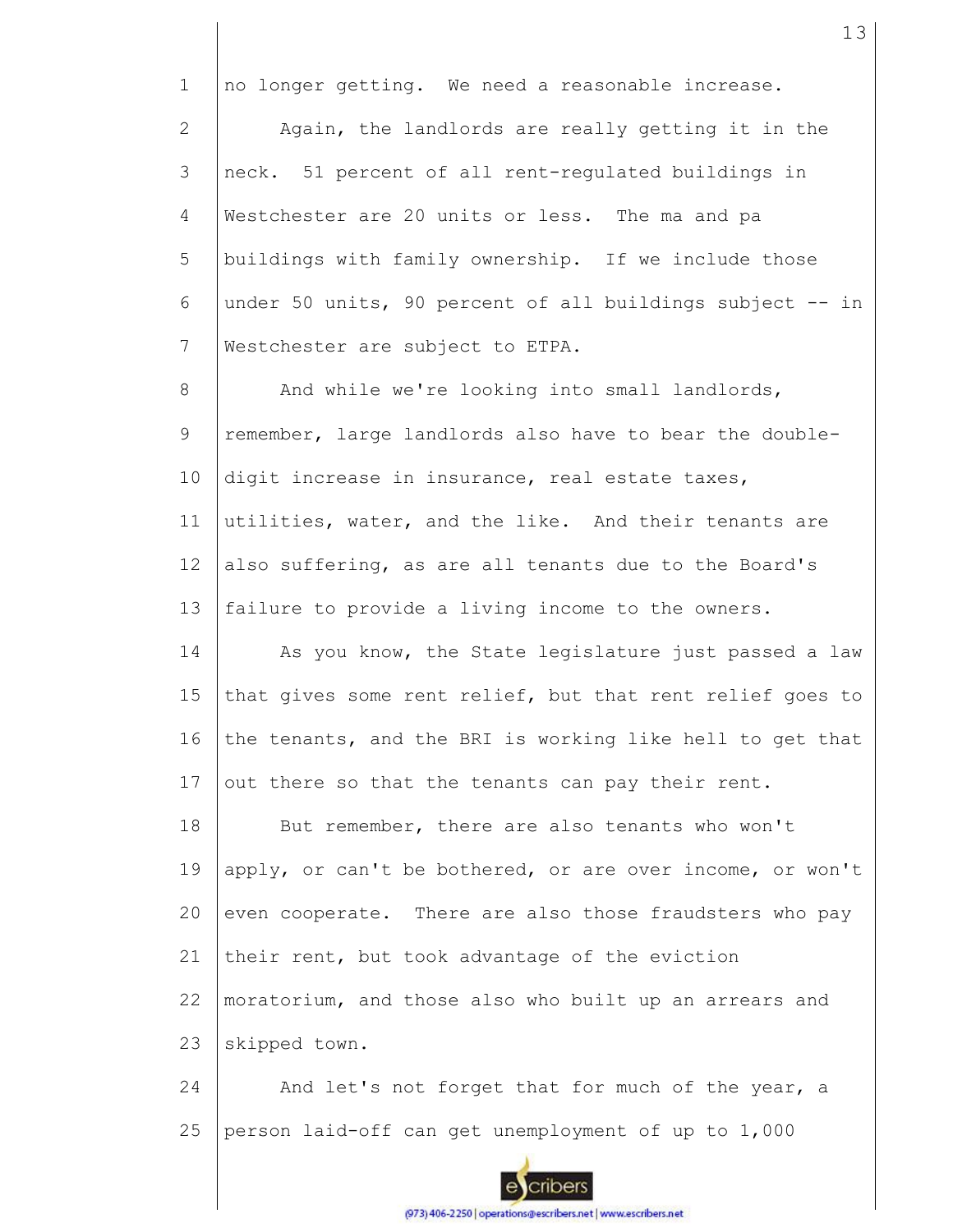| $\mathbf 1$    | dollars a week. They were assisted. The landlords         |
|----------------|-----------------------------------------------------------|
| $\overline{2}$ | weren't. The landlords could not get PPP.                 |
| 3              | I actually have a client whose tenant stopped paying      |
| $\overline{4}$ | rent for a house, and has built up a 40,000 dollar        |
| 5              | arrears, and yet just bought a Bentley.                   |
| 6              | There are people who are fraudsters, and there are        |
| 7              | people who are in need of help. The landlords will help   |
| 8              | anybody legitimately that needs it.                       |
| 9              | Given the substantial loss of income, this Board,         |
| 10             | again, should grant a reasonable increase, since in the   |
| 11             | past, monies have come from other areas. There will be    |
| 12             | no more monies virtually from MCIs. There'll be almost    |
| 13             | no more monies from IAIs. You can't really do much with   |
| 14             | 15,000 dollars over 15 years.                             |
| 15             | The only source of any monies for landlords is to be      |
| 16             | able to -- from the increase that this Board will give,   |
| 17             | so that they can run, fix, retain, repair, renovate those |
| 18             | buildings.                                                |
| 19             | The money that will be used by landlords to meet          |
| 20             | their expenses has to be more than the minimal guideline  |
| 21             | increases over the last five years, which total 4.75      |
| 22             | percent. 4.75 percent for one-year increases over a       |
| 23             | period of five years. That is shocking. When you look     |
| 24             | at the percentage increase in the expenses, the expenses  |
| 25             | is substantially more than income.                        |
|                |                                                           |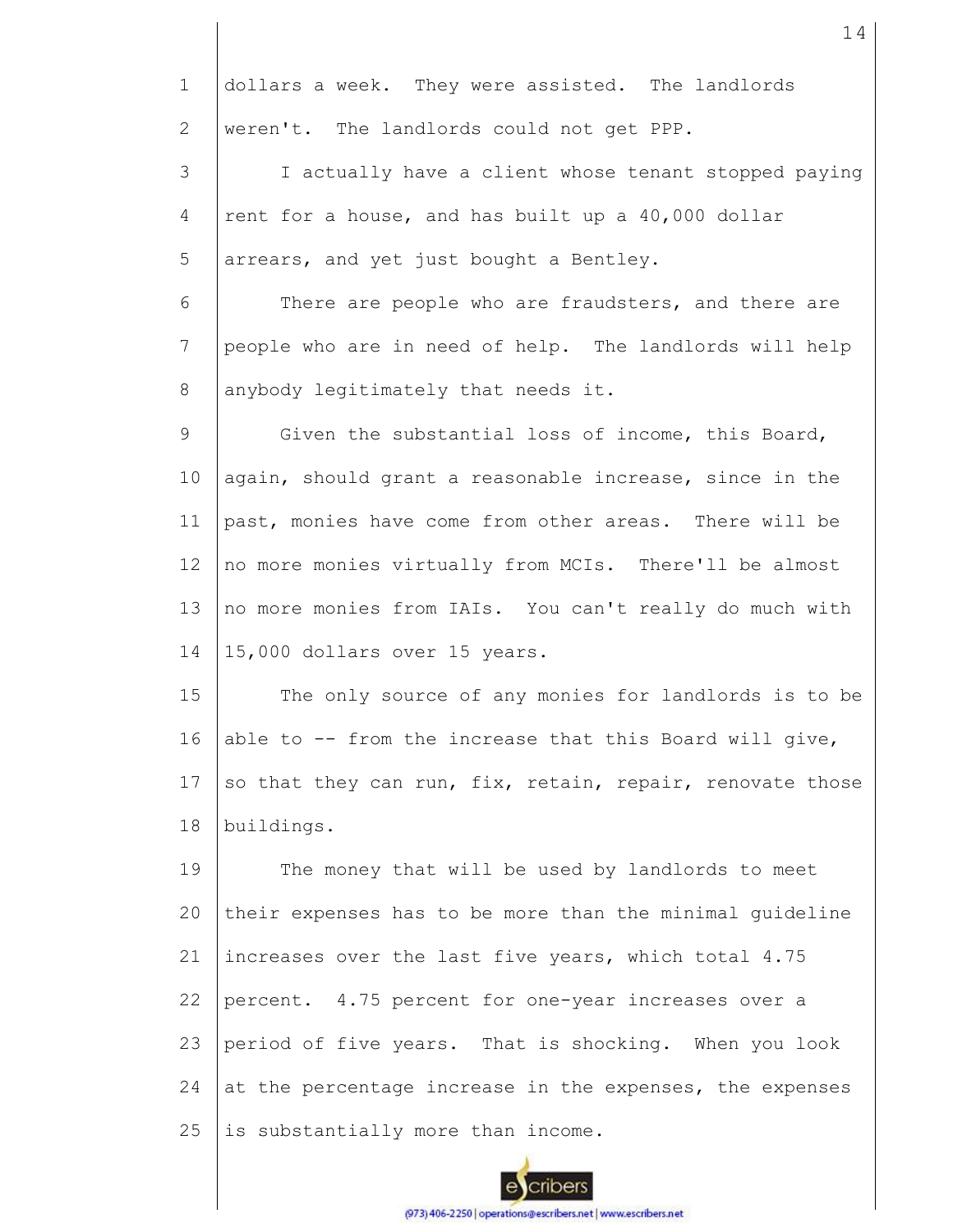1 2 3 4 5 6 7 8 9 10 11 12 13 14 15 16 17 18 19 20 21 22 23 24 25 If you want the landlords to provide properly maintained and adequately repaired buildings, we have to give them a reasonable increases. In 2013 to 2014, we had three and four percent. Thereafter, although it took a while to kick in, repairs and maintenance went up, and there were less complaints about repairs and maintenance. From 2016 on, the repairs, with the minimal increases, have gone down, and last year, we had a ten percent decrease in the amount of money spent for repairs. As we've said, there's virtually no capital or prominent improvement that we'll have because of the HSTPA. As far as the Emergency Rental Assistance Program, the BRI is working like crazy to help the tenants get as much as they can, but all that does is, it brings us back to zero. It doesn't address past or future costs, increase in real estate taxes, insurance, and is limited in scope as to tenants who qualify under the 80 percent AMI. Moreover, the landlord cannot evict for a year if this tenant stops paying. And further, there can be no rent increase for the year no matter what this Board does, if the tenant gets the advantage of that program. And we've heard about the increase in materials for repairs, which make it even harder to make a reasonable

cribers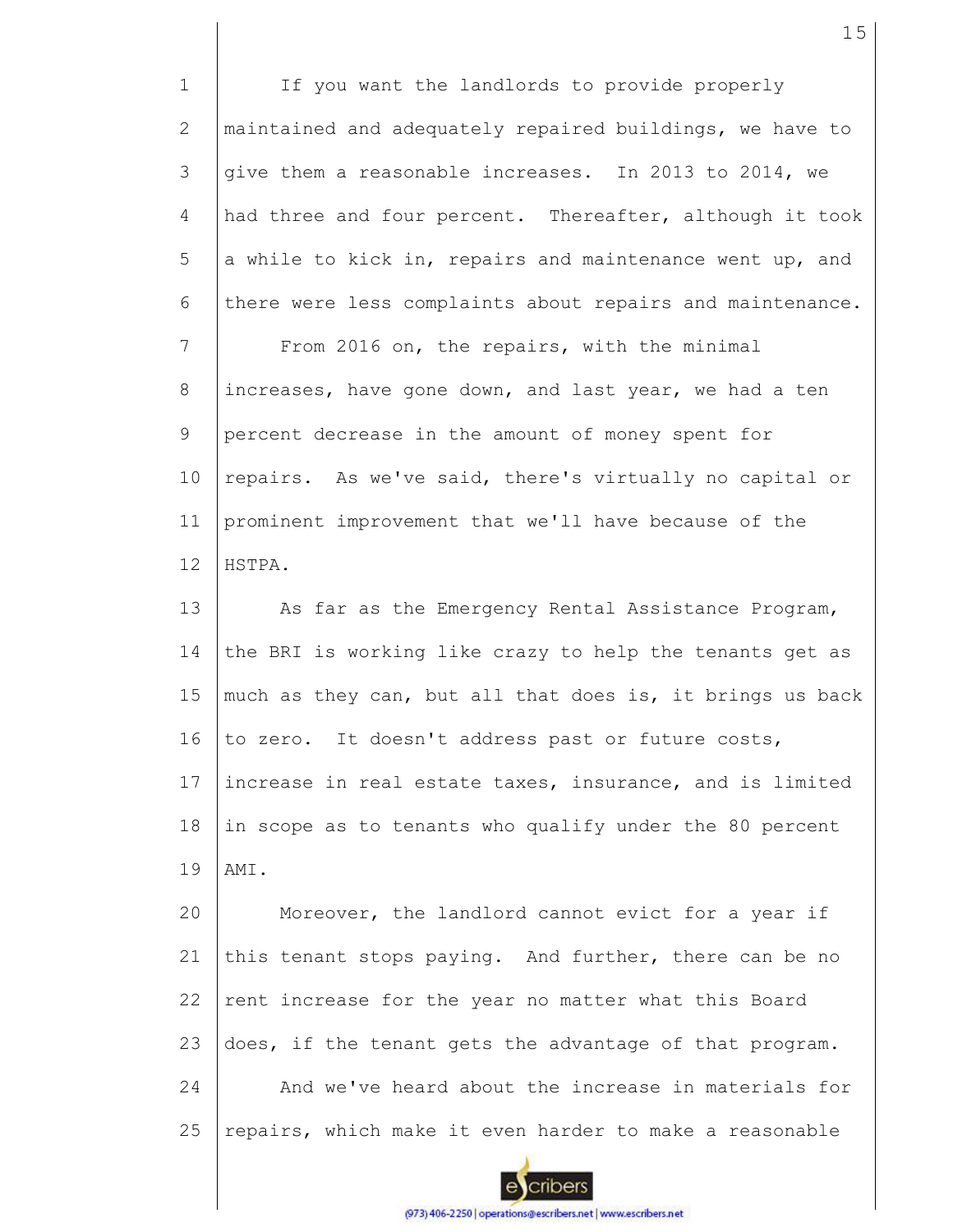1 repair in today's market.

| $\overline{2}$  | Lisa DeRosa, a family owner, advised that she had to      |
|-----------------|-----------------------------------------------------------|
| 3               | cancel environmental and green repairs and renovations,   |
| 4               | such as more efficient windows. And she had the highest   |
| 5               | vacancy rate last year in years, which is also lost       |
| 6               | income. Michael Anuko (phonetic) pointed out that in      |
| $7\phantom{.0}$ | mixed-use buildings, the lack of commercial rent hurt.    |
| 8               | Isabelle Hoya (phonetic) says she lost considerable       |
| 9               | arrears that she could not recoup.                        |
| 10              | Francesca DelMonte (phonetic) confirmed that she had      |
| 11              | tenants not paying, and a tenant owing over 20,000        |
| 12              | dollars skipped out, a not unusual experience. Lynn       |
| 13              | White (phonetic), with small buildings, said she was      |
| 14              | keeping apartments vacant, as did Carol Danzinger         |
| 15              | (phonetic), since she couldn't afford the repairs and the |
| 16              | upkeep of those kind of low rent apartments.              |
| 17              | Once again, without getting a reasonable increase,        |
| 18              | the landlords and owners do not have the money to keep up |
| 19              | the buildings and the apartments.                         |
| 20              | A managing agent, Sandra Borducci, pointed out that       |
| 21              | real estate taxes were up 13 percent, labor was up,       |

22 insurance was up over 30 percent. Joseph Kazarnovski

23 (phonetic), with 154 units, advised that he had tenants

24 who could pay and just wouldn't. Ken Nelson (phonetic)

25 who you've heard for many years, pointed out that the

16

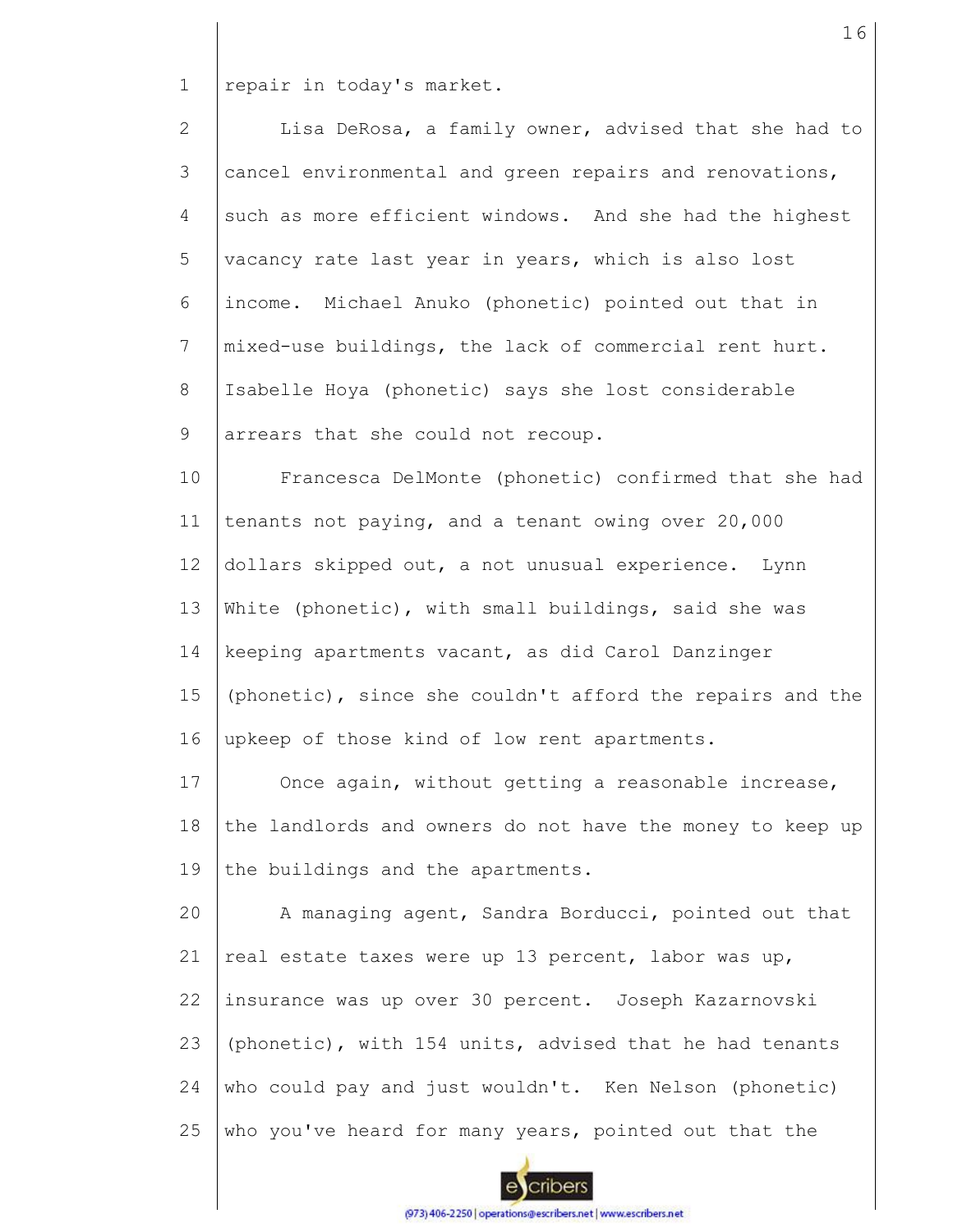1 2 3 increase in taxes were in Younkers and Westchester, and that his aging buildings are deteriorating due to underinvestment.

4 5 6 7 8 9 10 11 12 13 14 15 16 17 18 19 20 21 22 23 24 25 Higher guideline increases are necessary to maintain these aging buildings, many of which are family owned, as with Ms. DeRosa, or Mr. Danowicz (phonetic), or Ms. Ciuffetelli. That's our affordable housing. With the CPI at 2.4 percent this year, and forecasted over 2 percent next year, we need at least a matching guideline. Finally, looking over the last ten years, the cumulative two-year annualized increase was 11.6 percent, and for one-year, 14.75 percent, while the CPI went over 17.8 percent. We could get a 3 and a half percent, 4 percent increase, and we wouldn't even catch up. The landlords are behind the 8 ball more than ever. Peter, let me know when I have about three minutes left. Since rent increases are restricted -- MR. STECKER: You're at -- sorry Ken -- you're at two and a half right now. MR. FINGER: Okay. I'm almost done. I got five minutes more. Since rent increases are restricted, landlords have less incentive to both maintain and improve their housing

cribers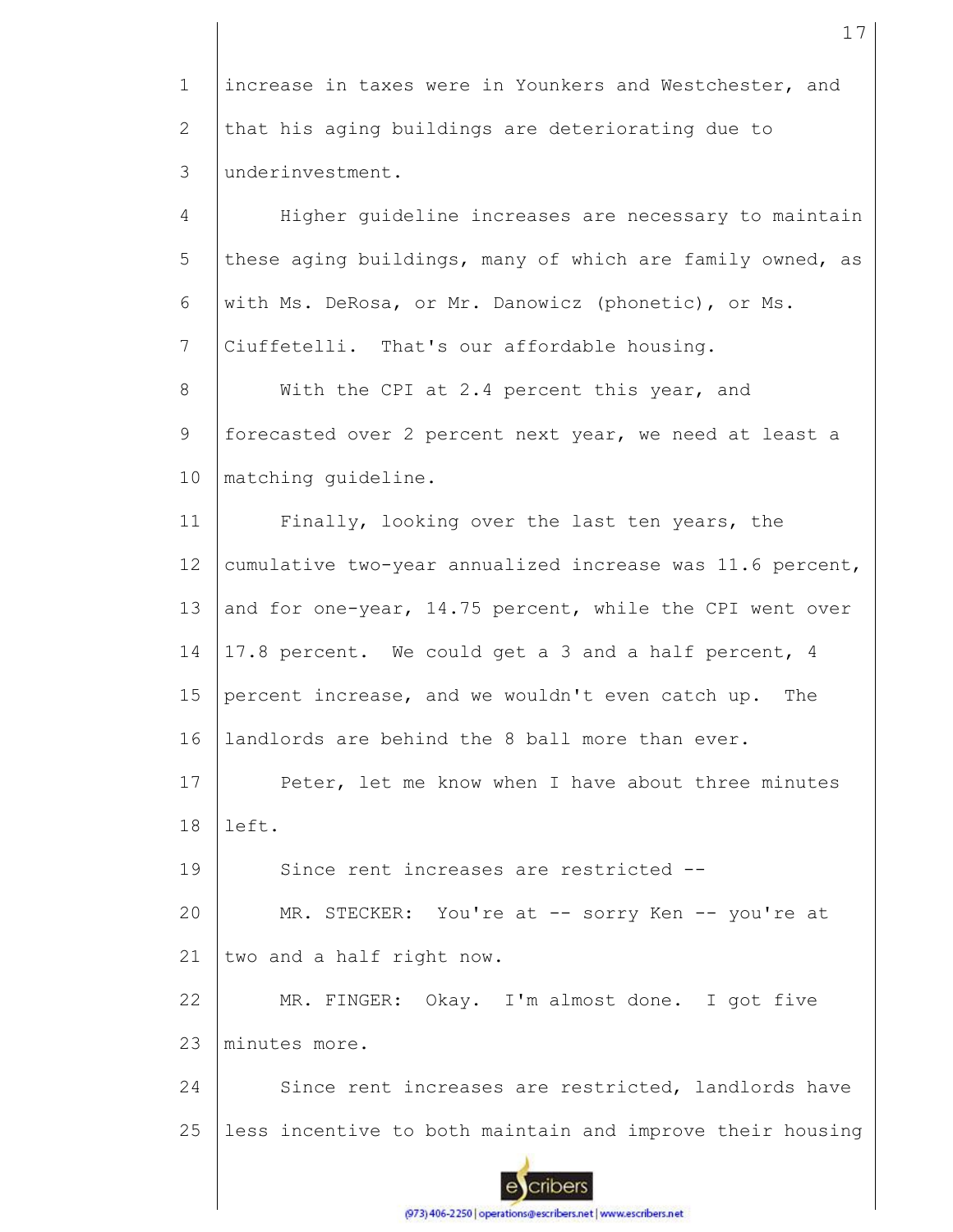1 2 3 4 5 6 7 8 9 10 11 12 13 14 15 16 17 18 19 20 21 22 23 24 stock. The proof of this is that years after, substantial increase in maintenance goes up, and when there's less increases, maintenance goes down. Rent controls and rent guidelines, low rent guidelines, have the perverse effect of actually creating less affordable housing, as we've discussed. Many tenants game the system, remaining in controlled housing while having second homes and use succession rights to deny young families affordable housing. The deterioration also affects the local communities, because it'll lower the tax base of rentregulated housing, thereby causing single-family homeowners to have to make up the loss in taxes from the certioraris given to multi-family landlords. In terms of the cost to income chart, I pointed out that it excludes expenses such as mortgage amortization, reserves, capital improvements, MCIs, and things of that nature. So to say it's profit is just not telling the accurate story. I must emphasize that the cumulative effect of virtually almost no increases is destroying affordable housing stock in Westchester. Owners cannot survive with zero or minimal one percent increases. We're going to

25 end up, if we don't get a reasonable increase, with the

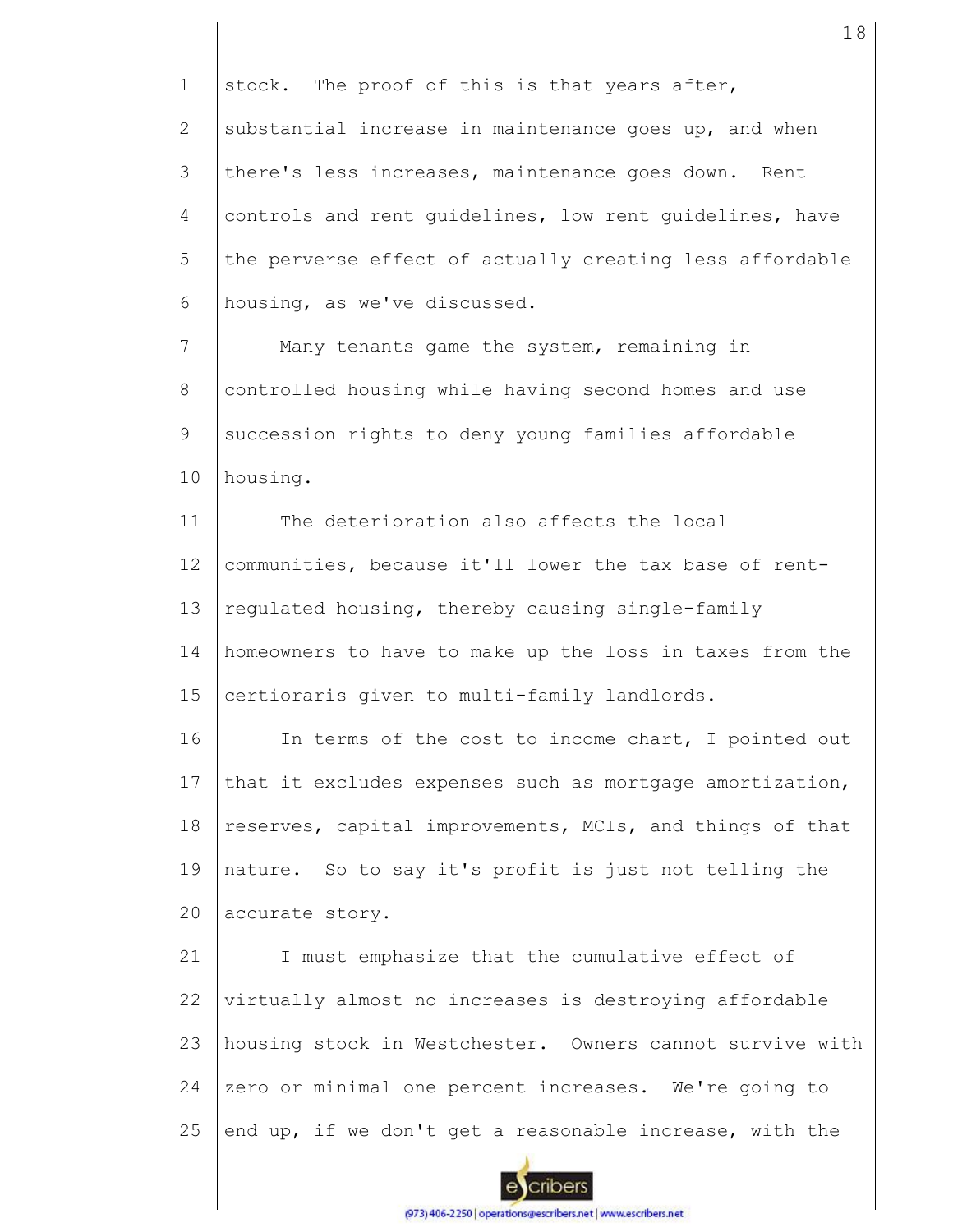1 2 Bronx in the 70s, and abandoned buildings throughout the county.

3 4 5 6 7 8 9 10 11 12 13 14 15 16 17 18 19 20 21 I refer you to the undisputed fact that an agreement with tenant advocates regulated housing have decreased about 50 percent for 50,000 to 27,000. This is a major reduction and something that will not turn around until you give reasonable rent increases. If we want people to invest in and improve affordable housing, we have to allow them to not only stay even, but to make a profit. And we've heard from multiple (indiscernible) landlords who either have family-owned -- I need about one more minute -- or small building investments. It is not un-American to earn a profit in your investment, and if you want, you can get a guaranteed return in a bank, so why invest in real property? The people that we've heard before the hearing have a personal interest in their buildings and want to provide good housing for their tenants. Minimal rent increases does not work to anyone's benefits. The cost of rent control, as I've said, and rent regulation is subsidized by single-family homeowners.

22 23 24 25 We ask that you consider the deleterious effect of the HSTPA and the pandemic that's virtually wiped out any income increase last year, and but for this Board's guideline increase, the housing in Westchester will fall

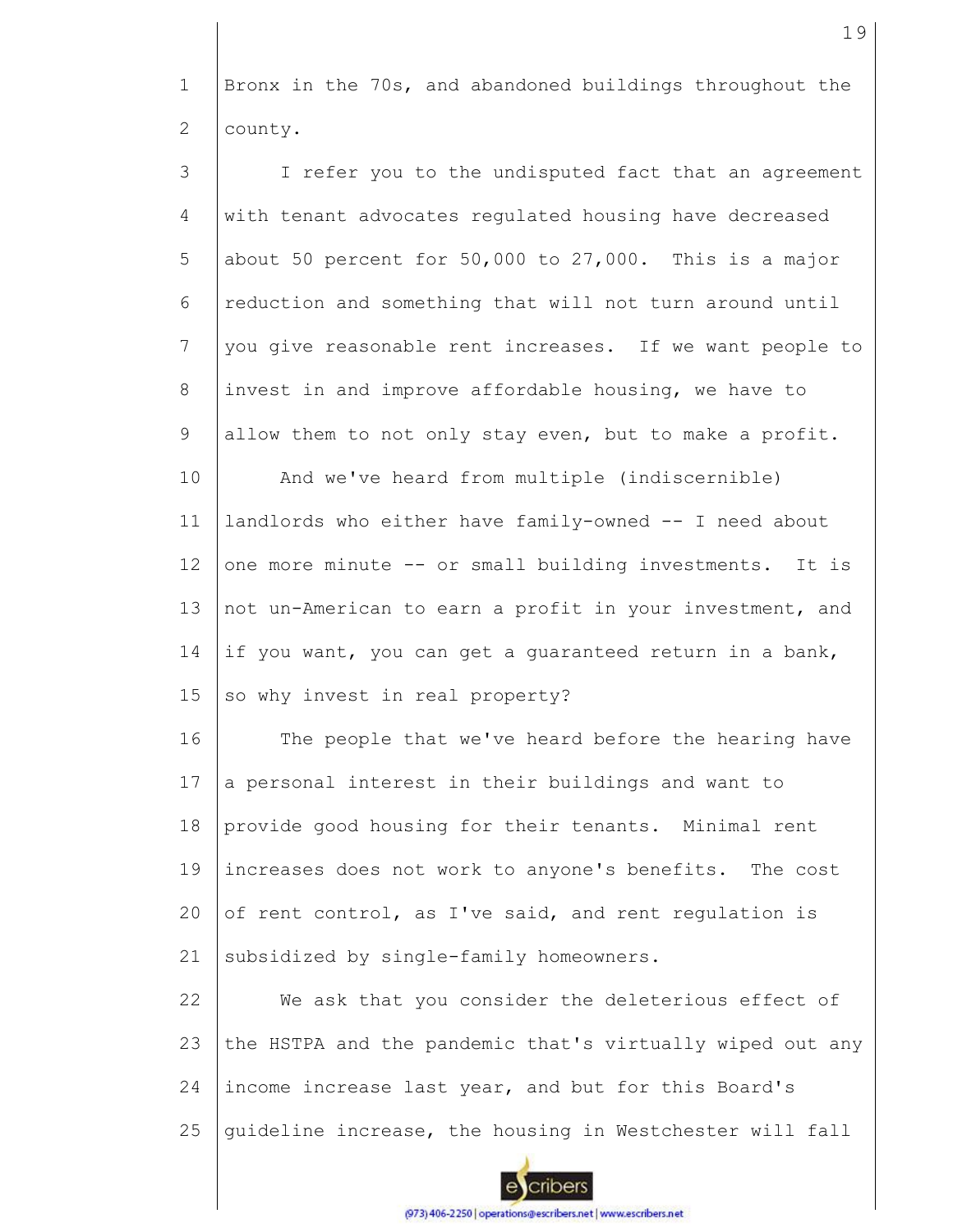1 | flat on its face.

| $\mathbf{2}$ | We ask you and the public members and implore you to      |
|--------------|-----------------------------------------------------------|
| 3            | consider the statutory factors and protect the multi-     |
| 4            | family rent-requlated building industry and their tenants |
| 5            | with a fair and reasonable rent increase. Thank you very  |
| 6            | much for listening.                                       |
| 7            | MS. RUBIN: Thank you. Before I proceed to                 |
| 8            | questions or comments, I have to acknowledge the presence |
| 9            | of Eddie Mae Barnes. Let the record show that she's in    |
| 10           | attendance to this meeting.                               |
| 11           | Anybody has a question or a comment for Mr. Finger?       |
| 12           | MS. ACQUAH: I have a question.                            |
| 13           | MS. RUBIN: Yes. Yes, Velene.                              |
| 14           | MS. ACQUAH: Yes. Mr. Finger, what are you                 |
| 15           | proposing would be an acceptable increase for -- in       |
| 16           | rents?                                                    |
| 17           | MR. FINGER: Well, we think that the increase would        |
| 18           | have to be at least the -- at least the cost of living    |
| 19           | increase, which only would keep us even, but we would ask |
| 20           | for an increase in the area of 3 percent for one-year and |
| 21           | 4.5 percent for two years.                                |
| 22           | MS. ACQUAH: Okay. Thank you.                              |
| 23           | MR. FINGER: Excuse me?                                    |
| 24           | Ms. ACQUAH: Thank you.                                    |
| 25           | MR. FINGER: Oh, you're welcome.                           |
|              |                                                           |

20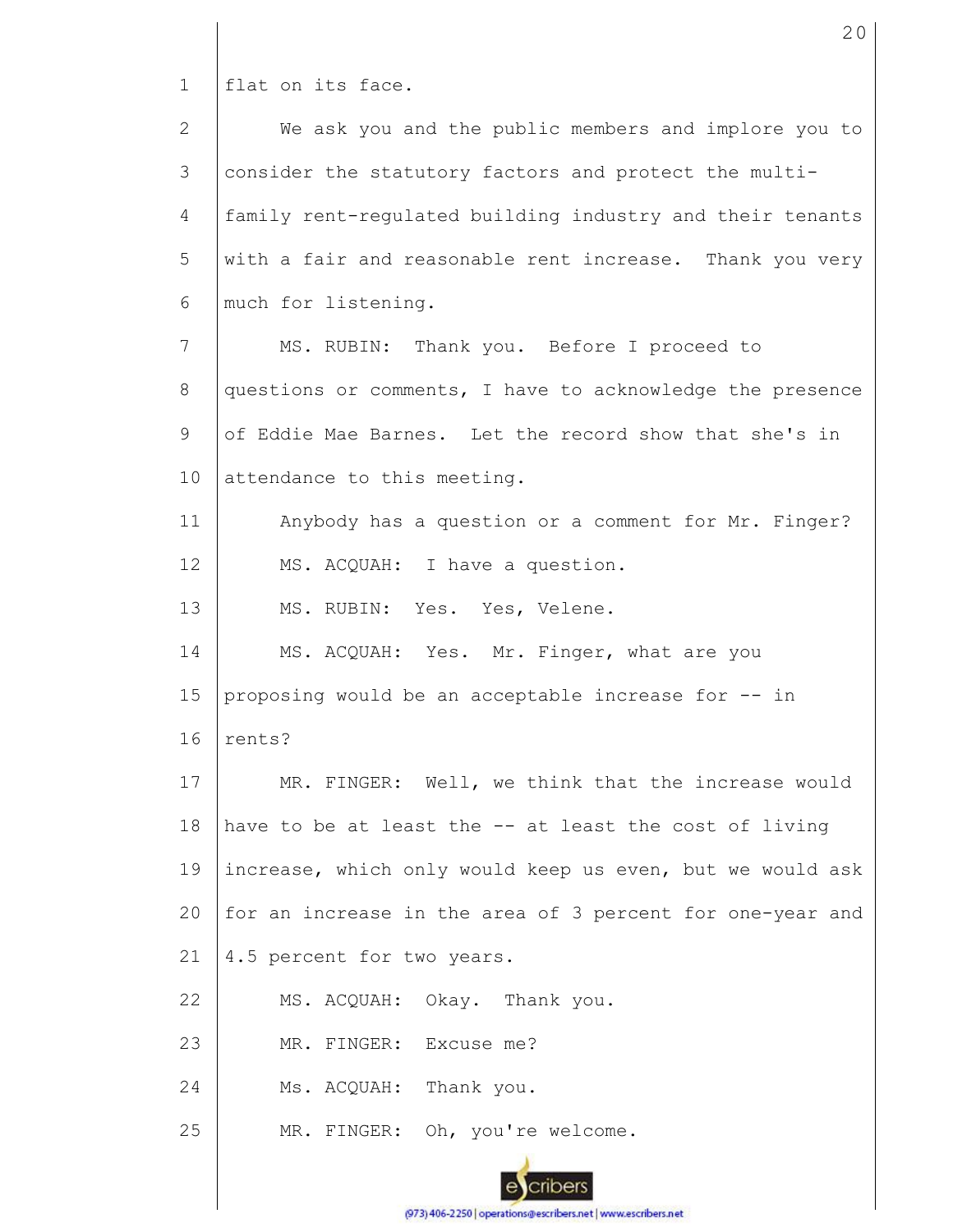1 MS. ACQUAH: Thank you. MS. RUBIN: Anybody else? My only comment would be 2 3 to get them written out so we had discussed before -- 4 MR. FINGER: Okay. 5 MS. RUBIN: -- because there are some things that 6 you miss, and it's better to have them in writing. 7 MR. FINGER: Okay. I will give you a written -- my written notes, and I'll put them in presentable fashion, 8 9 but I varied from them, so they may be slightly 10 different. 11 MS. RUBIN: Okay. That's fine. 12 MR. FINGER: We'll -- I'll email them to Peter and 13 he'll make distribution. 14 MS. RUBIN: Thank you. 15 MR. FINGER: That work for you, Peter? 16 MR. STECKER: That works for me. Thanks. MR. FINGER: Okay. 17 18 MS. RUBIN: Yeah. 19 MR. FINGER: Thank you, everybody. 20 MS. RUBIN: Thank you. 21 UNIDENTIFIED SPEAKER: Thank you. 22 MS. RUBIN: So now we're going to give Ms. Stewart 23 the courtesy of 21 minutes, also, because it's 21 24 minutes. 25 MS. STEWART: So Sylvia and I are both going to have cribers

21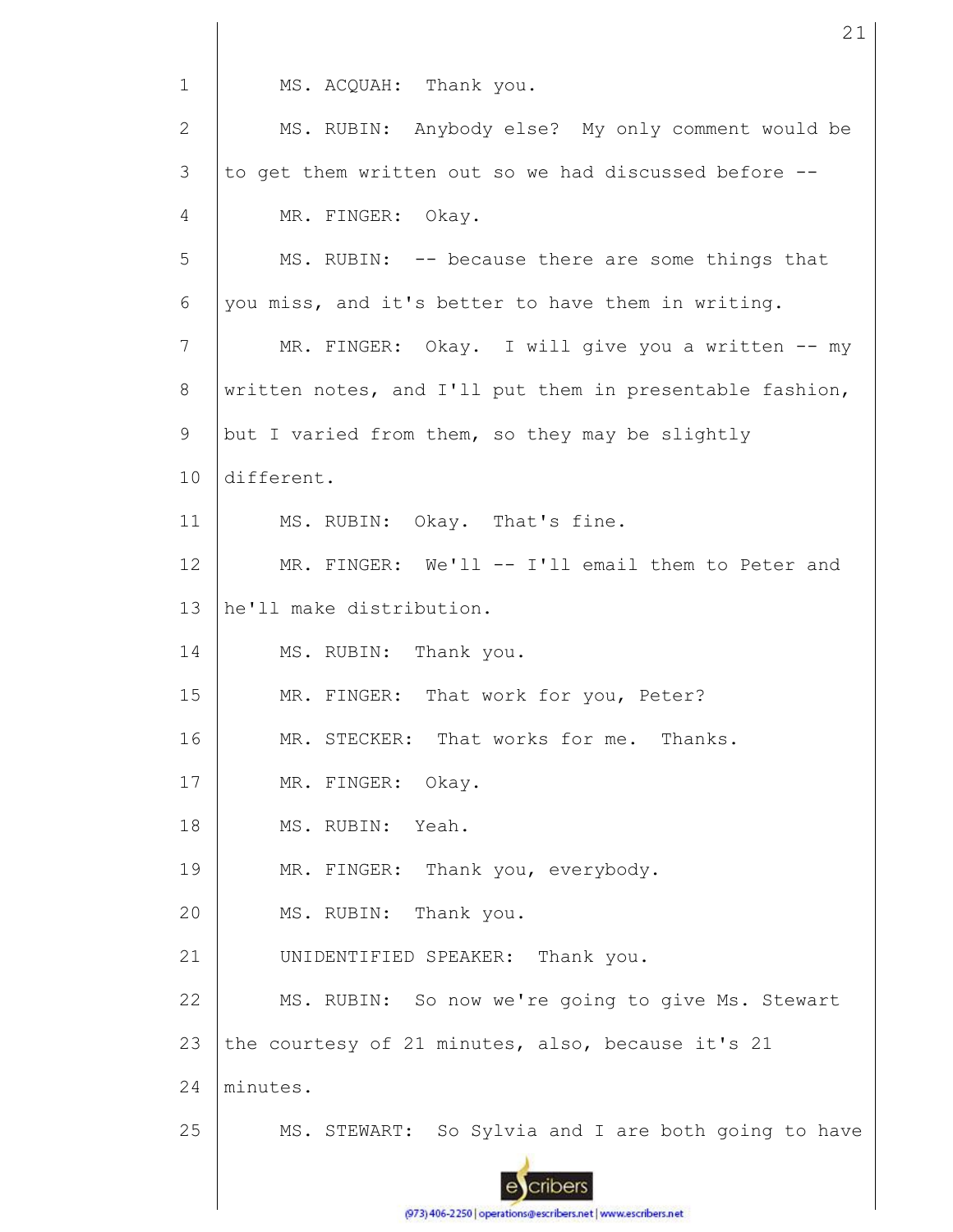1 2 3 4 5 6 7 8 9 10 11 12 13 14 15 16 17 18 19 20 21 22 23 24 25 something to say, and Sylvia's actually going to start the tenant presentation. Go ahead, Sylvia. MS. HAMER: Thank you. Good evening, Madam Chairwoman, Board members, and members of the public. I appreciate the opportunity to say a few remarks tonight. My written testimony will be submitted to Peter for distribution. So Peter, I'm thinking you'll have it either later tonight or sometime tomorrow, but you will have it by close of business tomorrow. MR. STECKER: Okay. Thanks. MS. HAMER: Great. Tonight, I would like to put a face on those -- on those we've heard about, called renters and/or tenants. I'm on the ground 6 days a week helping those who have lost income or who have significantly reduced income due to COVID. Currently, I work in a soup kitchen and food pantry. On pantry days during COVID, at least 1,500 people receive groceries weekly. On nonpantry days, we took groceries to senior developments and low-income housing complexes. We also served hot dinner 5 nights a week to a long line of people, including children with their parents. During COVID, the line wrapped around our building. And at 7 a.m. every Sunday morning, hungry

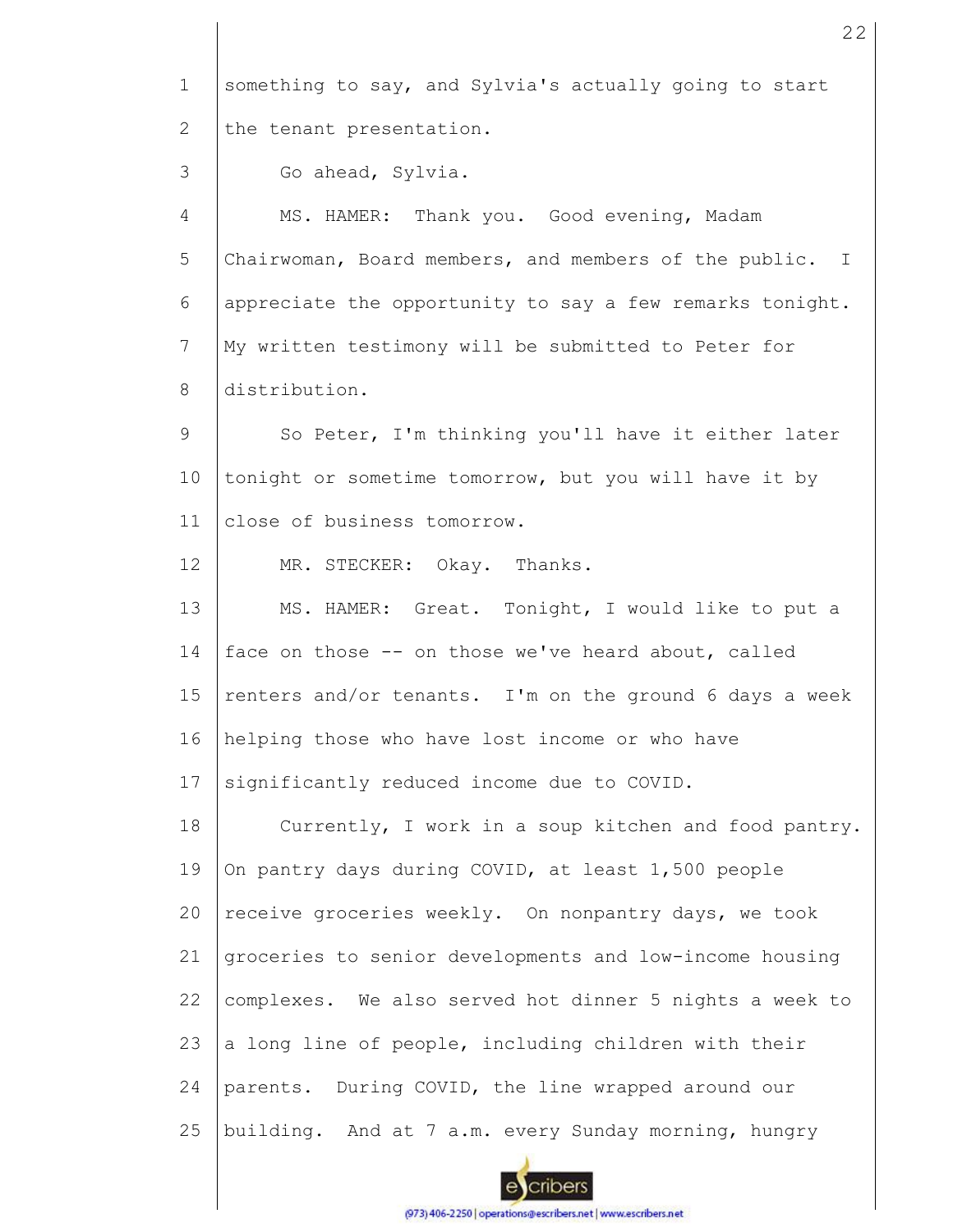1 2 residents again stood in line to receive a grab and go breakfast and lunch.

3 4 5 6 7 8 To this day, we continue to serve long lines of those who are hungry. We deliver to seniors and housing complexes, which has not stopped. Faces we did not see or know prior to the pandemic, but now have learned their names and celebrate their victories, and those of their children, no matter how small.

9 10 11 12 13 14 15 16 Although people think the economy is in an upswing, it's not for many. Who are some of these new faces on the food lines? They are health care workers, teachers, maintenance workers, senior citizens, low to mid -- low to mid-income residents, case workers, children, bank tellers, child care workers. And I'm sure some of you may know one or two people that have been on the food lines as well.

17 18 19 20 21 22 23 24 25 These were some of the people I see on a daily basis, both at work and at my church. They are still unable to meet their basic needs. In addition to food, we continue to distribute Pampers, Depends, baby formula, laundry detergent, laundry cards, toilet paper, feminine hygiene products, socks, gently-used clothing, and towels. How can any of these families afford a rent increase when they can't even purchase the basics for themselves or their children?

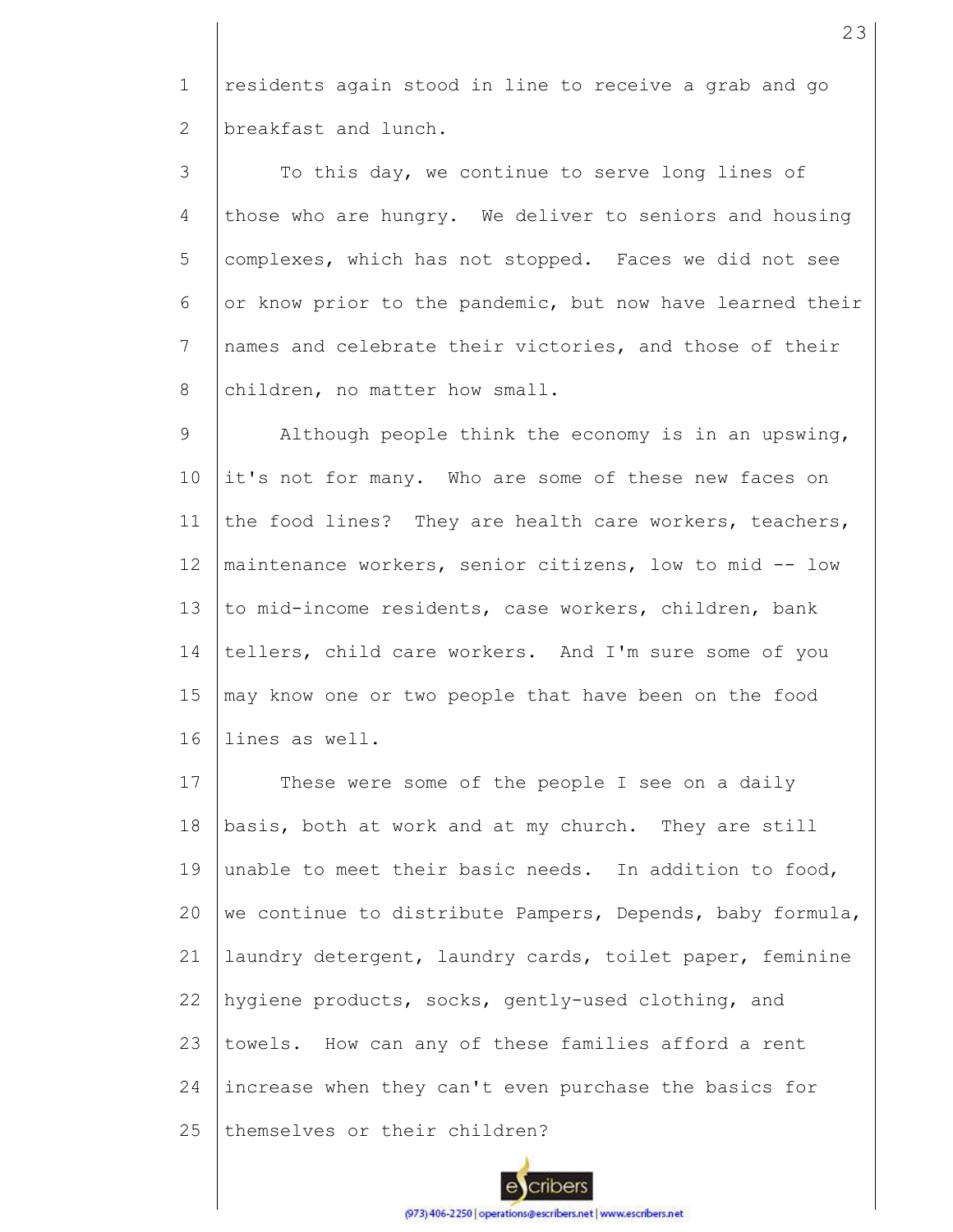1 2 3 4 5 6 7 8 9 10 11 12 13 14 15 16 17 18 19 20 21 22 23 24 25 Based on my research and experience, I want the Board to consider passing zero percent for one and twoyear lease renewals. And more in-depth research and statistics about hunger in our county will be attached to my written remarks, and like I said in the beginning, submitted to Peter no later than close of business tomorrow. Thank you for your kind attention. MS. RUBIN: Thank you. So Tamara, you are next? MS. STEWART: Yes. MS. RUBIN: Go ahead. MS. STEWART: Good evening, Chairwoman Rubin, fellow Board members, Counsel Stecker, and members of the public. Once again, we're tasked with deciding an equitable guideline during a once in a century global pandemic that has negatively impacted both owners and tenants. Once again, the digital divide was in evidence, as four times as many representatives spoke on behalf of landlords via Zoom. And once again, it should be clear that the prospects for a full recover are far brighter for owners than for tenants. There has been a fair amount of reporting about the K-shaped recovery, which has middle and upper-income families bouncing back robustly now that a significant portion of the country has been vaccinated, and the

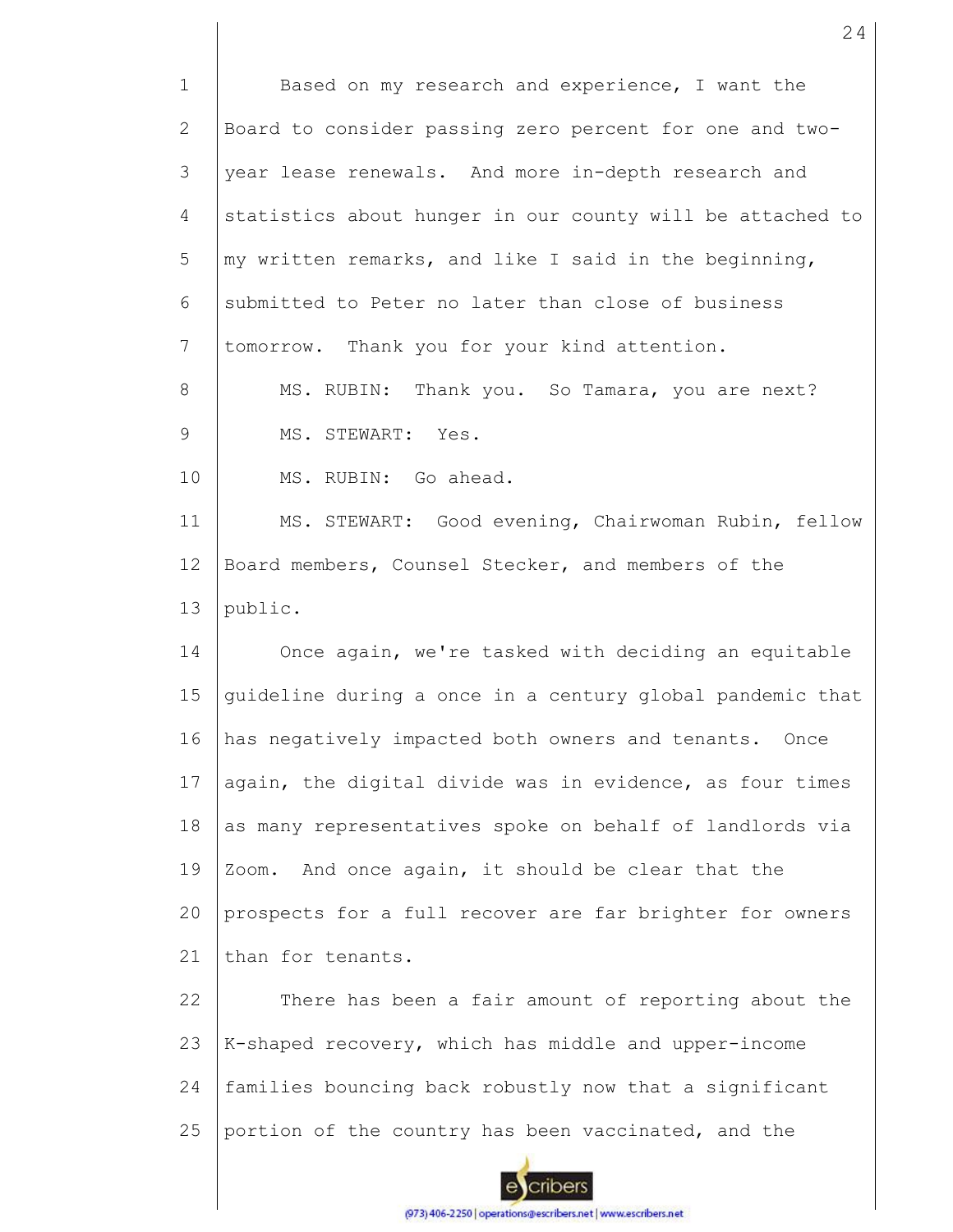1 economy is rapidly re-opening.

2 3 4 5 6 7 8 9 10 11 Unfortunately, future prospects are far less rosy for low-income families, which are largely comprised of people of color. An extensive study published by the Center for American Progress last October opened with, "There has been a long history of housing insecurity for people of color in the United States due to racially targeted policies and widespread discrimination, particularly within the rental housing market. These policies and practices continue to keep people of color in poverty."

12 13 14 15 16 17 18 The same study concludes, "As recent analyses show, renters of color are experiencing disproportionate negative outcomes from COVID-19. Communities of color, disadvantaged from a long history of racism that has undermined their financial stability and housing security now find their hardships further exacerbated by the ongoing pandemic."

19 20 21 22 23 24 25 At New York City's Rent Guideline's Board hearing on April 29th of this year, housing policy researchers from the Community Service Society of New York, an independent non-profit organization that addresses some of the most urgent problems facing low-income New Yorkers, testified about the hardships of low-income people, including rentregulated tenants.

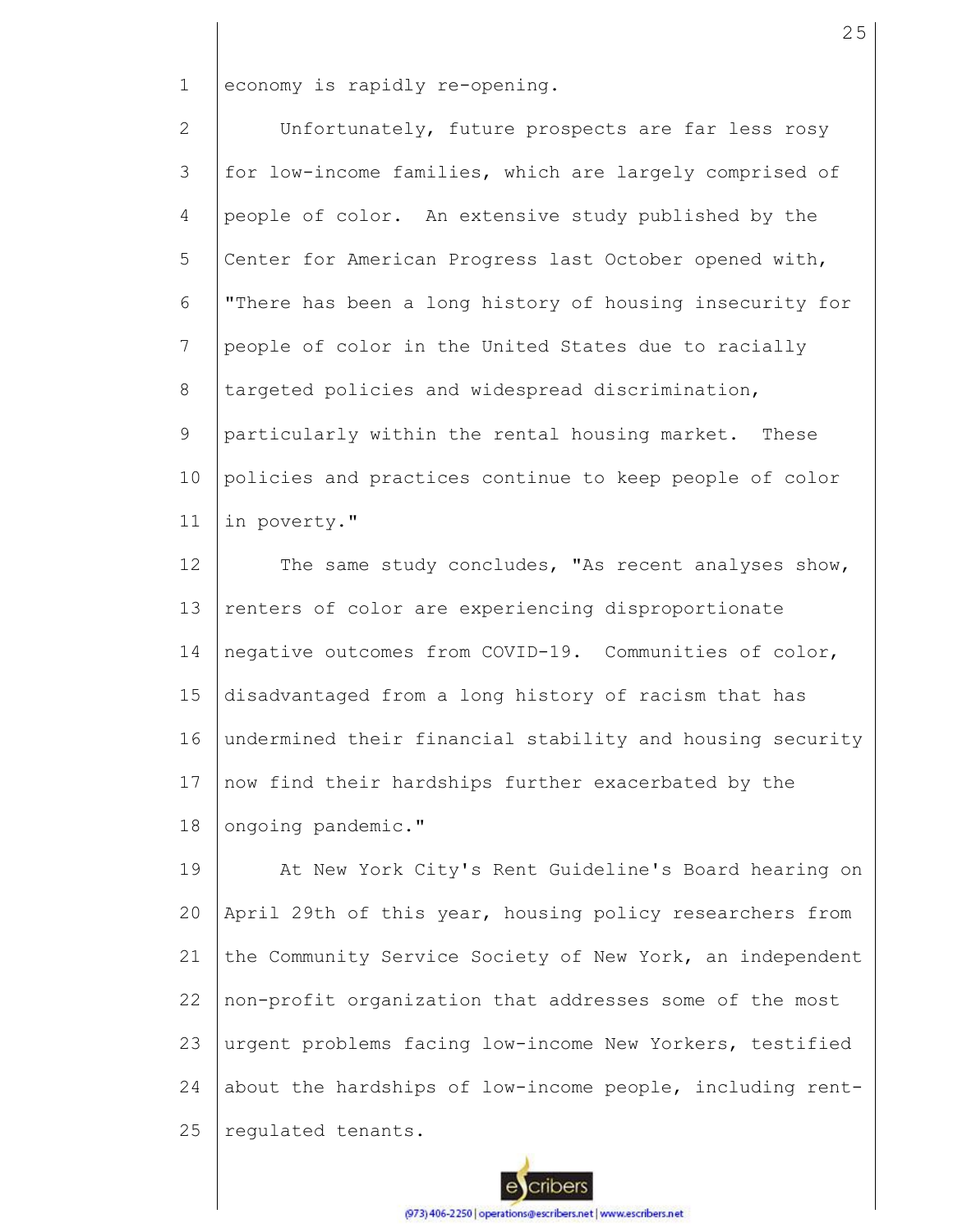1 2 3 4 5 6 7 8 9 10 11 12 13 14 15 16 17 18 19  $20$ 21 22 23 24 25 Some of their key findings include 42 percent of rent-regulated tenants reported having their incomes reduced, and 30 percent lost their jobs altogether in 2020. 72 percent of rent-stabilized tenants who permanently lost their jobs during the pandemic reported receiving no rent relief from their landlord, either in the form of a rent reduction or a rent delay. 44 percent of rent-regulated tenants say they are classified as essential workers, including 46 percent of low-income rent-regulated tenants. And 36 percent of rent-regulated tenants reported having problems with their landlord in the past year, notably much higher than unregulated tenants. The researchers also point out that "Most importantly, while some landlords have seen rent shortfalls because tenants have lost work and have been unable to pay rent, the state and federal government have budgeted enough funds to cover the entire total estimated gap, an unprecedented amount of rent relief, which is ultimately geared toward making landlords whole." They also point out that because of the rent freeze that owners must agree to in order to receive ERAP funds, "any rent increase, then, would not apply to those landlords, and would instead apply only to those landlords who either refused this substantial aid, or

cribers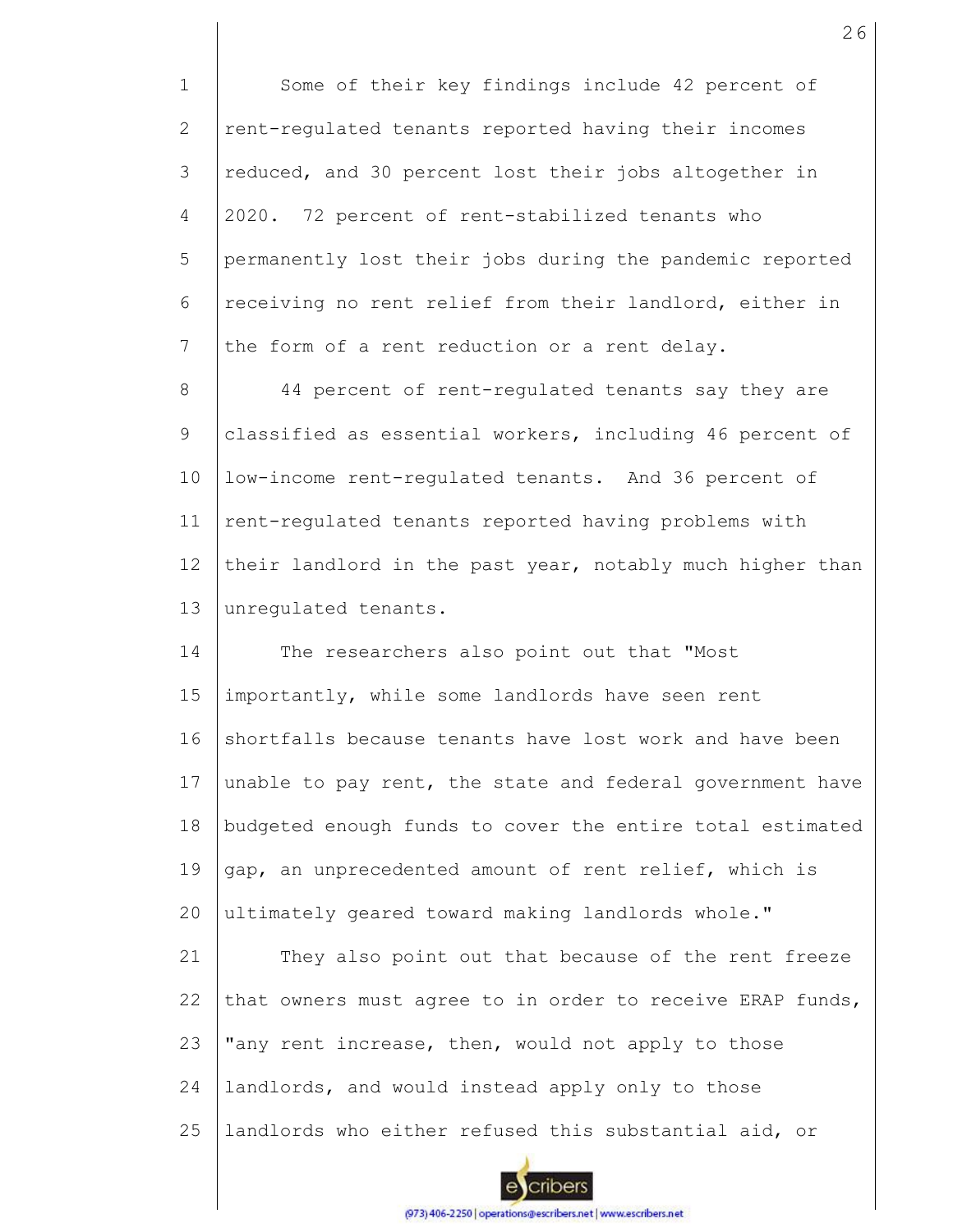1 2 3 4 5 those whose tenants paid the full rent for the past year. The Rent Guidelines Board should not create any financial incentives for landlords to opt out of the rent relief program, nor should it reward only those landlords who faired the best during the pandemic."

6 7 8 9 10 11 12 13 14 The demographics of New York City renters and those in Westchester County are similar, particularly when you consider the racial makeup of Mount Vernon, Younkers, and New Rochelle, where 73 percent of rent-stabilized tenants live, according to the detailed statement provided by former tenant board rep and current MDUT (phonetic) rep, Genevieve Roche, unemployment rates in these communities remain twice as high as pre-pandemic levels, and are significantly higher than the county's overall

15 unemployment rate.

16 17 18 19  $20$ 21 I strongly encourage you to carefully review the excellent and detailed financial analysis provided to this Board by Ms. Roche. As my colleague, Sylvia Hamer, soberly described, food insecurity and the humbling need for basic necessities remains strong in one of the wealthiest counties in the United States.

22 23 24 25 I sincerely doubt that any of the people who testified on behalf of owners need to stand on line for weekly food from food pantries, nor do they need to ask strangers for toilet paper, diapers, or tampons.

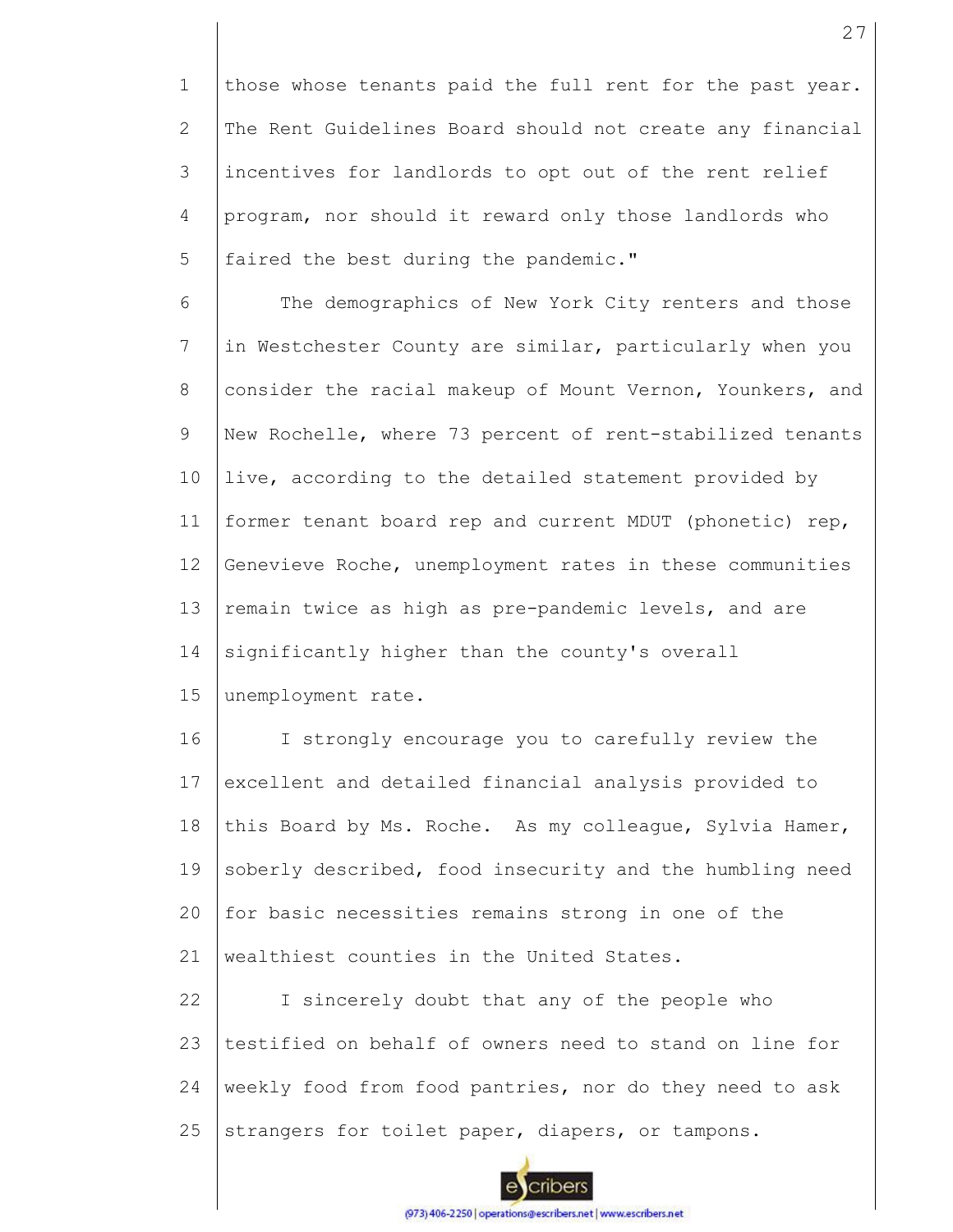1 2 3 4 5 Despite owners' complaints about increased expenses, their actual expenses decreased by 2.4 percent, and their net operating income, the most widely used measure of profitability, was unscathed by the pandemic and continued to hover around 40 percent.

6 7 8 9 10 11 ERAP is expected to address a significant portion of the outstanding rent that we've heard about repeatedly during our public hearing, and hopefully owners will start receiving those funds before the eviction moratorium ends, and thousands of impoverished tenants start getting hauled into court for nonpayment arrears.

12 13 14 Owning rental properties is a privilege of the few, whereas living from one insufficient paycheck or social security deposit to the next is the plight of the many.

15 16 17 18 19 20 21 22 23 Last week, I drove three seniors to a food distribution in Mount Vernon for free produce because none of them can afford a car. AARP recently warned seniors that, along with chicken wings, bacon, beef, and milk, fresh fruit will cost them more this summer. My ladies also regularly line up for food from the Episcopal church across the street from our complex. All three work, and are kind, considerate neighbors, who are rentstabilized and severely rent-burdened.

24 25 Many of the people on line with us looked like my neighbors. I picked up fruit, vegetables, and pasta that

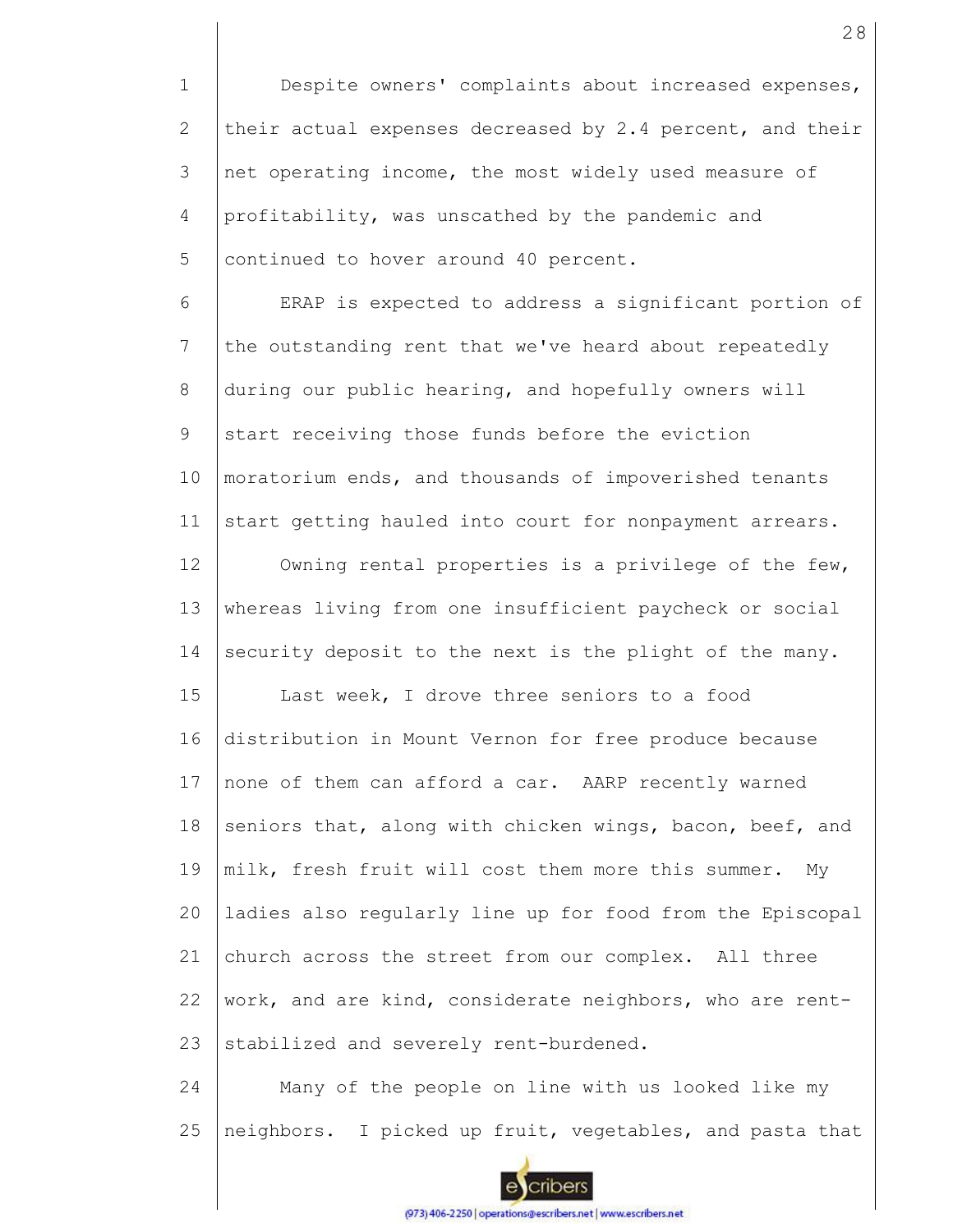1 2 3 4 5 6 7 I gave to three other grateful rent-burdened seniors in my building. All of these women have children and grandchildren. They are steadfast contributors to an economy that doesn't afford them the luxury of retiring and not working. All of them are quietly independent and refuse to be a burden to their adult children. They weren't raised that way.

8 9 10 11 12 13 14 15 I know that we can't right all of the wrongs that caused a disproportionate number of black and Latino essential workers to contract COVID-19, nor restore the retail, food service, and health care jobs that were lost last year. Sadly, we can't provide my salt of the earth neighbors with the additional income they need to enjoy a worry-free retirement full of visits with grandchildren and free from waiting in line for food.

16 17 18 19 20 21 22 23 24 25 What we can do, however, is not add to the devastating toll that COVID-19 and structural racism have had on so many tenants' lives. We can provide this year's tenants with the same relief that we provided to their neighbors last year. We can provide tenants who dutifully sacrificed to stay current with their rent last year with the same rent freeze that ERAP recipients will receive. We can enable many of our struggling breadwinners an opportunity to catch their breath and find new jobs to help them care for their families.

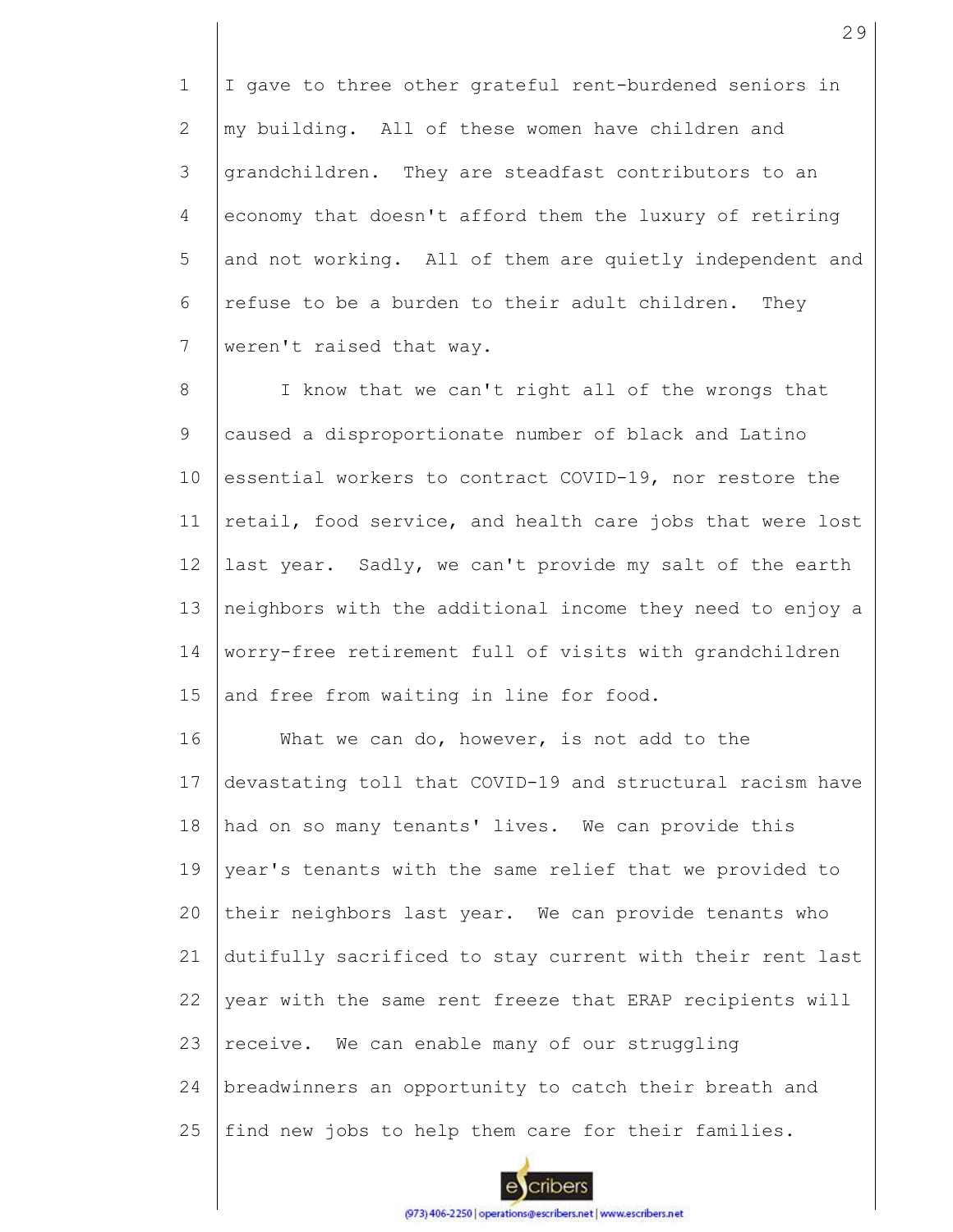1 2 3 4 5 6 7 8 9 10 11 12 13 14 15 16 17 18 19  $20$ 21 22 23 24 25 We have another opportunity to do the right thing. I urge you to pass zero percent increases on both one and two-year lease renewals. Thank you. MS. RUBIN: Thank you, Tamara. Any questions for Ms. Stewart? MS. ACQUAH: I have one. I have a question for Ms. Stewart. Do you find that the seniors and the folks who are with children, as far as the hardship, as far as finding food, getting any type of services, do you feel that either are feeling any more hardship than the other? Let's say the seniors versus those with families, at this point? MS. STEWART: I think it's -- it's a -- it's a bum rap in both directions. A lot of the seniors, even the ones that have (indiscernible), if their income wasn't that high, even though it may be frozen, it's still burdensome because of how low their income is. And then with some of the folks with families, with the children, the added -- the added costs that come with children eating more, growing out of clothes, et cetera, plus in many households, people either had to cut back their hours or in some cases, somebody, usually the mom, may have had to give up her job and stay home with the kids, because there was no child care. There was no day

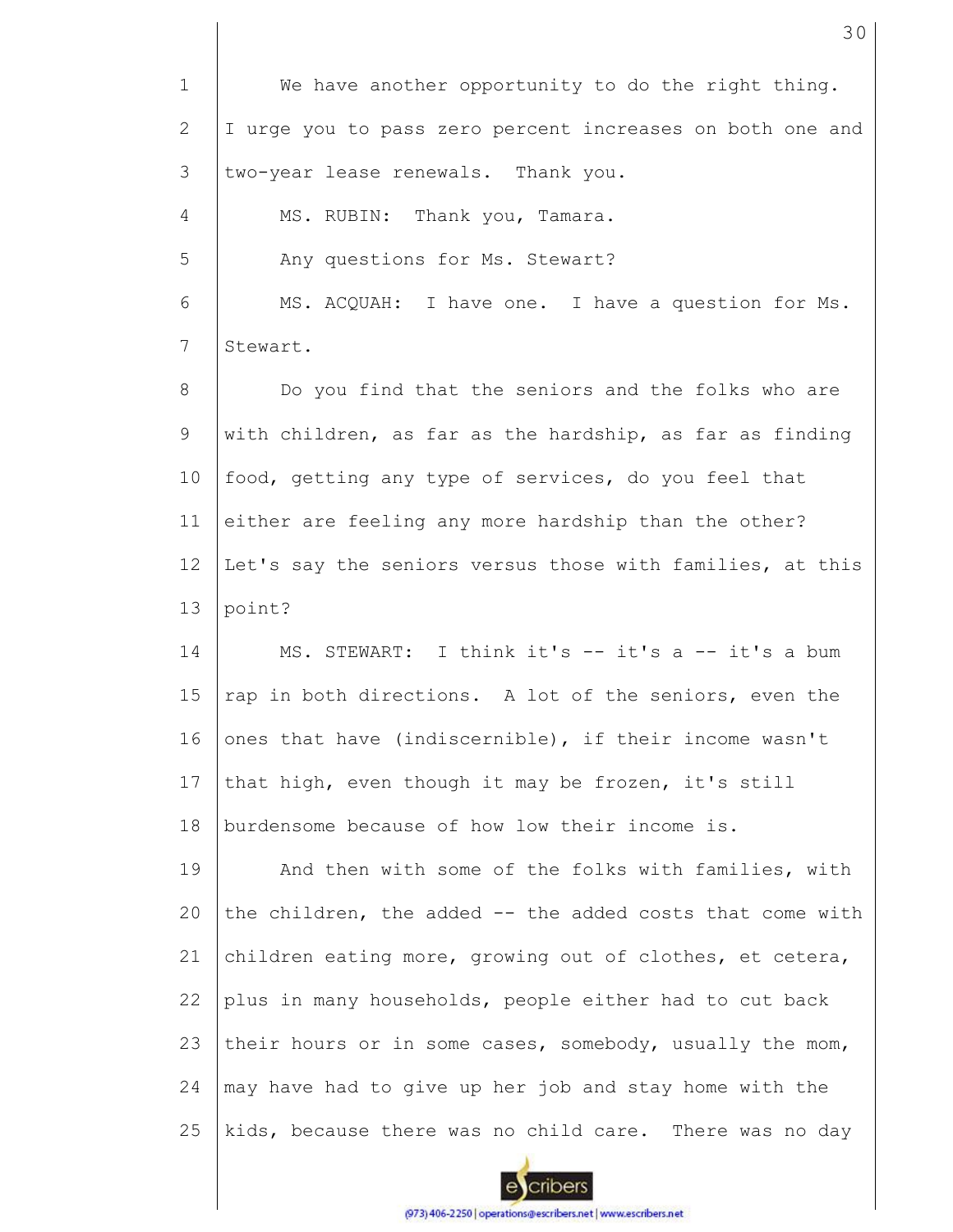1 2 3 care. There was no school. Somebody had to be with the kids when they were on Zoom, so I saw both ends get hit really hard last year.

4 5 6 7 8 9 10 11 12 13 14 15 16 17 18 19 20 21 22 23 24 25 And it hasn't stopped. People were rent-burdened before COVID came along. People were struggling before COVID happened. And COVID just made things worse. And it's taking people time -- and it's going to continue to take people time to really, kind of, get back on their feet. MS. ACQUAH: All right. Thank you. MS. RUBIN: I have a question. So you expressed that the landlords who accept the programs offered are not entitled to get an increase in rent. MS. STEWART: Not for a year. That's part of the agreement that they make when they accept ERAP funds. UNIDENTIFIED SPEAKER: That's accurate. MS. RUBIN: Yes. I'm going to -- so for one-year -for one-year lease -- MS. STEWART: Correct. MS. RUBIN: -- for two-year lease. So Mr. Finger, can you please clarify this? Because I'm confused about this. MR. FINGER: That's -- I mentioned that in my presentation. If you take a tenant and you get advantage of the fact that the government is paying up to a year,

cribers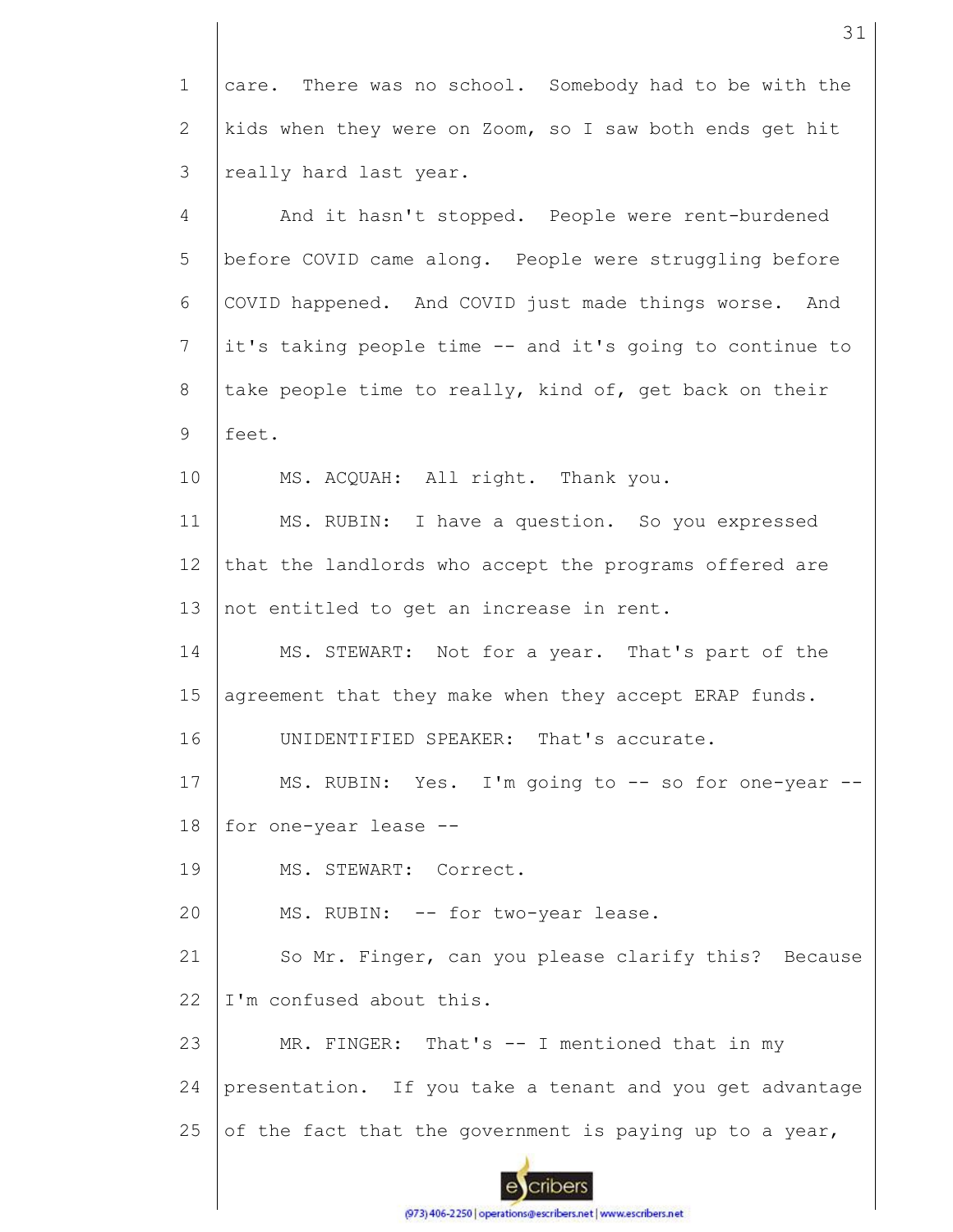1 2 3 4 5 6 7 8 9 10 11 12 13 14 15 16 17 18 19 20 21 22 23 24 25 or actually up to a year and three months, the landlord can't -- in the future, landlord cannot raise your rent, nor can the landlord evict you. You get a double -- a double benefit for that. After the first year, I think the landlord is entitled to put a guideline increase. MS. RUBIN: So let me understand this. Let's say, theoretically, that this Board assigns a 1 percent increase for a one-year lease. Does that mean that the landlord cannot put that into effect? MR. FINGER: Yes. MS. STEWART: Not for -- not for landlords. For tenants that -- MR. FINGER: Not for one year. MS. STEWART: -- are -- that the landlord receives ERAP funds for. MS. RUBIN: Okay. MS. STEWART: It would only -- it would only go into effect for the tenants who didn't renew leases last year, because we did the freeze then, the tenants who didn't qualify for ERAP, because they kept up with their rent. So basically, the people who may have depleted their savings, maxed out their credit cards, borrowed from whomever they can borrow from, did whatever they had to do, in order to stay current with their rent, would get hit with the rent increase when other people who were

32

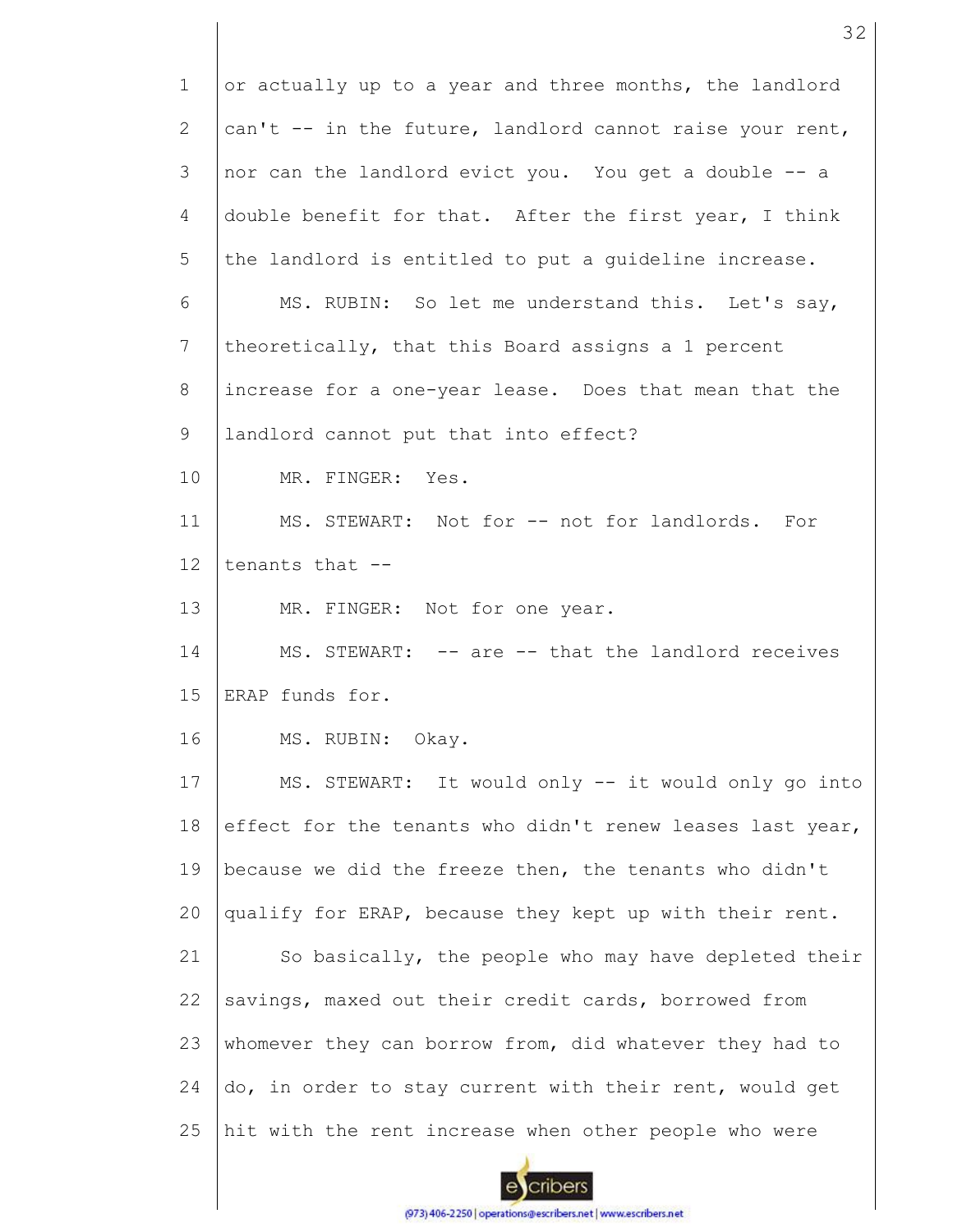1 2 3 4 5 6 7 8 9 10 11 12 13 14 15 16 17 18 19 20 21 22 similarly unfortunate, but maybe didn't make the same sacrifices, are going to get a rent freeze. MR. FINGER: Well, that sort of loads the argument a little bit. There are tenants that won't qualify because they're making more than 80 AMI, and that means that if they're making that much money, they're not entitled to the ERAP benefit. There are tenants who game the system and don't pay their rent, or don't want to apply for the ERAP. There are tenants -- there's a million reasons why they may not qualify for the ERAP, and they would have - be subject to this Board's guideline. But, if they do qualify, then they cannot be increased for a year. MR. CHERSON: And I'll just point out also, that most people, for obvious reasons, when they renewed last year, took a two-year renewal. That's a zero, zero. That means that for the upcoming year, there would be no increase, anyway, even if ERAP did not have a restriction on increases. So as a practical matter, it doesn't have that much of an effect because of the zero, zero from last year. MS. STEWART: It depends on whether the tenants that

23 24 25 are -- a particular tenant, whether or not their lease renewed last year, and whether or not they qualify for ERAP. But the tenants that we're considering guideline

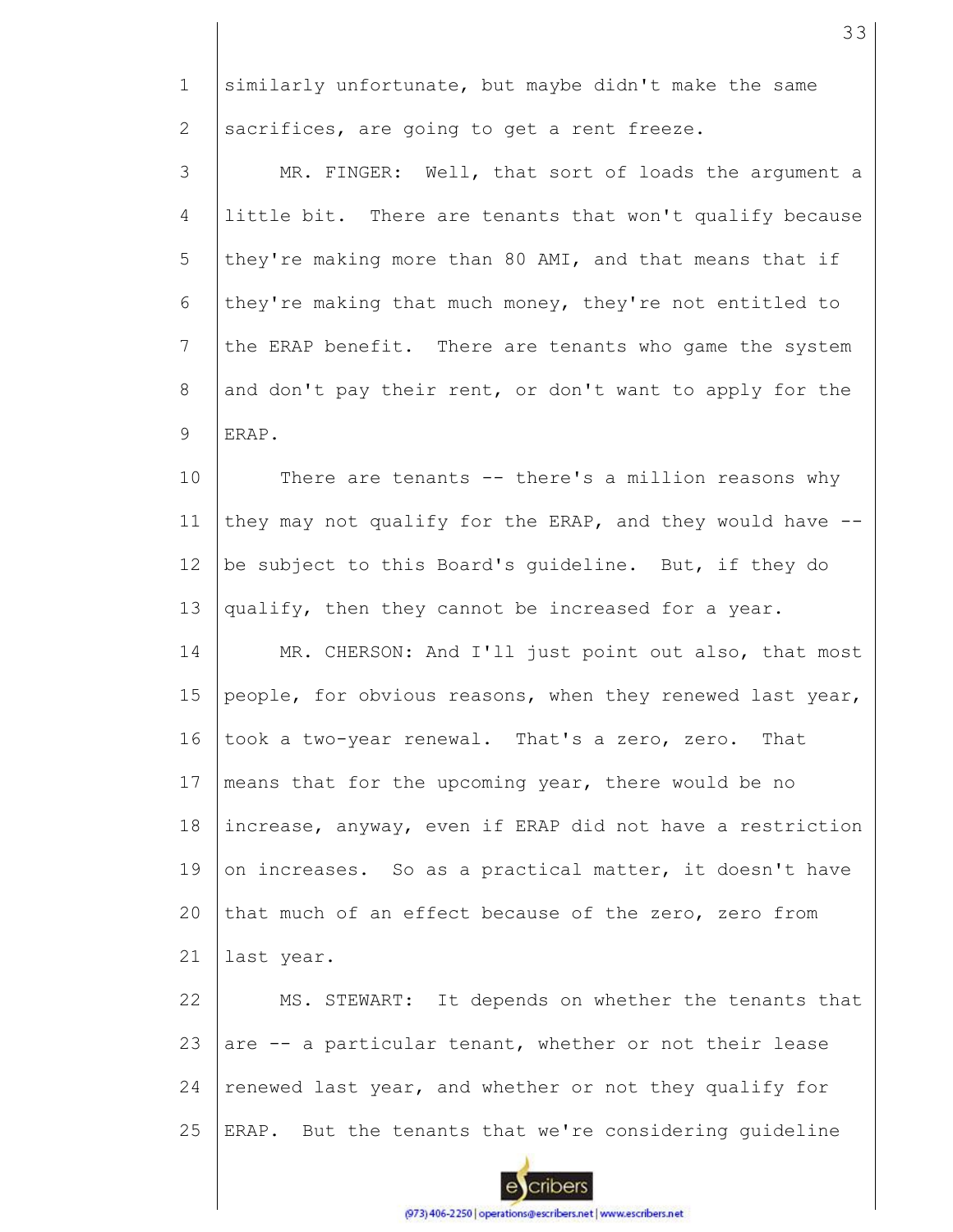1 2 3 4 5 6 7 8 9 10 11 12 13 14 15 16 17 18 19 20 21 22 23 24 25 adjustments for for this year, it's a whole separate group of people than the ones that we were talking about last year. And it seems to me to be patently unfair that we would offer relief to one set of neighbors and then not to the other. MR. FINGER: That has been the case from 1974 through this year. That every year, we set an increase, and every year, if the tenant last year took a two-year lease renewal, they did not get affected. If they took a one-year, they did. Exactly the same as last year. Exactly the same as every year this Board has sat for the last 46 years. MS. STEWART: Except we didn't have a pandemic that was happening for the last 46 years, Ken. MR. FINGER: Well, all right. MS. RUBIN: I have another question. I'll be with you. Who is going to monitor these distribution of funds? Who's going to decide, okay, these people got a ERAP and the others didn't? And who is going to be in charge of that? MR. CHERSON: The State of New York. MS. RUBIN: The State of New York. Okay. MR. CHERSON: The State of New York. It's a New York program -- MS. STEWART: OTDA?

34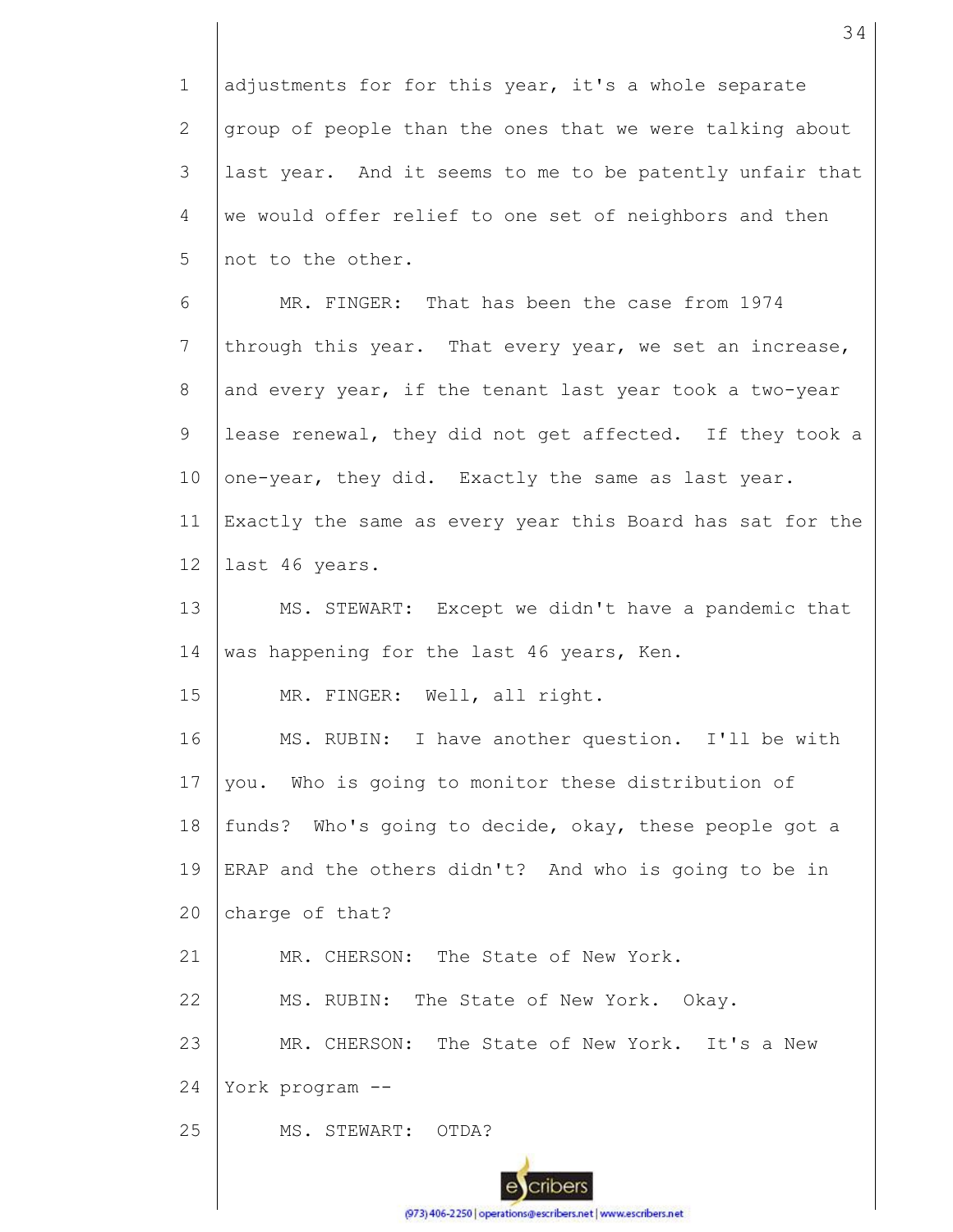| $\mathbf 1$    | MS. ACQUAH: Yes. It's OTDA. Yes.                          |
|----------------|-----------------------------------------------------------|
| $\overline{2}$ | MS. STEWART: OTDA.                                        |
| 3              | MR. CHERSON: Yes. It's not DHCR.                          |
| 4              | Ms. STEWART: No.                                          |
| 5              | MS. HAMER: No, it's Office -- (indiscernible).            |
| 6              | MR. CHERSON: Yeah. But it's the State that is             |
| $7\phantom{.}$ | going to administer it, and it's the State that is --     |
| 8              | MS. ACQUAH: Monitoring it. Um-hum.                        |
| $\mathsf 9$    | MR. CHERSON: It's in their control. Albany.               |
| 10             | MR. FINGER: But that's not our concern.                   |
| 11             | MS. ACQUAH: Yeah, that's -- yeah.                         |
| 12             | MS. RUBIN: Ms. Santiago, you had a question?              |
| 13             | MS. SANTIAGO: Yes. Ms. Stewart, you mentioned that        |
| 14             | the negative economic impact of the pandemic              |
| 15             | disproportionately impacts people of color. I just        |
| 16             | wanted to know, what did you base that on, and do we have |
| 17             | data to confirm that? Because you mentioned that 73       |
| 18             | percent of our affordable housing stock is in Younkers,   |
| 19             | Mount Vernon, and New Rochelle, so --                     |
| 20             | MS. STEWART: That's included in Ms. Roche's -- in         |
| 21             | her testimony and her exhibits, but one of the three      |
| 22             | exhibits that I included with my testimony this evening   |
| 23             | is an extensive study that was done by the Center for     |
| 24             | American Progress last October --                         |
| 25             | MS. SANTIAGO:<br>Um-hum.                                  |
|                |                                                           |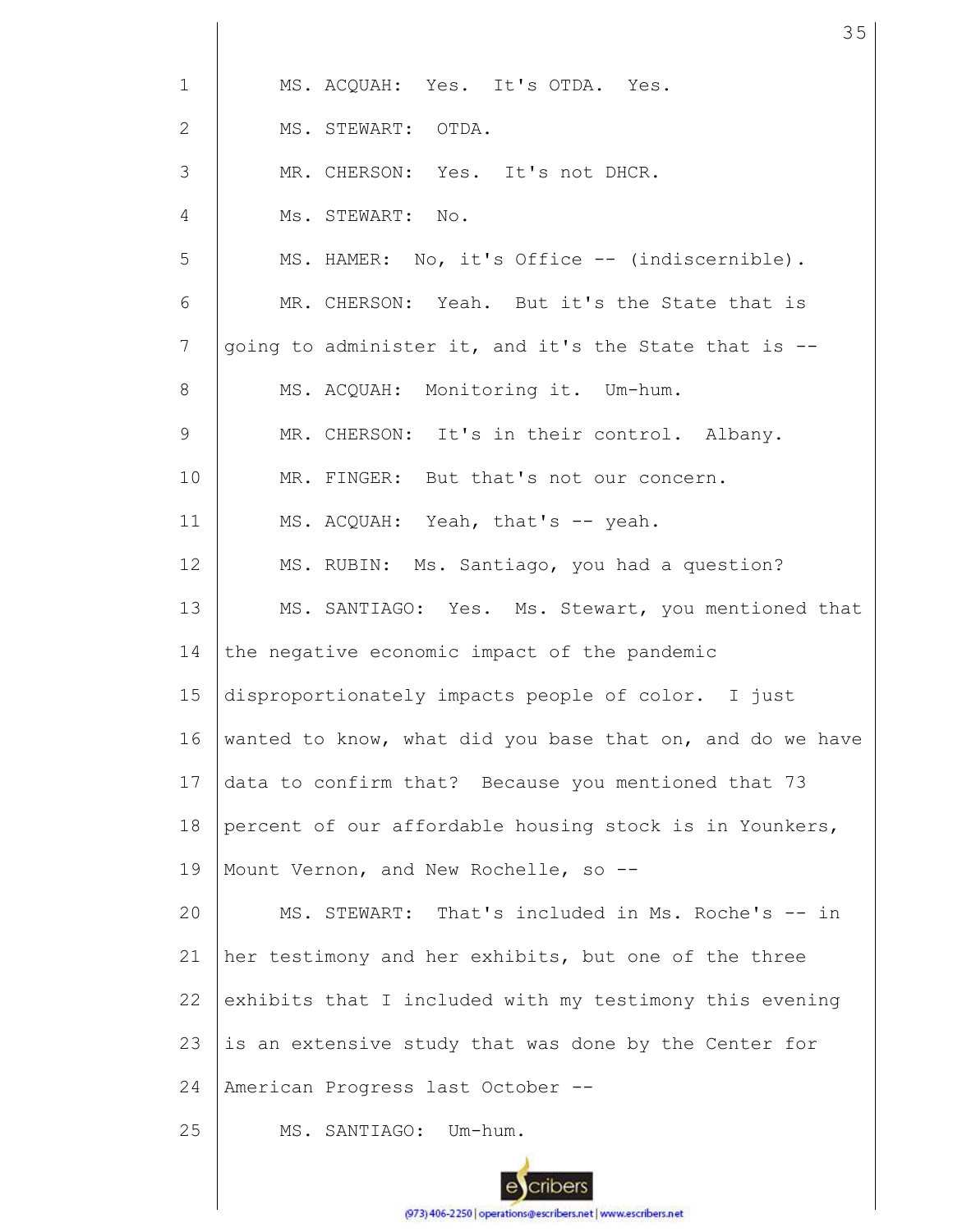1 2 3 4 5 6 7 8 9 10 11 12 13 14 15 16 17 18 19 20 21 22 23 24 25 MS. STEWART: -- and that Peter sent to the Board right before our meeting. So you actually have it in your email. It's Exhibit A. MS. SANTIAGO: Thank you. MS. STEWART: You're welcome. MS. RUBIN: Any other questions for the tenant representatives? No? UNIDENTIFIED SPEAKER: Huh-uh. MS. RUBIN: Going once, going twice. Okay. So in that case, I just have to remind you that our last and final meeting is next Monday. At that -- at that meeting, we will have the rebuttal for these two presentations, and also the final vote. If somebody else has any comment, please come forward now, otherwise, I'm going to ask for somebody to make a motion to adjourn the meeting. Yes, Mr. Finger? MR. FINGER: I'll move. MS. RUBIN: Second? UNIDENTIFIED SPEAKER: Second. MS. RUBIN: Thank you. The meeting is adjourned. Thank you very much for your time, and I'll see you on Monday. [END RECORDING]

36

(973) 406-2250 | operations@escribers.net | www.escribers.net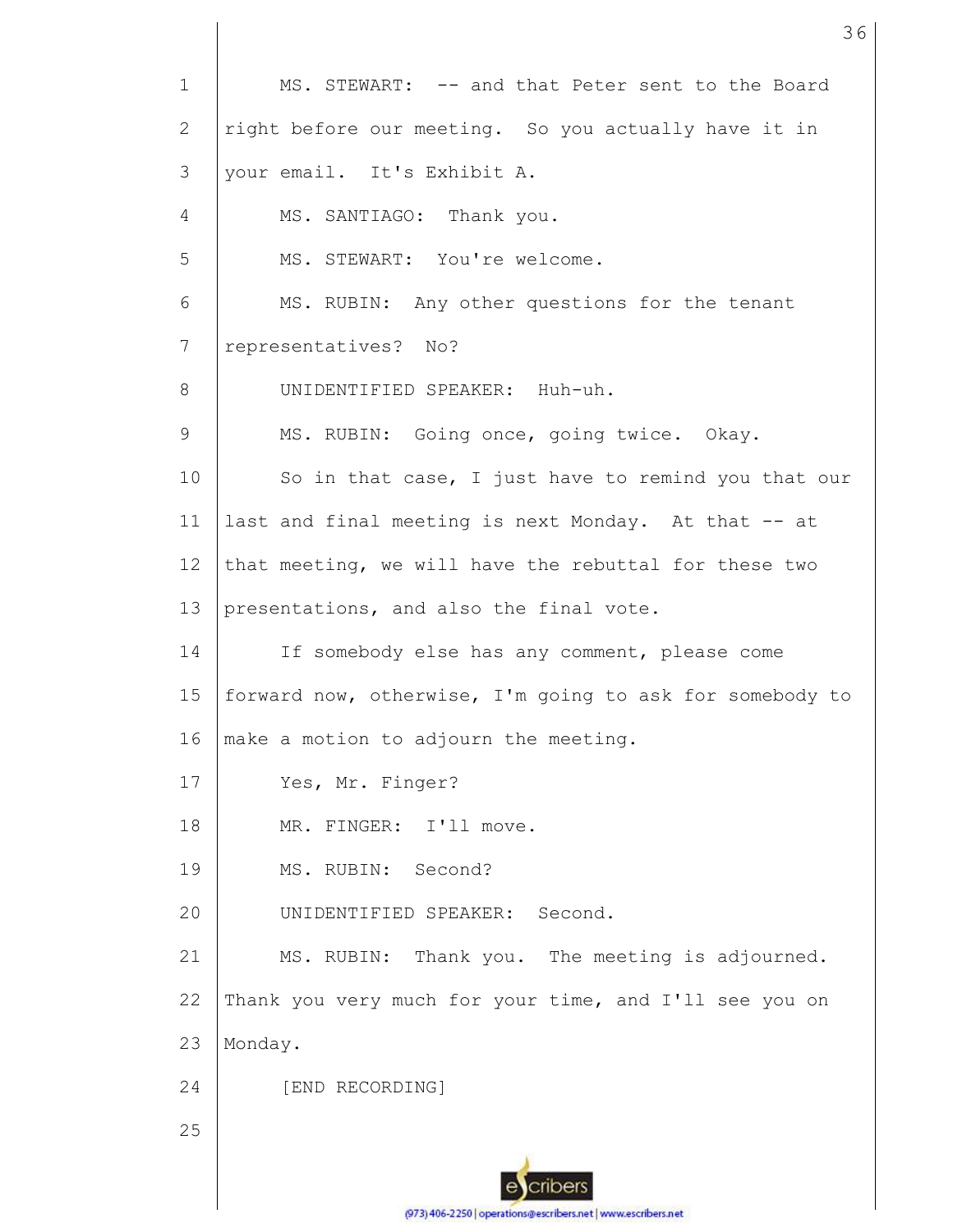| $\mathbf{1}$   | CERTIFICATION                                                 |
|----------------|---------------------------------------------------------------|
| $\mathbf{2}$   | The prior proceedings were transcribed from audio             |
| 3              | files and have been transcribed to the best of my             |
| $\overline{4}$ | ability. I further certify that I am not connected by         |
| 5              | blood, marriage or employment with any of the parties         |
| 6              | herein nor interested directly or indirectly in the           |
| 7              | matter transcribed.                                           |
| 8              |                                                               |
| $\mathsf 9$    | Signature                                                     |
| 10             |                                                               |
| 11             | Mezn                                                          |
| 12             | Date June 29, 2021                                            |
| 13             |                                                               |
| 14             |                                                               |
| 15             |                                                               |
| 16             |                                                               |
| 17             |                                                               |
| 18             |                                                               |
| 19             |                                                               |
| 20             |                                                               |
| 21             |                                                               |
| 22             |                                                               |
| 23             |                                                               |
| 24             |                                                               |
| 25             |                                                               |
|                | cribers<br>e                                                  |
|                | (973) 406-2250   operations@escribers.net   www.escribers.net |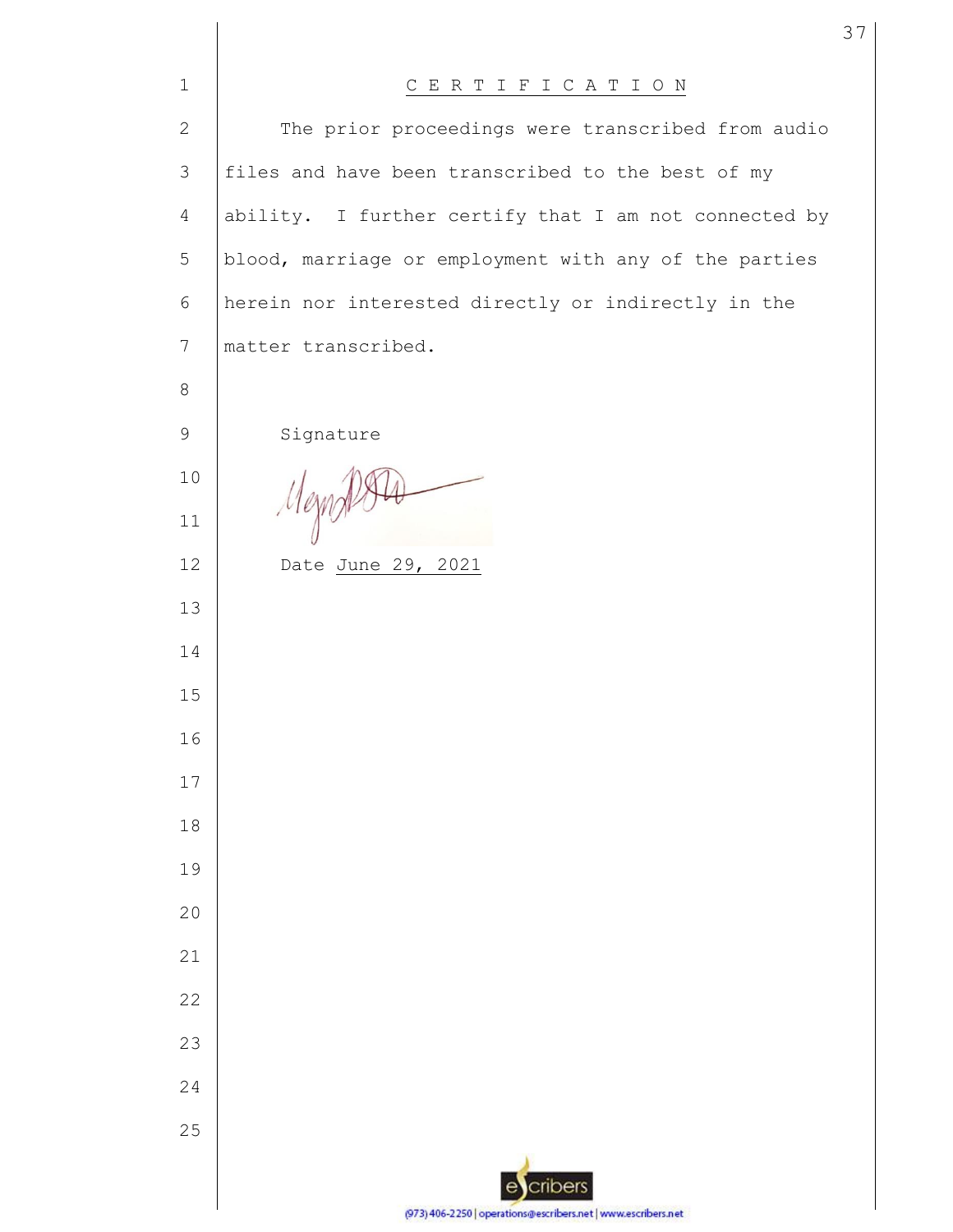|                        | adjust(1)                 | although $(2)$       | assisted (2)       | 12:1;32:4;33:7         |
|------------------------|---------------------------|----------------------|--------------------|------------------------|
| <sub>[</sub>           | 5:1                       | 15:4;23:9            | 9:2;14:1           | benefits $(1)$         |
|                        | adjusted $(3)$            | altogether $(1)$     | associate (1)      | 19:1                   |
| [END (1)]              | 5:1;9:1,1                 | 26:3                 | 7:1                | <b>Bentley</b> (1)     |
| 36:2                   | adjustment (2)            | American (2)         | attached (1)       | 14:5                   |
| [START (1)]            | 2:1;9:1                   | 25:5;35:2            | 24:4               | best $(1)$             |
|                        | adjustments (2)           | AMI(2)               | attendance (1)     | 27:5                   |
| 2:1                    | 5:1;34:1                  | 15:1;33:5            | 20:1               | better $(1)$           |
|                        | administer(1)             | among $(2)$          | attention (1)      | 21:6                   |
| $\mathbf A$            | 35:7                      | 5:1;11:7             | 24:7               | bit(1)                 |
|                        | <b>Administration (1)</b> | amortization (1)     | availability (2)   | 33:4                   |
| AARP(1)                | 2:1                       | 18:1                 | 5:2:7:7            | black $(1)$            |
| 28:1                   | adult(1)                  | amount(3)            | available (1)      | 29:9                   |
| abandoned (1)          | 29:6                      | 15:9;24:2;26:1       | 6:4                | Board $(25)$           |
| 19:1                   | advance $(1)$             | analyses (1)         | average $(2)$      | 2:1,4;4:9;5:1,1,3,8;   |
| ability $(1)$          | 5:8                       | 25:1                 | 8:9;11:2           | 6:1,1,8;7:3;10:8;14:1, |
| 2:2                    | advantage $(3)$           | analysis (2)         |                    | 9;15:2;22:5;24:1,2;    |
| able $(1)$             | 13:2;15:2;31:2            | 11:1;27:1            | $\bf{B}$           | 25:1;27:1,1,2;32:7;    |
| 14:1                   |                           |                      |                    |                        |
| absolutely (1)         | advised (2)               | and/or $(1)$<br>22:1 |                    | 34:1;36:1              |
| 10:2                   | 16:2,2                    |                      | baby $(1)$         | Board's (4)            |
| accept(2)              | advocates (2)             | announcements (1)    | 23:2               | 9:1;13:1;19:2;33:1     |
| 31:1,1                 | 7:1:19:4                  | 4:3                  | back $(6)$         | Borducci (1)           |
| acceptable(1)          | affected (4)              | annual $(2)$         | 3:1;4:1;15:1;24:2; | 16:2                   |
| 20:1                   | 5:1;6:3;9:2;34:9          | 5:1;8:2              | 30:2;31:8          | borrow $(1)$           |
| accommodations (2)     | affects $(1)$             | annualized (1)       | backwards (1)      | 32:2                   |
| 2:1;6:1                | 18:1                      | 17:1                 | 9:2                | borrowed (1)           |
| according(1)           | afford $(4)$              | Anuko (1)            | bacon $(1)$        | 32:2                   |
| 27:1                   | 16:1;23:2;28:1;29:4       | 16:6                 | 28:1               | both $(9)$             |
| accurate(2)            | affordable (13)           | apartment (2)        | <b>BADRU(2)</b>    | 6:2;9:2;17:2;21:2;     |
| 18:2;31:1              | 5:1;7:7;8:1;12:1,2,4,     | 6:1;7:1              | 3:1,1              | 23:1;24:1;30:1,2;31:2  |
| acknowledge (1)        | 6;17:7;18:2,5,9;19:8;     | apartments (7)       | ball(1)            | bothered (1)           |
| 20:8                   | 35:1                      | 7:1;8:1,2;10:1;16:1, | 17:1               | 13:1                   |
| <b>ACQUAH (12)</b>     | afterwards (1)            | 1,1                  | band- $(1)$        | bought $(1)$           |
| 3:1,9;20:1,1,2,2;      | 4:1                       | apply $(4)$          | 10:1               | 14:5                   |
| 21:1;30:6;31:1;35:1,1, | again (8)                 | 13:1;26:2,2;33:8     | bank $(2)$         | bouncing $(1)$         |
| 8                      | 12:1;13:2;14:1;16:1;      | appreciate (1)       | 19:1;23:1          | 24:2                   |
| across(1)              | 23:1;24:1,1,1             | 22:6                 | Barnes (2)         | breadwinners (1)       |
| 28:2                   | against $(1)$             | approximately (1)    | 3:1;20:9           | 29:2                   |
| Act(1)                 | 10:1                      | 8:1                  | base $(2)$         | breakfast (1)          |
| 6:9                    | agent(1)                  | April (1)            | 18:1;35:1          | 23:2                   |
| actual(1)              | 16:2                      | 25:2                 | <b>Based</b> (1)   | breath $(1)$           |
| 28:2                   | aging $(2)$               | area(4)              | 24:1               | 29:2                   |
| actually(7)            | 17:2,5                    | 5:1;6:3;11:2;20:2    | basic $(2)$        | BRI(2)                 |
| 9:2;10:5;14:3;18:5;    | agree $(1)$               | areas(2)             | 23:1;27:2          | 13:1;15:1              |
| 22:1;32:1;36:2         | 26:2                      | 11:9;14:1            | basically (1)      | brighter $(1)$         |
| add $(2)$              | agreement (2)             | argue(1)             | 32:2               | 24:2                   |
| 8:2;29:1               | 19:3;31:1                 | 7:4                  | basics $(1)$       | brings $(1)$           |
| added $(2)$            | ahead $(2)$               | arguing(1)           | 23:2               | 15:1                   |
| 30:2,2                 | 22:3;24:1                 | 8:4                  | basis $(1)$        | Bronx(1)               |
| addition (2)           | aid(2)                    | argument(1)          | 23:1               | 19:1                   |
| 6:6;23:1               | 10:1;26:2                 | 33:3                 | $\text{bear} (1)$  | <b>Brookings</b> (1)   |
| additional (1)         | Albany $(1)$              | around (3)           | 13:9               | 7:9                    |
|                        | 35:9                      | 19:6;22:2;28:5       | beef $(1)$         | budgeted $(1)$         |
| 29:1                   | <b>ALICEA</b> (1)         | $\arrears(4)$        | 28:1               | 26:1                   |
| address $(2)$          | 3:2                       | 13:2;14:5;16:9;28:1  | beginning $(1)$    | building $(6)$         |
| 15:1;28:6              | allocation $(1)$          | article $(2)$        | 24:5               | 6:1,1;19:1;20:4;       |
| addresses (1)          | 7:1                       | 7:8;8:2              | behalf $(2)$       | 22:2;29:2              |
| 25:2                   | allow $(1)$               | articles (1)         | 24:1;27:2          | buildings (18)         |
| adequately (1)         | 19:9                      | 7:5                  | behind $(1)$       | 8:1;10:1,2;12:1,2,2;   |
| 15:2                   | almost $(3)$              | assigns $(1)$        | 17:1               | 13:3,5,6;14:1;15:2;    |
| adjourn(1)             |                           | 32:7                 |                    |                        |
| 36:1                   | 14:1;17:2;18:2            |                      | below $(1)$<br>7:2 | 16:1,1,7;17:2,5;19:1,1 |
| adjourned $(1)$        | along $(2)$               | Assistance (1)       |                    | built $(2)$            |
| 36:2                   | 28:1;31:5                 | 15:1                 | benefit (3)        | 13:2;14:4              |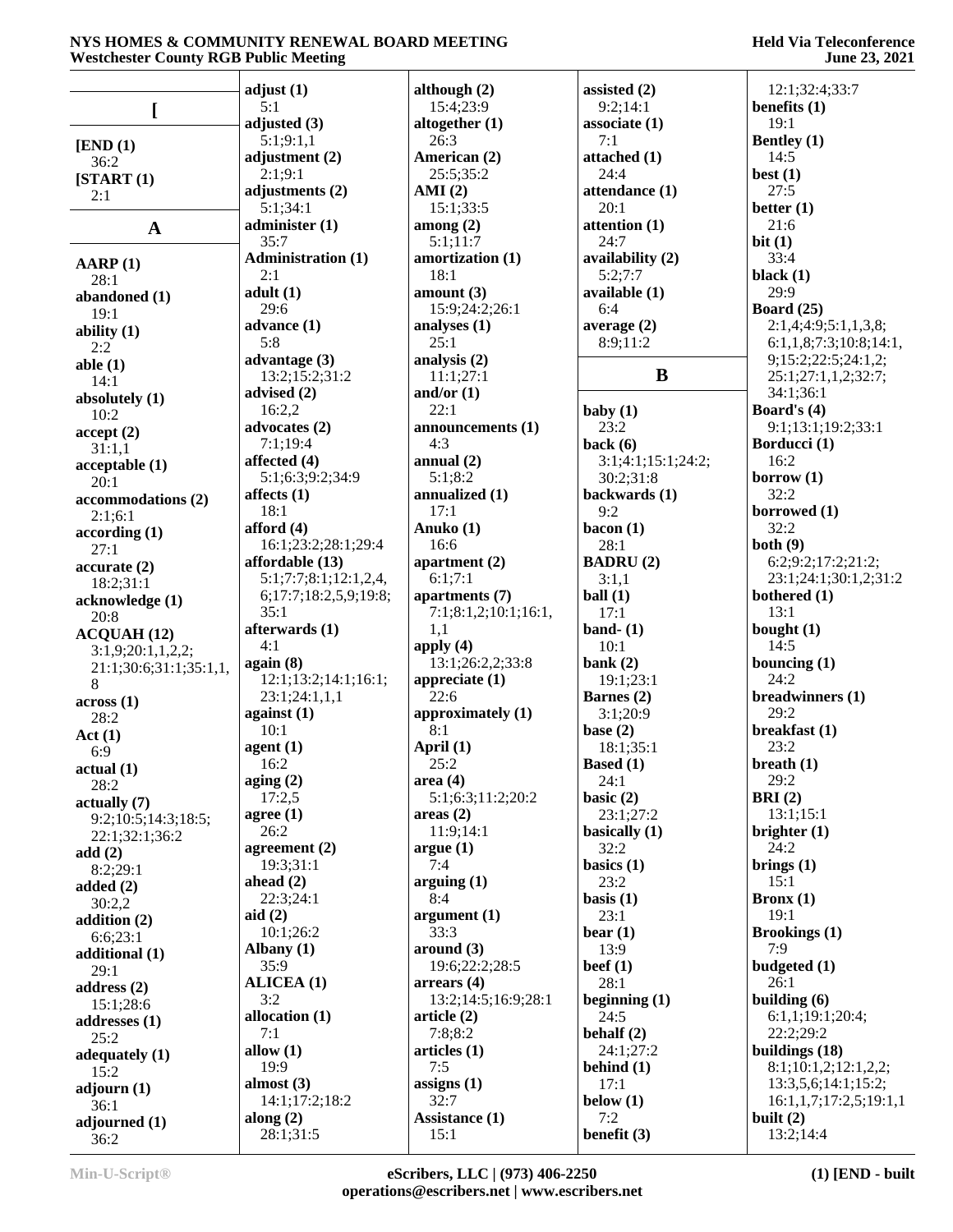| Westchester County RGB Public Meeting |                       |                             |                       | <b>June 23, 2021</b> |
|---------------------------------------|-----------------------|-----------------------------|-----------------------|----------------------|
| bum(1)                                | cetera(1)             | 3:1                         | 23:2,3;25:1;31:7      | 6:2;27:1;29:2;32:2   |
| 30:1                                  | 30:2                  | color(6)                    | continued (1)         | Currently (1)        |
| bunch $(1)$                           | Chair $(3)$           | 25:1,1,1,4,7;35:1           | 28:5                  | 22:1                 |
| 4:2                                   | 2:2,2;4:5             |                             | contract(1)           | cut(1)               |
| burden(1)                             | Chairperson (2)       | commencing $(2)$<br>2:1;3:5 | 29:1                  | 30:2                 |
| 29:6                                  | 5:7;12:1              | commensurate (1)            | contributors (1)      |                      |
|                                       |                       | 9:1                         | 29:3                  | D                    |
| burdensome (1)                        | Chairwoman (2)        |                             |                       |                      |
| 30:1                                  | 22:5;24:1             | comment $(3)$               | control (6)           |                      |
| <b>Business</b> (3)                   | change $(1)$          | 20:1;21:2;36:1              | 7:1,1,2;12:9;19:2;    | daily $(1)$          |
| 7:1;22:1;24:6                         | 7:1                   | comments (2)                | 35:9                  | 23:1                 |
|                                       | charge $(1)$          | 5:4;20:8                    | controlled (1)        | dancy $(1)$          |
| $\mathbf C$                           | 34:2                  | commercial (1)              | 18:8                  | 12:2                 |
|                                       | chart(1)              | 16:7                        | controls(1)           | Danowicz (1)         |
| calculated (1)                        | 18:1                  | communities (3)             | 18:4                  | 17:6                 |
| 9:1                                   | charts $(1)$          | 18:1;25:1;27:1              | cooperate(1)          | Danzinger (1)        |
| call(1)                               | 11:2                  | Community (1)               | 13:2                  | 16:1                 |
| 3:7                                   | <b>CHERSON</b> (8)    | 25:2                        | cooperative $(1)$     | data(3)              |
| called (1)                            | 3:1,1;33:1;34:2,2;    | compared (1)                | 6:1                   | 6:2,3;35:1           |
| 22:1                                  | 35:3,6,9              | 6:2                         | cost(10)              | dated $(1)$          |
| came $(2)$                            | chicken (1)           | compensate (2)              | 5:2,2;6:2;9:1,1;11:1; | 7:9                  |
| 9:1;31:5                              | 28:1                  | 11:1,8                      | 18:1;19:1;20:1;28:1   | day $(2)$            |
| can $(24)$                            | child(2)              | complained (1)              | costs(5)              | 23:3;30:2            |
| 4:1;7:1,2,4;10:1;                     | 23:1;30:2             | 6:1                         | 5:2,2;9:1;15:1;30:2   | days $(3)$           |
| 12:1,1,1,7;13:1,2;14:1;               | children (9)          | complaints (2)              | counsel (2)           | 22:1,1,2             |
| 15:1,2;19:1;23:2;28:1;                | 22:2;23:1,2,8;29:2,6; | 15:6;28:1                   | 4:2;24:1              | decay(1)             |
| 29:1,1,2,2;31:2;32:2,3                | 30:2,2,9              | complex $(1)$               | counties $(1)$        | 7:2                  |
| cancel (1)                            | choose $(2)$          | 28:2                        | 27:2                  | decide(1)            |
| 16:3                                  | 7:1,2                 | complexes $(2)$             | country $(1)$         | 34:1                 |
| capital (5)                           | church $(2)$          | 22:2;23:5                   | 24:2                  | deciding (1)         |
| 8:1;10:1;11:6;15:1;                   | 23:1;28:2             | comprised (1)               | County (7)            | 24:1                 |
| 18:1                                  | cities(1)             | 25:3                        | 2:1,4;5:1,1;19:2;     | $\text{decline} (1)$ |
| car(1)                                | 6:3                   | concern $(1)$               | 24:4;27:7             | 12:1                 |
| 28:1                                  | citizens (1)          | 35:1                        | county's (1)          | decrease(3)          |
| cards(2)                              | 23:1                  | concerns $(1)$              | 27:1                  | 10:2,2;15:9          |
| 23:2:32:2                             | City(2)               | 6:2                         | coupled $(1)$         | decreased (4)        |
| care $(6)$                            | 9:1;27:6              | concludes (1)               | 8:1                   | 10:1,5;19:4;28:2     |
| 23:1,1;29:1,2;30:2;                   | City-based (1)        | 25:1                        | course(1)             | deferred $(1)$       |
| 31:1                                  | 7:1                   | condition (1)               | 9:1                   | 6:1                  |
| careful (1)                           | City's $(1)$          | 5:1                         | court (1)             | delay(1)             |
| 9:7                                   | 25:1                  | conducting $(1)$            | 28:1                  | 26:7                 |
| carefully $(1)$                       | Ciuffetelli (1)       | 2:1                         | courtesy $(1)$        | deleterious (2)      |
| 27:1                                  | 17:7                  | confirm $(1)$               | 21:2                  | 7:1;19:2             |
| Carol(1)                              | clarify $(1)$         | 35:1                        | cover(1)              | deliberate (1)       |
| 16:1                                  | 31:2                  | confirmed (1)               | 26:1                  | 6:5                  |
| case $(5)$                            | classified $(1)$      | 16:1                        | COVID(6)              | deliver (1)          |
| 4:1;6:1;23:1;34:6;                    | 26:9                  | confused (1)                | 22:1,1,2;31:5,6,6     | 23:4                 |
| 36:1                                  | clean(1)              | 31:2                        | $COVID-19(4)$         | DelMonte (1)         |
| cases $(1)$                           | 4:2                   | consider (6)                | 2:9;25:1;29:1,1       | 16:1                 |
| 30:2                                  | clear(1)              | 5:1;11:4;19:2;20:3;         | CPI(3)                | demographics (1)     |
| $\text{catch} (2)$                    | 24:1                  | 24:2;27:8                   | 9:1;17:1,8            | 27:6                 |
| 17:1;29:2                             | clearly $(1)$         | considerable (1)            | crammed $(1)$         | deny $(1)$           |
| caused (1)                            | 7:1                   | 16:8                        | 7:1                   | 18:9                 |
| 29:9                                  | client(1)             | considerate (1)             | $c$ razy $(1)$        | Depends $(2)$        |
| causing $(1)$                         | 14:3                  | 28:2                        | 15:1                  | 23:2;33:2            |
| 18:1                                  | close $(2)$           | considering $(1)$           | create $(1)$          | depleted $(1)$       |
| celebrate (1)                         | 22:1;24:6             | 33:2                        | 27:2                  | 32:2                 |
| 23:7                                  | clothes(1)            | constrictions (1)           | creating $(1)$        | deposit $(1)$        |
| Center $(2)$                          | 30:2                  | 10:1                        | 18:5                  | 28:1                 |
| 25:5;35:2                             | clothing(1)           | construct (1)               | $\text{credit}(1)$    | DeRosa (2)           |
|                                       | 23:2                  | 12:6                        | 32:2                  |                      |
| century $(1)$                         |                       |                             |                       | 16:2;17:6            |
| 24:1                                  | colleague $(1)$       | consume $(1)$               | cumulative (2)        | described (1)        |
| certioraris (1)                       | 27:1                  | 7:2                         | 17:1;18:2             | 27:1                 |
| 18:1                                  | colleagues (1)        | continue (4)                | current $(4)$         | Despite (1)          |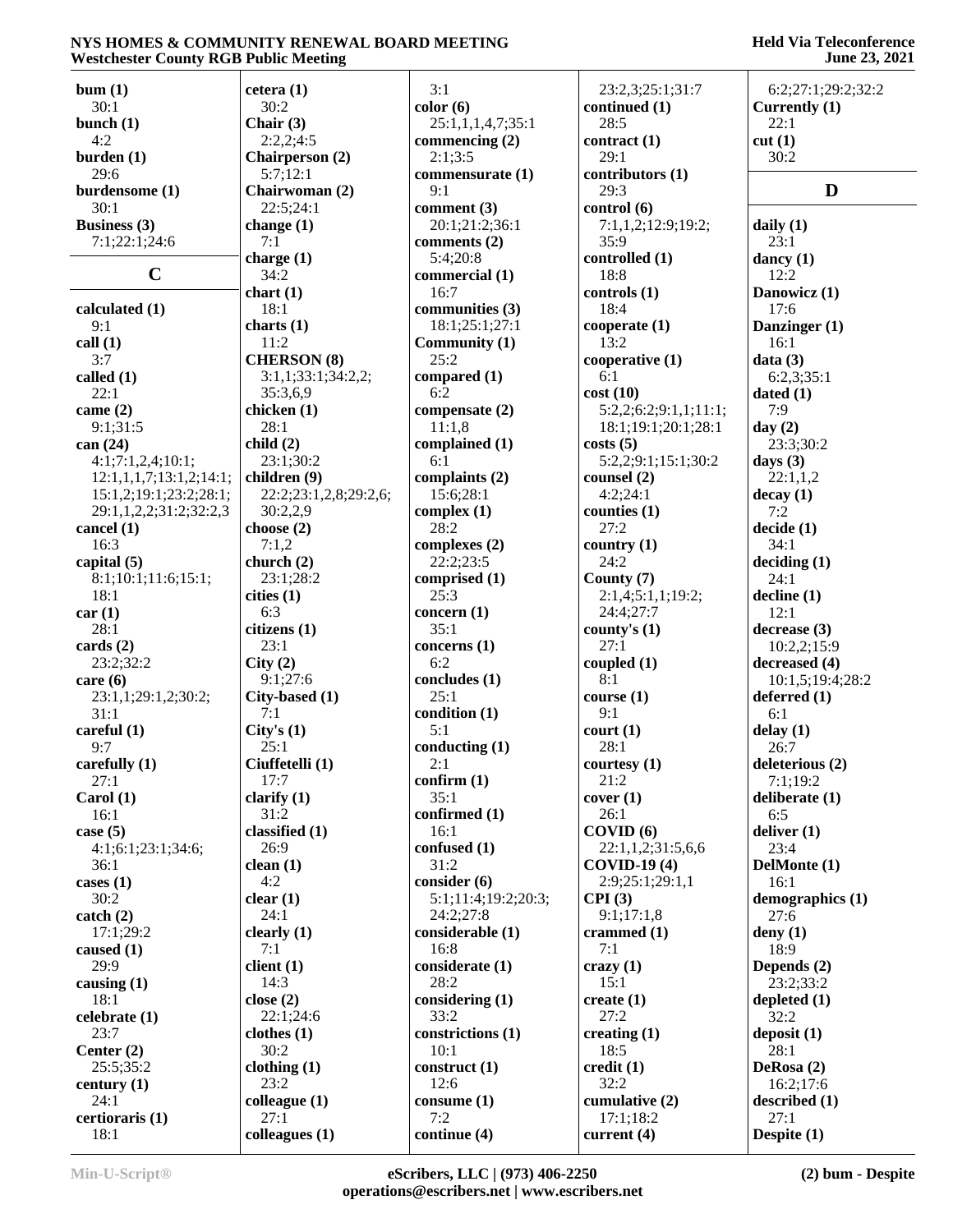| 28:1                       | double(2)             | emphasize $(2)$            | 24:1                 | 27:5                    |
|----------------------------|-----------------------|----------------------------|----------------------|-------------------------|
| $\text{dإ}$ destroying (1) | 32:3,4                | 5:1;18:2                   | exacerbated (1)      | fall $(1)$              |
| 18:2                       | double- $(1)$         | employees (2)              | 25:1                 | 19:2                    |
|                            |                       |                            |                      |                         |
| detailed (2)               | 13:9                  | 11:1,2                     | Exactly (2)          | families (10)           |
| 27:1,1                     | doubt(1)              | empty $(1)$                | 34:1,1               | 7:1;8:1;12:1;18:9;      |
| detergent(1)               | 27:2                  | 7:1                        | example $(1)$        | 23:2;24:2;25:3;29:2;    |
| 23:2                       | down $(3)$            | enable $(1)$               | 8:1                  | 30:1,1                  |
| deteriorate (1)            | 12:3;15:8;18:3        | 29:2                       | excellent (1)        | family $(4)$            |
| 10:1                       | dramatic $(1)$        | encourage $(1)$            | 27:1                 | 13:5;16:2;17:5;20:4     |
| deteriorating (1)          | 5:9                   | 27:1                       | Except $(1)$         | family-owned (1)        |
| 17:2                       | drove(1)              | end $(2)$                  | 34:1                 | 19:1                    |
|                            |                       |                            |                      |                         |
| deterioration (4)          | 28:1                  | 5:2;18:2                   | excessive (1)        | family-sized (1)        |
| 6:1;8:1,2;18:1             | due $(5)$             | ends $(2)$                 | 7:2                  | 7:1                     |
| devastating (2)            | 8:2;13:1;17:2;22:1;   | 28:1;31:2                  | excludes (1)         | fancy $(1)$             |
| 6:1;29:1                   | 25:7                  | enjoy $(1)$                | 18:1                 | 12:2                    |
| developments (1)           | during $(6)$          | 29:1                       | excuse(2)            | far $(5)$               |
| 22:2                       | 22:1,2;24:1;26:5;     | enough $(2)$               | 11:4;20:2            | 15:1;24:2;25:2;30:9,    |
| DHCR(1)                    | 27:5;28:8             | 9:2;26:1                   | <b>Executive (1)</b> | 9                       |
|                            |                       |                            |                      |                         |
| 35:3                       | dutifully $(1)$       | entire $(1)$               | 2:1                  | fashion (1)             |
| diapers $(1)$              | 29:2                  | 26:1                       | Exhibit (1)          | 21:8                    |
| 27:2                       |                       | entitled (3)               | 36:3                 | faster $(1)$            |
| different (1)              | $\bf{E}$              | 31:1;32:5;33:6             | exhibits (2)         | 12:2                    |
| 21:1                       |                       | environmental (1)          | 35:2,2               | fate $(1)$              |
| digit(1)                   | earlier $(1)$         | 16:3                       | existing $(1)$       | 5:1                     |
| 13:1                       | 9:1                   | Episcopal (1)              | 9:6                  | federal(1)              |
|                            |                       |                            |                      |                         |
| digital $(1)$              | earn $(1)$            | 28:2                       | expect(1)            | 26:1                    |
| 24:1                       | 19:1                  | equitable (1)              | 9:2                  | feel $(1)$              |
| dinner $(1)$               | earth $(1)$           | 24:1                       | expected (1)         | 30:1                    |
| 22:2                       | 29:1                  | ERAP $(12)$                | 28:6                 | feeling $(1)$           |
| directions $(1)$           | eating $(1)$          | 26:2;28:6;29:2;31:1;       | expenditure (2)      | 30:1                    |
| 30:1                       | 30:2                  | 32:1,2;33:1,1,2,7,9;       | 8:2,2                | fees $(1)$              |
| directive $(1)$            | economic (2)          | 34:1                       | expenditures (1)     | 5:2                     |
|                            |                       |                            |                      |                         |
| 2:8                        | 5:1;35:1              | essential $(2)$            | 11:6                 | feet $(1)$              |
| disadvantaged (1)          | economics (1)         | 26:9;29:1                  | expense(1)           | 31:9                    |
| 25:1                       | 7:1                   | establish (1)              | 11:9                 | fellow(1)               |
| disaster $(1)$             | economy $(3)$         | 5:1                        | expenses $(6)$       | 24:1                    |
| 6:2                        | 23:9;25:1;29:4        | estate $(5)$               | 14:2,2,2;18:1;28:1,2 | feminine (1)            |
| discrimination (1)         | Eddie $(2)$           | 5:1,2;13:1;15:1;16:2       | experience (2)       | 23:2                    |
| 25:8                       | 3:1;20:9              | estimated (1)              | 16:1;24:1            | few $(2)$               |
|                            |                       |                            |                      |                         |
| discuss(1)                 | effect (7)            | 26:1                       | experiencing $(1)$   | 22:6;28:1               |
| 6:6                        | 7:1;18:2,5;19:2;32:1, | et(1)                      | 25:1                 | fiction $(1)$           |
| discussed $(2)$            | 9;33:2                | 30:2                       | expressed (1)        | 11:1                    |
| 18:6;21:3                  | effective $(1)$       | ETPA $(4)$                 | 31:1                 | figures $(1)$           |
| disperse $(1)$             | 5:2                   | 2:1;12:1,2;13:7            | extensive (2)        | 9:1                     |
| 4:9                        | efficient $(1)$       | <b>ETPA-controlled (1)</b> | 25:4;35:2            | final $(2)$             |
| disproportionate (2)       | 16:4                  | 12:1                       |                      | 36:1,1                  |
|                            | effort(2)             | EVELYN(2)                  | $\mathbf{F}$         |                         |
| 25:1;29:9                  |                       |                            |                      | Finally $(1)$           |
| disproportionately (1)     | 2:8;11:9              | 3:2,2                      |                      | 17:1                    |
| 35:1                       | either $(6)$          | even $(14)$                | face $(2)$           | financial $(3)$         |
| distinguished (1)          | 19:1;22:9;26:2,6;     | 6:1;7:1;9:1;11:1,1;        | 20:1;22:1            | 25:1;27:1,2             |
| 10:6                       | 30:1,2                | 13:2;15:2;17:1;19:9;       | faces $(2)$          | financing $(1)$         |
| distribute (1)             | eliminate $(1)$       | 20:1;23:2;30:1,1;33:1      | 23:1,5               | 5:2                     |
| 23:2                       | 9:5                   | evening $(5)$              | facing $(1)$         | find $(3)$              |
|                            |                       |                            | 25:2                 |                         |
| distribution (4)           | ELIOT(2)              | 2:2,2;22:4;24:1;35:2       |                      | 25:1;29:2;30:8          |
| 21:1;22:8;28:1;34:1        | 3:1,1                 | everybody $(1)$            | fact $(5)$           | finding $(1)$           |
| divide(1)                  | ELSA(3)               | 21:1                       | 8:5,7;9:1;19:3;31:2  | 30:9                    |
| 24:1                       | 2:2,2;3:2             | everyone (2)               | factors $(2)$        | findings $(1)$          |
| dollar $(1)$               | else $(2)$            | 4:6;10:9                   | 5:2;20:3             | 26:1                    |
| 14:4                       | 21:2;36:1             | evict(2)                   | failure $(1)$        | fine $(1)$              |
| dollars $(5)$              | email $(4)$           | 15:2;32:3                  | 13:1                 | 21:1                    |
|                            |                       |                            |                      |                         |
| 9:1;12:1;14:1,1;16:1       | 4:1,1;21:1;36:3       | eviction $(2)$             | fair $(2)$           | Finger $(32)$           |
| done $(3)$                 | <b>Emergency</b> (1)  | 13:2;28:9                  | 20:5;24:2            | 3:1,1;4:1,1,1,2,2;5:6   |
| 12:1;17:2;35:2             | 15:1                  | evidence $(1)$             | faired $(1)$         | 7;12:1;17:2;20:1,1,1,2, |
|                            |                       |                            |                      |                         |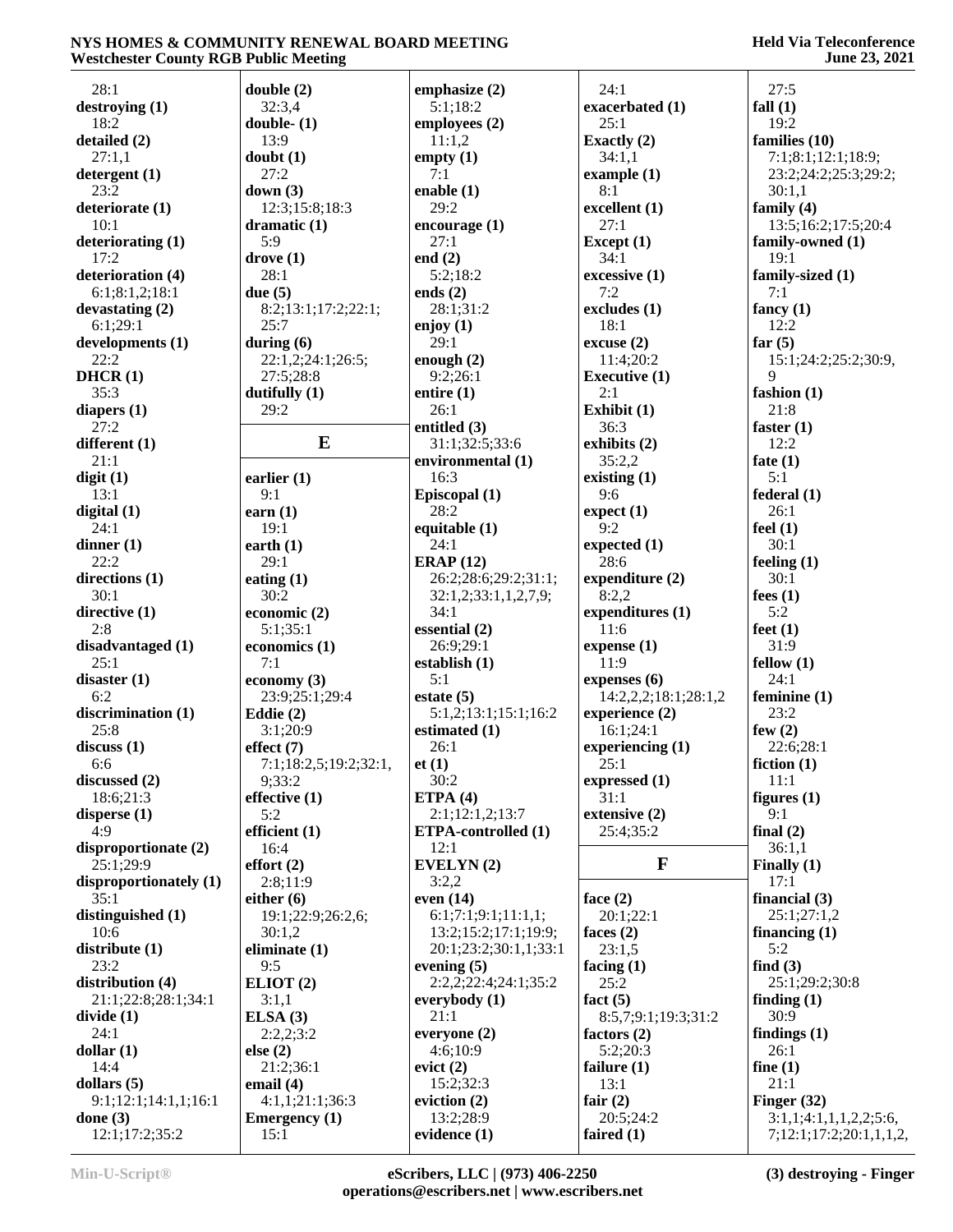| 2;21:1,1,1,1,4,7;31:2,2; |                            | guideline (10)                 | 16:4                              | impact $(2)$                                       |
|--------------------------|----------------------------|--------------------------------|-----------------------------------|----------------------------------------------------|
| 32:1,1;33:3;34:1,6;      | G                          | 2:1;10:2;14:2;17:1,            | history $(2)$                     | 6:1;35:1                                           |
| 35:1;36:1,1              |                            | 4;19:2;24:1;32:5;33:1,         | 25:1,6                            | impacted (1)                                       |
| First $(2)$              | game(2)                    | 2                              | hit $(2)$                         | 24:1                                               |
| 4:5;32:4                 | 18:7;33:7                  | Guidelines (9)                 | 31:2;32:2                         | impacts $(1)$                                      |
| five $(4)$               | gap(1)                     | 2:1,2,4;3:5;5:1,1;             | home $(1)$                        | 35:1                                               |
| 8:9;14:2,2;17:2          | 26:1                       | 18:4,4;27:2                    | 30:2                              | implore $(1)$                                      |
| fix(2)                   | gas(1)                     | Guideline's (1)                | homeowners (2)                    | 20:2                                               |
| 10:1;14:1                | 6:1                        | 25:1                           | 18:1;19:2                         | importantly $(1)$                                  |
| flat $(1)$               | gave(1)                    | Guiden (1)                     | homes $(1)$                       | 26:1                                               |
| 20:1                     | 29:1                       | 7:1                            | 18:8                              | imposed $(1)$                                      |
| folks $(2)$              | $\boldsymbol{g}$ eared (1) |                                | hopefully $(1)$                   | 10:8                                               |
| 30:1,8                   | 26:2                       | H                              | 28:8                              | impossible(1)                                      |
| following $(1)$          | Genevieve (1)              |                                | hot $(1)$                         | 10:1                                               |
| 8:1                      | 27:1                       | half $(4)$                     | 22:2                              | impoverished (1)                                   |
| food $(12)$              | gently-used (1)            | 8:1;12:1;17:1,2                | hours $(1)$                       | 28:1                                               |
| 22:1;23:1,1,1;27:1,2,    | 23:2                       | Hamer $(6)$                    | 30:2                              | improve $(2)$                                      |
| 2;28:1,2;29:1,1;30:1     | gets(1)                    | 3:1,2;22:1,4;27:1;             | house $(1)$                       | 17:2;19:8                                          |
| foreboding $(1)$         | 15:2                       | 35:5                           | 14:4                              | improvement (1)                                    |
| 6:2                      | Given (2)                  | hands $(1)$                    | households (3)                    | 15:1                                               |
| forecast (1)             | 14:9;18:1                  | 5:1                            | 7:1;11:2;30:2                     | improvements (3)                                   |
| 6:1                      | gives $(2)$                | happened $(2)$                 | housing $(34)$                    | 8:1;10:1;18:1                                      |
| forecasted (1)           | 5:1;13:1                   | 6:1;31:6                       | 2:1;5:1,1,2;6:1,8;7:1,            | incentive $(2)$                                    |
| 17:9                     | global (1)                 | happening $(1)$                | 2, 2, 7; 8: 1, 1; 12: 1, 2, 4, 6; | 12:5;17:2                                          |
| forget $(1)$             | 24:1                       | 34:1                           | 17:2,7;18:1,1,2,6,8;              | incentives (1)                                     |
| 13:2                     | goes(3)                    | hard $(1)$                     | 19:1,2,4,8;22:2;23:4;             | 27:3                                               |
| form $(2)$               | 13:1;18:2,3                | 31:3                           | 25:1,2,6,9;35:1                   | include $(3)$                                      |
| 4:2;26:7                 | Good(5)                    | harder $(1)$                   | hover $(1)$                       | 11:5;13:5;26:1                                     |
| former $(2)$             | 2:2,2;19:1;22:4;24:1       | 15:2                           | 28:5                              | included (2)                                       |
| 6:1;27:1                 | government (2)             | hardship $(2)$                 | Hoya $(1)$                        | 35:2,2                                             |
| formula (1)              | 26:1;31:2                  | 30:1,9                         | 16:8                              | including $(6)$                                    |
| 23:2                     | governmental (1)           | hardships $(2)$                | HSTPA(6)                          | 5:2,2,2;22:2;25:2;                                 |
| forward $(1)$            | 5:2                        | 25:1,2                         | 6:2,9;10:2,9;15:1;                | 26:9                                               |
| 36:1                     | Governor's (1)             | hauled $(1)$                   | 19:2                              | income $(18)$                                      |
| Four $(3)$               | 2:7                        | 28:1                           | HSTPA's(1)                        | 9:1;10:4,5;11:2;                                   |
| 8:2;15:4;24:1            | $grab(1)$                  | HCR's (1)                      | 10:1                              | 12:9;13:1,1;14:2,9;                                |
| Francesca (1)            | 23:1                       | 2:1                            | Huh-uh $(1)$                      | 16:6;18:1;19:2;22:1,1;                             |
| 16:1                     | Graduate (1)               | health $(2)$                   | 36:8                              | 28:3;29:1;30:1,1                                   |
| fraudsters (2)           | 7:1                        | 23:1;29:1                      | humbling $(1)$                    | incomes $(1)$                                      |
| 13:2;14:6                | grandchildren (2)          | hear $(2)$                     | 27:1                              | 26:2                                               |
| free $(2)$               | 29:1,3                     | 3:3;5:5                        | hundreds (1)                      | increase $(42)$                                    |
| 28:1;29:1                | grant(1)                   | heard $(8)$                    | 7:5                               | 8:1,8,9;9:1,2,3;10:1,                              |
| freeze $(4)$             | 14:1                       | 8:1,7;15:2;16:2;19:1,          | hunger $(1)$<br>24:4              | 1,2,6;11:1,2,2;13:1,1;                             |
| 26:2;29:2;32:1;33:2      | grateful(1)                | 1;22:1;28:7                    |                                   | 14:1,1,2;15:1,2,2;16:1;<br>17:1,1,1;18:2,2;19:2,2; |
| fresh $(1)$              | 29:1                       | hearing $(3)$                  | hungry $(2)$                      |                                                    |
| 28:1<br>frozen $(1)$     | Great(1)                   | 19:1;25:1;28:8<br>hearings (2) | 22:2;23:4<br>hurt $(3)$           | 20:1,1,1,2,5;23:2;26:2;<br>31:1;32:2,5,8;33:1;     |
| 30:1                     | 22:1                       | 2:1,1                          | 9:6;12:1;16:7                     | 34:7                                               |
| fruit $(2)$              | green(1)                   |                                | hygiene $(1)$                     | increased (2)                                      |
| 28:1,2                   | 16:3                       | heating $(1)$<br>8:2           | 23:2                              | 28:1;33:1                                          |
| fuel $(1)$               | groceries(2)               | $\text{held}(1)$               |                                   | increases $(21)$                                   |
| 5:2                      | 22:2,2                     | 4:7                            | $\mathbf I$                       | 8:1,2;9:5,8;10:1;                                  |
| full $(3)$               | $\text{gross} (1)$         | hell $(1)$                     |                                   | 12:7,8;14:2,2;15:3,8;                              |
| 24:2;27:1;29:1           | 5:2                        | 13:1                           | IAI(1)                            | 17:1,2,4;18:2,2,3;19:1,                            |
| funds $(6)$              | ground(1)                  | help $(4)$                     | 8:2                               | 7;30:2;33:1                                        |
| 26:1,2;28:9;31:1;        | 22:1                       | 14:7,7;15:1;29:2               | IAIs $(3)$                        | independent (2)                                    |
| 32:1;34:1                | group(1)                   | helping $(1)$                  | 9:2;10:1;14:1                     | 25:2;29:5                                          |
| further $(3)$            | 34:2                       | 22:1                           | ii $(1)$                          | in-depth $(1)$                                     |
| 8:2;15:2;25:1            | growing(1)                 | high $(4)$                     | 5:2                               | 24:3                                               |
| future $(4)$             | 30:2                       | 12:2,8;27:1;30:1               | iii(1)                            | index(1)                                           |
| 7:1;15:1;25:2;32:2       | guaranteed (1)             | Higher $(3)$                   | 5:2                               | 9:1                                                |
|                          | 19:1                       | 17:4;26:1;27:1                 | illustrious $(1)$                 | indicated (1)                                      |
|                          | guess(1)                   | highest $(1)$                  | 11:1                              | 9:1                                                |
|                          | 6:1                        |                                |                                   |                                                    |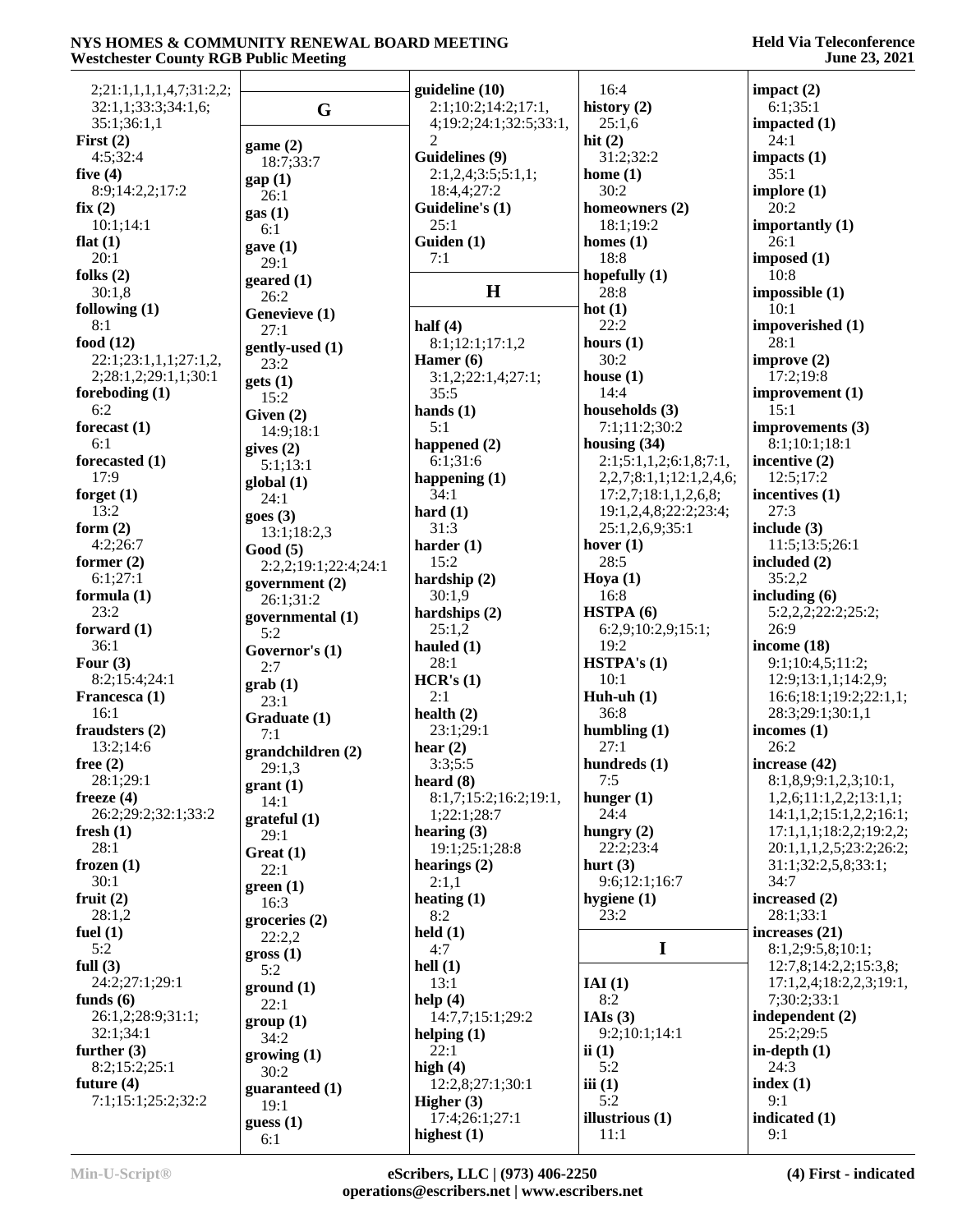#### **Held Via Teleconference June 23, 2021**

| indiscernible (3)    | 2:8;6:4;12:3,3;16:1;    | 23:2,2                 | 6:2;7:1;8:7;9:1,1;    | making $(5)$           |
|----------------------|-------------------------|------------------------|-----------------------|------------------------|
| 19:1;30:1;35:5       | 20:1;25:1               | law(1)                 | 13:1;20:1;28:1        | 6:1;12:9;26:2;33:5,6   |
|                      |                         | 13:1                   |                       |                        |
| industry $(4)$       | keeping $(1)$           |                        | loads $(1)$           | managing $(1)$         |
| 5:1;6:1,2;20:4       | 16:1                    | lead $(4)$             | 33:3                  | 16:2                   |
| inefficient (1)      | Ken $(4)$               | 6:1;7:1,2;8:2          | local(1)              | many(11)               |
| 7:1                  | 12:1;16:2;17:2;34:1     | learned $(2)$          | 18:1                  | 11:9;16:2;17:5;18:7;   |
| information (2)      | Kenneth (2)             | 8:6;23:6               | Lofton $(2)$          | 23:1;24:1;28:1,2;29:1, |
| 9:1;10:2             | 3:1,1                   | lease $(7)$            | 6:1;8:1               | 2;30:2                 |
|                      |                         |                        |                       |                        |
| insecurity $(2)$     | kept(1)                 | 24:3;30:3;31:1,2;      | long(4)               | market $(3)$           |
| 25:6;27:1            | 32:2                    | 32:8;33:2;34:9         | 22:2;23:3;25:1,6      | 7:2;16:1;25:9          |
| instead $(1)$        | key(1)                  | leases $(5)$           | longer $(4)$          | matching(1)            |
| 26:2                 | 26:1                    | 2:1;3:5;8:1,1;32:1     | 10:1,1;12:7;13:1      | 17:1                   |
| Institute (1)        | kick(1)                 | least $(5)$            | look $(3)$            | materials $(3)$        |
|                      |                         |                        |                       |                        |
| 7:9                  | 15:5                    | 12:4;17:9;20:1,1;      | 9:2;10:9;14:2         | 4:1,8;15:2             |
| Instructions (1)     | kicked $(1)$            | 22:1                   | looked $(2)$          | matter $(3)$           |
| 2:1                  | 4:1                     | leave $(1)$            | 4:1;28:2              | 15:2;23:8;33:1         |
| insufficient (1)     | kids(2)                 | 11:1                   | Looking (4)           | maxed(1)               |
| 28:1                 | 30:2;31:2               | leaving $(1)$          | 9:2;12:1;13:8;17:1    | 32:2                   |
| insurance (4)        | $\;$ kind $\;$ (5)      | 8:1                    | loss(5)               | may(11)                |
|                      |                         |                        |                       |                        |
| 5:2;13:1;15:1;16:2   | 9:2;16:1;24:7;28:2;     | led(1)                 | 6:1;8:1;10:1;14:9;    | 6:2,4;7:1,2;11:7;      |
| interest $(3)$       | 31:8                    | 8:1                    | 18:1                  | 21:9;23:1;30:1,2;32:2; |
| 5:2;11:6;19:1        | kitchen $(1)$           | left(3)                | lost(7)               | 33:1                   |
| into $(5)$           | 22:1                    | 12:1,1;17:1            | 16:5,8;22:1;26:1,3,5; | maybe(1)               |
|                      |                         |                        |                       |                        |
| 7:1;13:8;28:1;32:1,9 | K-shaped (1)            | legal(2)               | 29:1                  | 33:1                   |
| introductions (1)    | 24:2                    | 11:1,1                 | lot(1)                | MCIs(4)                |
| 4:3                  |                         | legislature (1)        | 30:1                  | 9:2;10:1;14:1;18:1     |
| invest $(4)$         | L                       | 13:1                   | low(6)                | McKee(1)               |
| 7:2;11:1;19:1,8      |                         | legitimately (1)       | 8:1;16:1;18:4;23:1,   | 7:2                    |
| investment $(1)$     | labor(2)                | 14:8                   | 1;30:1                | MDUT(1)                |
|                      |                         |                        |                       |                        |
| 19:1                 | 5:2;16:2                | less (12)              | lower $(1)$           | 27:1                   |
| investments (2)      | lack $(6)$              | 8:1,1,1;9:1;11:1,1;    | 18:1                  | mean(1)                |
| 7:2;19:1             | 8:1,2,2,4;9:8;16:7      | 13:4;15:6;17:2;18:3,5; | low-income (5)        | 32:8                   |
| Isabelle (1)         | ladies $(1)$            | 25:2                   | 22:2;25:2,2,3;26:1    | means $(5)$            |
| 16:8                 | 28:2                    | lessens $(1)$          | ludicrous(1)          | 5:1;9:1,2;33:1,5       |
|                      |                         |                        |                       |                        |
| issue $(2)$          | laid-off $(1)$          | 7:6                    | 11:2                  | measure(1)             |
| 6:2;7:3              | 13:2                    | levels $(1)$           | lunch $(1)$           | 28:3                   |
| issues $(1)$         | <b>LAMONT</b> (2)       | 27:1                   | 23:2                  | meet $(2)$             |
| 6:6                  | 3:1,1                   | life $(1)$             | luxury(1)             | 14:1;23:1              |
| iv $(1)$             | landlord $(9)$          | 8:5                    | 29:4                  | meeting $(12)$         |
|                      |                         |                        |                       |                        |
| 5:2                  | 15:2;26:1,6;32:1,1,2,   | limitation(1)          | Lynn(1)               | 2:5,6;3:2,2;4:2,7;     |
|                      | 3,5,9                   | 8:2                    | 16:1                  | 20:1;36:1,1,1,2,2      |
| ${\bf J}$            | Landlords (27)          | limited $(1)$          |                       | meetings (2)           |
|                      | 7:2;11:1;12:3,5;13:2,   | 15:1                   | $\mathbf{M}$          | 2:1,6                  |
| job $(1)$            | 8,9;14:1,1,1,2,7;15:1;  | line $(7)$             |                       | member $(2)$           |
| 30:2                 |                         |                        |                       |                        |
|                      | 16:1;17:1,2;18:1;19:1;  | 22:2,2;23:1;27:2;      | ma(1)                 | 6:1,1                  |
| jobs $(4)$           | 24:1;26:1,2,2,2;27:3,4; | 28:2,2;29:1            | 13:4                  | members (8)            |
| 26:3,5;29:1,2        | 31:1;32:1               | lines $(3)$            | Madam (1)             | 2:1;5:3,8;20:2;22:5,   |
| Joseph $(1)$         | large $(2)$             | 23:1,1,3               | 22:4                  | 5;24:1,1               |
| 16:2                 | 11:8;13:9               | Lisa(1)                | Mae $(2)$             | mentioned (4)          |
| June $(2)$           | largely $(1)$           | 16:2                   | 3:1;20:9              | 6:2;31:2;35:1,1        |
|                      |                         |                        |                       |                        |
| 2:3;4:7              | 25:3                    | listen $(1)$           | mainly $(1)$          | merits $(3)$           |
| jurisdiction (1)     | last $(30)$             | 2:1                    | 10:1                  | 7:4;8:4,4              |
| 2:1                  |                         | listening $(1)$        | maintain(3)           | Michael (1)            |
|                      | 6:2,8;8:8,9;10:5,6;     |                        |                       |                        |
|                      |                         |                        |                       |                        |
| justification (1)    | 11:2;12:2;14:2;15:8;    | 20:6                   | 10:1;17:2,4           | 16:6                   |
| 11:2                 | 16:5;17:1;19:2;25:5;    | literally $(1)$        | maintained (1)        | mid(1)                 |
| justify $(2)$        | 28:1;29:1,2,2;31:3;     | 7:5                    | 15:2                  | 23:1                   |
| 7:2;8:2              | 32:1;33:1,2,2;34:1,1,1, | little $(3)$           | maintenance (9)       | middle(1)              |
|                      | 3,8;35:2;36:1           | 12:1,2;33:4            |                       | 24:2                   |
|                      |                         |                        | 5:2;6:1;7:2;12:2;     |                        |
| $\mathbf K$          | later $(3)$             | live $(3)$             | 15:5,6;18:2,3;23:1    | $mid$ -income $(1)$    |
|                      | 2:1;22:9;24:6           | 8:6;11:2;27:1          | major(1)              | 23:1                   |
| Kazarnovski (1)      | Latino $(1)$            | lives $(1)$            | 19:5                  | might $(2)$            |
| 16:2<br>keep(7)      | 29:9<br>laundry $(2)$   | 29:1<br>living $(8)$   | makeup(1)<br>27:8     | 8:2;10:2<br>Mike $(1)$ |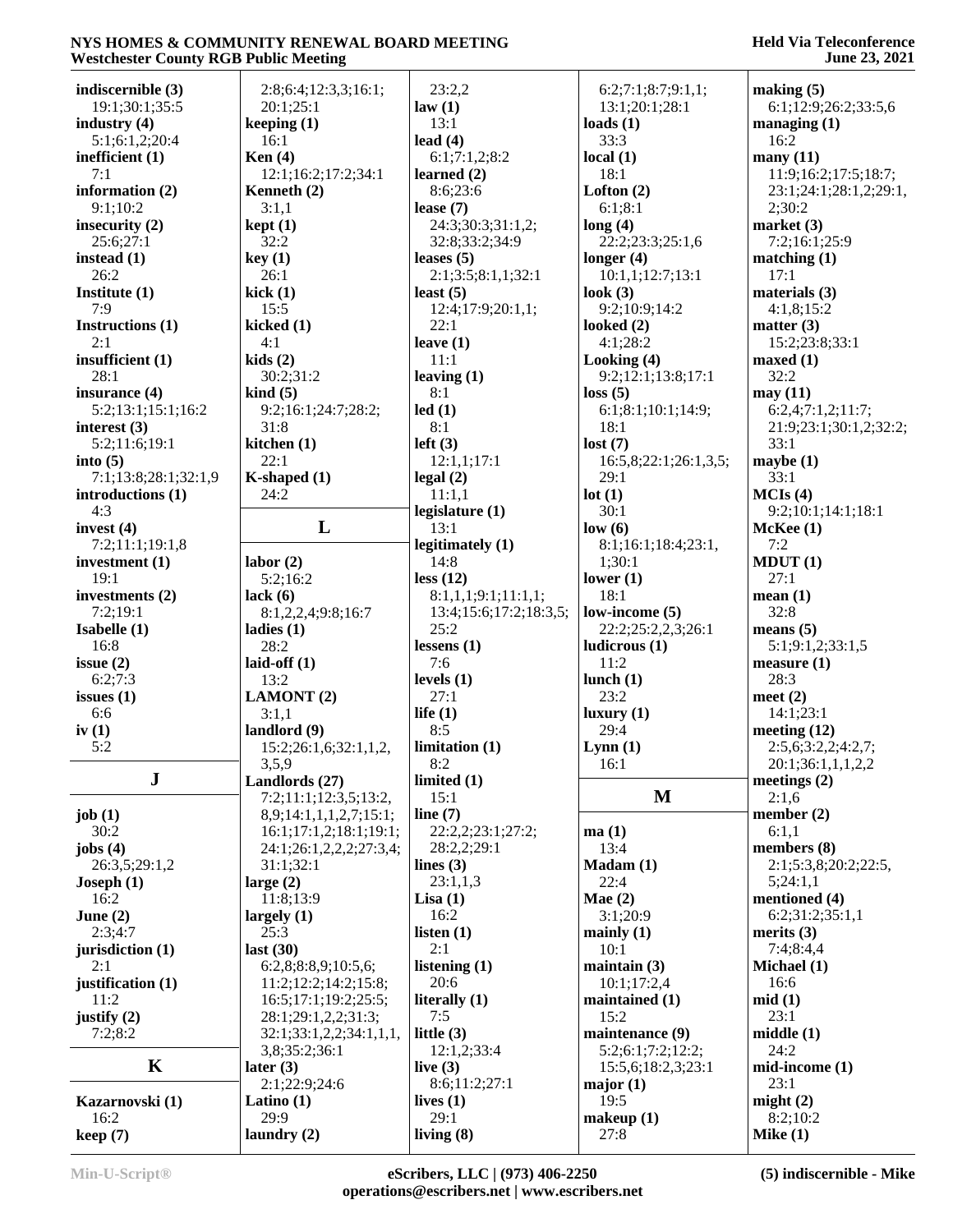| 7:1                    | much(9)               | $non-profit(1)$        | 5:3;22:6;29:2;30:1       | pantries (1)                |
|------------------------|-----------------------|------------------------|--------------------------|-----------------------------|
| milk $(1)$             | 5:7;13:2;14:1;15:1;   | 25:2                   | opt(1)                   | 27:2                        |
| 28:1                   | 20:6;26:1;33:2,6;36:2 | nor $(4)$              | 27:3                     | $\text{pantry}(2)$          |
| million $(1)$          | multi- $(1)$          | 27:2,4;29:1;32:3       | optimistic (1)           | 22:1,1                      |
| 33:1                   | 20:3                  | notably (1)            | 9:1                      | paper $(2)$                 |
| mind(1)                | multi-family $(2)$    | 26:1                   | Order $(3)$              | 23:2;27:2                   |
| 6:4                    | 6:2;18:1              | note $(2)$             | 2:1;26:2;32:2            | $\frac{1}{2}$ paragraph (1) |
| minimal(7)             | multiple $(2)$        | 10:2,4                 | organization (1)         | 5:1                         |
| 6:2;8:8;12:7;14:2;     | 8:1;19:1              | notes $(2)$            | 25:2                     | parents $(1)$               |
| 15:7;18:2;19:1         | must(4)               | 4:2;21:8               | OTDA (3)                 | 22:2                        |
|                        | 5:1;12:4;18:2;26:2    |                        | 34:2;35:1,2              |                             |
| minute(1)              |                       | notice $(1)$<br>2:7    |                          | part(1)                     |
| 19:1                   |                       |                        | others $(1)$             | 31:1                        |
| minutes <sub>(7)</sub> | N                     | notwithstanding (1)    | 34:1                     | particular (1)              |
| 5:1;12:1,1;17:1,2;     |                       | 8:2                    | otherwise (1)            | 33:2                        |
| 21:2,2                 | naïve $(1)$           | number $(7)$           | 36:1                     | particularly (2)            |
| misallocation (1)      | 9:2                   | 9:1;10:2;11:5,7;12:1,  | out (14)                 | 25:9;27:7                   |
| 7:1                    | name $(1)$            | 2;29:9                 | 13:1;16:1,2,2,6;18:1;    | pass(1)                     |
| miss(2)                | 2:2                   |                        | 19:2;21:3;26:1,2;27:3;   | 30:2                        |
| 4:1;21:6               | names $(1)$           | $\mathbf 0$            | 30:2;32:2;33:1           | passed $(1)$                |
| mitigate $(1)$         | 23:7                  |                        | outcomes(1)              | 13:1                        |
| 2:9                    | nature $(1)$          | obvious $(1)$          | 25:1                     | passing $(1)$               |
| $mixed$ -use $(1)$     | 18:1                  | 33:1                   | outstanding (1)          | 24:2                        |
| 16:7                   | necessary(2)          | o'clock(1)             | 28:7                     | past $(4)$                  |
| modernize (1)          | 10:2;17:4             | 4:7                    | over $(16)$              | 14:1;15:1;26:1;27:1         |
| 10:1                   | necessities (1)       | October (5)            | 2:2;8:1;9:1;10:1,2;      | pasta(1)                    |
| mom(1)                 | 27:2                  | 2:1;3:6;7:9;25:5;      | 12:2,2;13:1;14:1,2,2;    | 28:2                        |
| 30:2                   | neck(1)               | 35:2                   | 16:1,2;17:1,1,9          | patently (1)                |
| Monday (3)             | 13:3                  | off(1)                 | overall $(3)$            | 34:3                        |
|                        |                       | 6:2                    | 5:2;6:1;27:1             |                             |
| 4:7;36:1,2             | need(8)               |                        |                          | pay $(5)$                   |
| monetization (1)       | 13:1;14:7;17:9;19:1;  | offer $(2)$            | overly $(1)$             | 13:1,2;16:2;26:1;           |
| 8:2                    | 27:1,2,2;29:1         | 11:2;34:4              | 5:9                      | 33:8                        |
| money $(6)$            | needs(3)              | offered $(1)$          | owing $(1)$              | payback (1)                 |
| 11:1,6;14:1;15:9;      | 7:1;14:8;23:1         | 31:1                   | 16:1                     | 8:2                         |
| 16:1;33:6              | negative(2)           | Office $(2)$           | own(2)                   | paycheck (1)                |
| monies $(4)$           | 25:1;35:1             | 2:1;35:5               | 10:2;11:1                | 28:1                        |
| 14:1,1,1,1             | negatively $(1)$      | old(1)                 | owned (1)                | paying $(4)$                |
| monitor $(1)$          | 24:1                  | 12:2                   | 17:5                     | 14:3;15:2;16:1;31:2         |
| 34:1                   | neighbors $(5)$       | Once $(7)$             | owner $(4)$              | penalizing $(1)$            |
| monitoring $(2)$       | 28:2,2;29:1,2;34:4    | 7:1;16:1;24:1,1,1,1;   | 11:1,1,1;16:2            | 12:3                        |
| 5:2;35:8               | Nelson(1)             | 36:9                   | owners $(23)$            | people (27)                 |
| months(1)              | 16:2                  | one (22)               | 3:4;5:6;6:1;8:1,5,6;     | 3:1;14:6,7;19:1,7;          |
| 32:1                   | nest(1)               | 4:1;5:1;6:1,1;7:8;     | 9:2,2;10:1,1,8;11:2,2,8; | 22:1,2;23:1,1,9;25:1,2,     |
| moratorium (2)         | 7:1                   | 8:1,1,1;9:2;10:1;11:2; | 12:5;13:1;16:1;18:2;     | 4,7;27:2;28:2;30:2;         |
| 13:2;28:1              | net(2)                | 18:2;19:1;23:1;24:2;   | 24:1,2;26:2;27:2;28:8    | 31:4,5,7,8;32:2,2;33:1;     |
| more (16)              | 9:1;28:3              | 27:2;28:1;30:2,6;32:1; | owners' $(1)$            | 34:1,2;35:1                 |
| 12:2,2,4;14:1,1,2,2;   | New $(17)$            | 34:4;35:2              | 28:1                     | per $(2)$                   |
| 16:4;17:1,2;19:1;24:3; | 2:8;7:1;8:1;9:1;10:1; | ones $(2)$             |                          | 8:1:11:2                    |
|                        |                       |                        | ownership (1)            | percent $(46)$              |
| 28:1;30:1,2;33:5       | 23:1;25:1,2,2;27:6,9; | 30:1;34:2              | 13:5                     |                             |
| Moreover (1)           | 29:2;34:2,2,2,2;35:1  | one-year $(9)$         | Owning $(1)$             | 8:1,1,2;9:1,1;10:1,1,       |
| 15:2                   | Newlyweds (1)         | 8:1;9:1;14:2;17:1;     | 28:1                     | 2,2,2,6;11:1,2;13:3,6;      |
| morning $(1)$          | 12:1                  | 20:2;31:1,1;32:8;34:1  |                          | 14:2,2;15:1,4,9;16:2,2;     |
| 22:2                   | next(4)               | ongoing $(1)$          | ${\bf P}$                | 17:1,1,1,1,1,8,9;18:2;      |
| mortgage $(2)$         | 17:9;24:8;28:1;36:1   | 25:1                   |                          | 19:5;20:2,2;24:2;26:1,      |
| 11:5;18:1              | nights $(1)$          | only $(9)$             | pa(1)                    | 1,3,4,8,9;27:9;28:2,5;      |
| most(5)                | 22:2                  | 6:1;14:1;19:9;20:1;    | 13:4                     | 30:2;32:7;35:1              |
| 11:1;25:2;26:1;28:3;   | nine(2)               | 21:2;26:2;27:4;32:1,1  | paid(1)                  | percentage (2)              |
| 33:1                   | 12:1,1                | opened $(1)$           | 27:1                     | 11:1;14:2                   |
| motion(1)              | none $(2)$            | 25:5                   | Pampers (1)              | Perfect (1)                 |
| 36:1                   | 12:7;28:1             | operating (4)          | 23:2                     | 4:2                         |
| Mount $(4)$            | nonpantry $(1)$       | 5:2;9:1,1;28:3         | pandemic (12)            | period(1)                   |
| 11:3;27:8;28:1;35:1    | 22:2                  | opinion $(1)$          | 6:1,2;9:2;19:2;23:6;     | 14:2                        |
| move $(2)$             | nonpayment (1)        | 6:9                    | 24:1;25:1;26:5;27:5;     | permanently (1)             |
| 7:1;36:1               | 28:1                  | opportunity (4)        | 28:4;34:1;35:1           | 26:5                        |
|                        |                       |                        |                          |                             |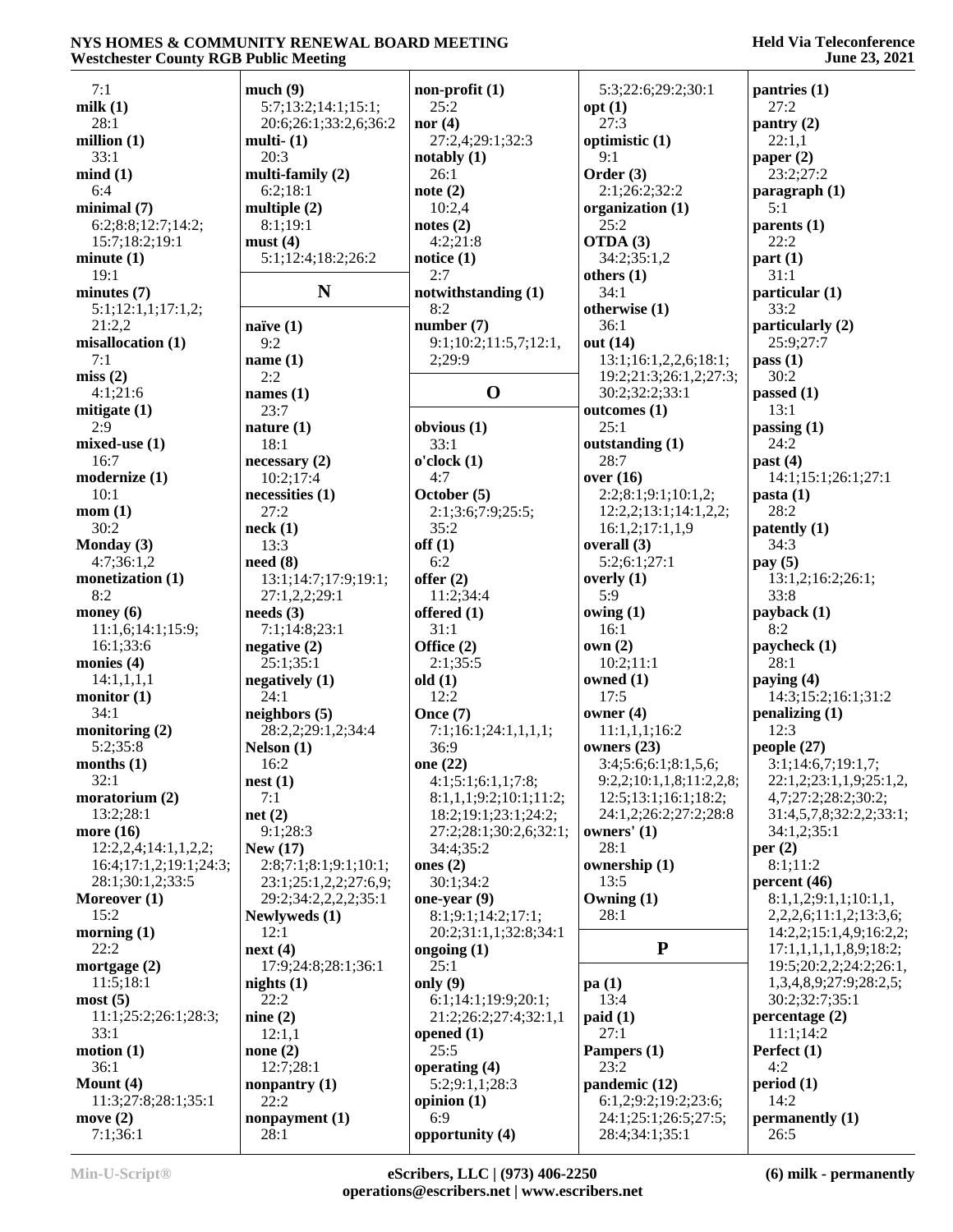| person (1)                          | presentation (7)                |
|-------------------------------------|---------------------------------|
| 13:2                                | 4:1,1;5:3;6:2;11                |
| personal (1)<br>19:1                | 22:2;31:2<br>presentations (3)  |
| perverse (1)                        | 2:5;3:3;36:1                    |
| 18:5                                | presenter(1)                    |
| PETER <sup>(9)</sup>                | 5:1                             |
| 2:2;12:1;17:1;21:1,                 | presenters <sub>(1)</sub>       |
| 1;22:7,9;24:6;36:1<br>phonetic (12) | 4:4<br>prevailing (1)           |
| 6:1;7:1;11:3;16:1,1,                | 5:2                             |
| 1,2,2,6,8;17:6;27:1                 | prevent (1)                     |
| PIAC(1)                             | 11:1                            |
| 9:1                                 | price(1)                        |
| picked (1)<br>28:2                  | 9:1<br>prime(1)                 |
| Please (4)                          | 8:1                             |
| 3:7;6:4;31:2;36:1                   | prior(1)                        |
| plight (1)                          | 23:6                            |
| 28:1                                | privilege (1)                   |
| plus (1)<br>30:2                    | 28:1<br>problems $(2)$          |
| pm (1)                              | 25:2;26:1                       |
| 2:3                                 | $\boldsymbol{proceed}\ (3)$     |
| point $(6)$                         | 4:3;5:5;20:7                    |
| 6:1;7:5;26:1,2;30:1;                | product(1)                      |
| 33:1                                | 28:1                            |
| pointed (4)<br>16:2,2,6;18:1        | product(1)<br>10:7              |
| policies (2)                        | products(1)                     |
| 25:1,8                              | 23:2                            |
| policy (1)                          | professor(1)                    |
| 25:2<br>portion (2)                 | 7:1<br>profit(5)                |
| 24:2;28:6                           | 11:1,4;18:1;19:1                |
| position (1)                        | profitability $(1)$             |
| 11:1                                | 28:4                            |
| posted (1)                          | Program (4)                     |
| 2:1<br>poverty (1)                  | 15:1,2;27:4;34:2<br>programs(1) |
| 25:1                                | 31:1                            |
| power (1)                           | Progress $(2)$                  |
| 5:1                                 | 25:5;35:2                       |
| PPP(1)                              | projected (2)                   |
| 14:2<br>practical (1)               | 5:2;6:2<br>prominent (1)        |
| 33:1                                | 15:1                            |
| practices (1)                       | proof(3)                        |
| 25:1                                | 6:7;8:7;18:1                    |
| predicated (1)                      | properly $(1)$                  |
| 11:1<br>preferential (2)            | 15:1<br>properties $(1)$        |
| 8:1;11:1                            | 28:1                            |
| pre-pandemic (1)                    | property $(2)$                  |
| 27:1                                | 11:2;19:1                       |
| prescient (1)                       | proposing $(1)$                 |
| 8:2<br>presence (1)                 | 20:1<br>prospects $(2)$         |
| 20:8                                | 24:2;25:2                       |
| Present (5)                         | protect (1)                     |
| 3:1,2,2,2,8                         | 20:3                            |
| presentable (1)<br>21:8             | Protection (1)<br>6:9           |
|                                     |                                 |

| 7)<br>2;11:1; | $\mathbf{proves}(\mathbf{1})$<br>6:1 | read<br>2:′ |
|---------------|--------------------------------------|-------------|
| (3)           | provide (8)<br>10:1;12:5;13:1;15:1;  | real<br>5:  |
|               | 19:1;29:1,1,2<br>provided (3)        | 16<br>reall |
|               | 27:1,1;29:1                          | 10          |
|               | public (8)                           | 8           |
|               | 2:1,1,2,5;20:2;22:5;<br>24:1;28:8    | reas<br>9:8 |
|               | published (1)                        | 15          |
|               | 25:4<br>purchase (2)                 | 20          |
|               | 12:6;23:2                            | reas<br>33  |
|               | pursuant (1)                         | Rebo        |
|               | 2:9<br>put $(5)$                     | 7:<br>rebu  |
|               | 4:2;21:8;22:1;32:5,9                 | 4:          |
|               |                                      | recei       |
|               | Q                                    | 22<br>recei |
|               | qualify (6)                          | 4:          |
|               | 15:1;32:2;33:1,1,2,4                 | recei       |
|               | quantities (1)<br>7:2                | 32<br>recei |
|               | quick $(1)$                          | 26          |
|               | 4:5                                  | recer<br>25 |
|               | quietly (1)<br>29:5                  | recer       |
|               | quorum $(1)$                         | 28          |
|               | 4:1<br>quote $(1)$                   | recip<br>4: |
|               |                                      |             |
|               | 7:8                                  | reco        |
|               |                                      | 4:          |
| 19:1,9        | $\bf R$                              | <b>REC</b>  |
| l)            | racial $(1)$                         | 2:<br>reco  |
| 34:2          | 27:8                                 | 7:<br>reco  |
|               | racially (1)<br>25:7                 | 24          |
|               | racism $(2)$                         | reco        |
|               | 25:1;29:1                            | 24<br>recti |
|               | raise $(1)$<br>32:2                  | 4:          |
|               | raised (1)                           | redu        |
|               | 29:7<br>raising $(1)$                | 22<br>redu  |
|               | 7:2<br>rap $(1)$                     | 19<br>refer |
|               | 30:1<br>rapidly $(1)$                | 19<br>refus |
|               | 25:1<br>rate $(2)$                   | 29<br>refus |
|               | 16:5;27:1                            | 26          |
|               | rates $(8)$                          | rega        |
|               | 2:1;5:2,2,2;6:1;7:2,2;<br>27:1       | 3:<br>regu  |
|               | rather $(1)$                         | 28          |
|               | 10:1<br>read $(1)$                   | regu<br>11  |
|               | 4:1                                  | 25          |
|               | readable (1)<br>4:2                  | regu<br>7:  |

|                                      | June 25, 2021                                     |
|--------------------------------------|---------------------------------------------------|
| reading (1)                          | rehabilitate (1)                                  |
| 2:7                                  | 12:6                                              |
| real $(6)$                           | relevant $(1)$                                    |
| 5:1,2;13:1;15:1;                     | 6:1                                               |
| 16:2;19:1                            | relief $(7)$                                      |
| really $(5)$<br>10:1;13:2;14:1;31:3, | 13:1,1;26:1,6;27:3;<br>29:1;34:4                  |
| 8                                    | remain $(1)$                                      |
| reasonable (10)                      | 27:1                                              |
| 9:8;10:2;13:1;14:1;                  | remaining $(1)$                                   |
| 15:2,3;16:1;18:2;19:7;               | 18:7                                              |
| 20:5                                 | remains $(1)$                                     |
| reasons(2)                           | 27:2                                              |
| 33:1,1                               | remarks $(2)$                                     |
| Rebecca (1)                          | 22:6;24:5                                         |
| 7:1                                  | remember (3)                                      |
| rebuttal (2)                         | 6:2;13:1,9                                        |
| 4:6;36:1                             | remind $(2)$                                      |
| receive (4)                          | 4:6;36:1                                          |
| 22:2;23:1;26:2;29:2                  | reminded (1)<br>6:7                               |
| received $(2)$<br>4:1;11:2           | remove(1)                                         |
| receives (1)                         | 9:3                                               |
| 32:1                                 | renew $(1)$                                       |
| receiving $(2)$                      | 32:1                                              |
| 26:6;28:9                            | renewal $(2)$                                     |
| recent (1)                           | 33:1;34:9                                         |
| 25:1                                 | renewals $(2)$                                    |
| recently (1)                         | 24:3;30:3                                         |
| 28:1                                 | renewed (3)                                       |
| recipients (2)                       | 3:5;33:1,2                                        |
| 4:1;29:2<br>record $(2)$             | renovate(1)<br>14:1                               |
| 4:1;20:9                             | renovations (1)                                   |
| <b>RECORDING</b> ] (2)               | 16:3                                              |
| 2:1;36:2                             | rent $(64)$                                       |
| recoup(2)                            | 2:1,1,1,2,4;3:4;5:1,1;                            |
| 7:2;16:9                             | 6:1;7:1,1,2,2,4,6;8:1,4;                          |
| recover(1)                           | 9:3;10:1,2;11:1,3;12:7;                           |
| 24:2                                 | 13:1,1,1,2;14:4;15:2;                             |
| recovery(1)                          | 16:1,7;17:1,2;18:3,4,4;                           |
| 24:2<br>rectify $(1)$                | 19:1,2,2,7;20:5;23:2;<br>25:1;26:1,1,1,2,2,6,7,7; |
| 4:1                                  | 27:1,2,3;28:7;29:2,2;                             |
| reduced (2)                          | 31:1;32:2,2,2,2;33:2,8                            |
| 22:1;26:3                            | rent- $(3)$                                       |
| reduction (2)                        | 18:1;25:2;28:2                                    |
| 19:6;26:7                            | rental $(6)$                                      |
| refer(1)                             | 6:1;7:2,2;15:1;25:9;                              |
| 19:3                                 | 28:1<br>rent-burdened (3)                         |
| refuse(1)<br>29:6                    | 28:2;29:1;31:4                                    |
| refused $(1)$                        | rent-controlled (1)                               |
| 26:2                                 | 7:1                                               |
| regarding $(1)$                      | renters $(4)$                                     |
| 3:4                                  | 7:2;22:1;25:1;27:6                                |
| regularly (1)                        | rent-regulated (8)                                |
| 28:2<br>regulated (5)                | 5:1;6:2;13:3;20:4;<br>26:1,1,2,8                  |
| 11:1,1;18:1;19:4;                    | rents $(7)$                                       |
| 25:2                                 | 5:1;8:1;11:1,1,1,1;                               |
| regulation (5)                       | 20:1                                              |
| 7:3,4,6;8:4;19:2                     | rent-stabilized (2)                               |
|                                      |                                                   |

**rents (7)** 5:1;8:1;11:1,1,1,1;  $20:1$ **rent-stabilized (2)**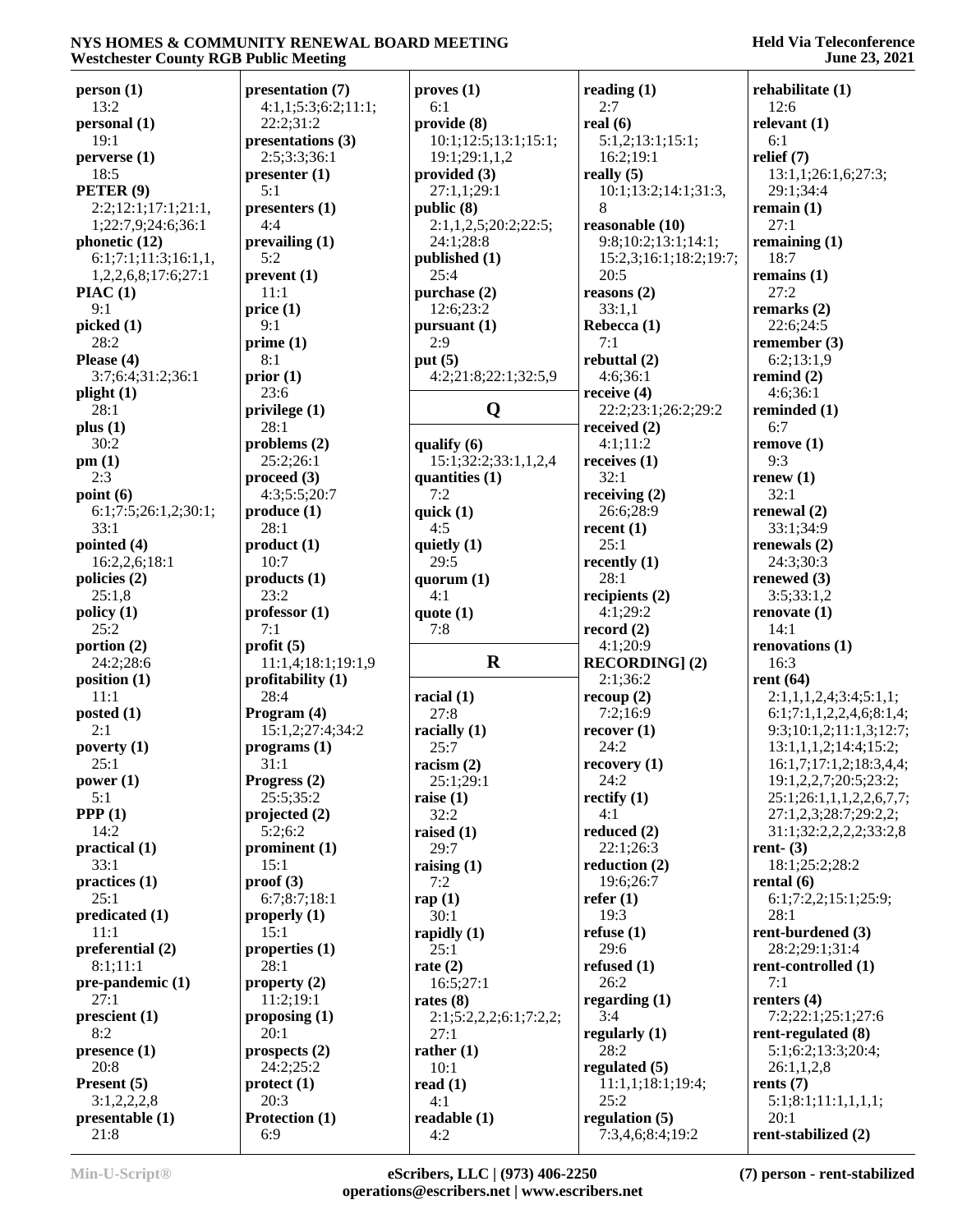| 26:4;27:9            | 5:1                      | scope $(1)$         | sincerely (1)       | 27:1                    |
|----------------------|--------------------------|---------------------|---------------------|-------------------------|
| re-opening $(1)$     | reward $(1)$             | 15:1                | 27:2                | States $(2)$            |
| 25:1                 | 27:4                     | second $(3)$        | single-family (2)   | 25:7;27:2               |
| rep $(2)$            | right $(6)$              | 18:8;36:1,2         | 18:1;19:2           | statistics $(1)$        |
| 27:1,1               | 17:2;29:8;30:1;31:1;     | secondly (1)        | situation (2)       | 24:4                    |
| repair $(2)$         | 34:1;36:2                | 4:8                 | 4:1;8:3             | statute $(1)$           |
| 14:1;16:1            | rights $(1)$             | secured $(1)$       | skip $(1)$          | 5:1                     |
| repaired $(1)$       | 18:9                     | 7:1                 | 5:1                 | statutory (1)           |
| 15:2                 | rises $(1)$              | security (2)        | skipped (2)         | 20:3                    |
|                      | 12:2                     |                     |                     |                         |
| repairs $(9)$        |                          | 25:1;28:1           | 13:2;16:1           | stay $(5)$              |
| 10:1,1;15:1,2,5,6,7; | Roach $(1)$              | seek $(1)$          | slightly (1)        | 9:1;19:9;29:2;30:2;     |
| 16:1,3               | 11:3                     | 11:1                | 21:9                | 32:2                    |
| repeatedly $(1)$     | robustly $(1)$           | seeking $(1)$       | small $(6)$         | steadfast $(1)$         |
| 28:7                 | 24:2                     | 7:2                 | 7:1;11:1;13:8;16:1; | 29:3                    |
| reported $(4)$       | Roche $(2)$              | seems $(1)$         | 19:1;23:8           | <b>STECKER (9)</b>      |
| 7:1;26:1,2,5         | 27:1,1                   | 34:3                | soberly $(1)$       | 2:2;4:2,5;5:2;12:1;     |
| reporting $(1)$      | Rochelle (2)             | self-defeating (2)  | 27:1                | 17:2;21:1;22:1;24:1     |
| 24:2                 | 27:9;35:1                | 7:6;11:2            | social $(1)$        | <b>STEWART (24)</b>     |
| representative (1)   | Roche's $(1)$            | send $(3)$          | 28:1                | 3:2,2;4:8;21:2,2;       |
| 11:1                 | 35:2                     | 4:1,8,9             | Society (1)         | 24:1,9;30:1,5,7;31:1,1; |
| representatives (3)  | roll(2)                  | senior $(2)$        | 25:2                | 32:1,1,1;33:2;34:1,2;   |
| 3:4;24:1;36:7        | 3:7;9:3                  | 22:2;23:1           | socks $(1)$         | 35:1,2,2,4;36:1,5       |
| representing $(1)$   | roofs $(1)$              | seniors (7)         | 23:2                | still $(3)$             |
| 5:6                  | 8:2                      | 23:4;28:1,1;29:1;   | somebody (4)        | 12:1;23:1;30:1          |
| research $(2)$       | rosy $(1)$               | 30:1,1,8            | 30:2;31:1;36:1,1    | stock $(4)$             |
| 24:1,3               | 25:2                     | sent $(2)$          | sometime (1)        | 7:2;18:1,2;35:1         |
| researchers (2)      | Rubin $(41)$             | 9:1;36:1            | 22:1                | stood $(1)$             |
| 25:2;26:1            | 2:2,2;3:1,1,1,1,2,2,2,   | separate $(1)$      | sorry $(1)$         | 23:1                    |
| reserves $(1)$       | 2;4:1,1,1,2,2;5:7;20:1,  | 34:1                | 17:2                | stopped $(3)$           |
| 18:1                 | 7;21:1,1,1,2,2,2,5;24:1, | September (2)       | sort $(2)$          | 14:3;23:5;31:4          |
| residences $(2)$     | 1,8;30:4;31:1,1,2;32:1,  | 2:1;3:6             | 4:2;33:3            | stops $(1)$             |
| 10:1,1               | 6;34:1,2;35:1;36:1,2,6,  | serve $(1)$         | soup $(1)$          | 15:2                    |
| residential (1)      | 9                        | 23:3                | 22:1                | story $(1)$             |
| 5:1                  | run(1)                   | served $(1)$        | source $(1)$        | 18:2                    |
| residents $(2)$      | 14:1                     | 22:2                | 14:1                | strangers $(1)$         |
| 23:1,1               |                          | service $(3)$       | <b>SPEAKER (4)</b>  | 27:2                    |
| respond $(1)$        | S                        | 6:1;25:2;29:1       | 21:2;31:1;36:2,8    | street $(1)$            |
| 3:7                  |                          | services $(1)$      | speed $(1)$         | 28:2                    |
| response(1)          | sacrificed (1)           | 30:1                | 12:1                | strong $(1)$            |
| 2:7                  | 29:2                     | set $(3)$           | spent $(2)$         | 27:2                    |
| restore(1)           | sacrifices (1)           | 2:1;34:4,7          | 11:6;15:9           | strongly $(1)$          |
| 29:1                 | 33:2                     | severely $(1)$      | spiral $(1)$        | 27:1                    |
| restricted (2)       | Sadly (1)                | 28:2                | 10:2                | struck $(1)$            |
| 17:1,2               | 29:1                     | sewer $(1)$         | spoke $(1)$         | 6:2                     |
| restriction $(1)$    | safe $(1)$               | 5:2                 | 24:1                | structural $(1)$        |
| 33:1                 | 2:8                      | shall $(4)$         | spread $(1)$        | 29:1                    |
| resulting $(1)$      | salt $(1)$               | 5:1,1,1,1           | 2:9                 | struggling $(2)$        |
| 8:1                  | 29:1                     | shocking $(1)$      | Stability (2)       | 29:2;31:5               |
| retail $(1)$         | same $(8)$               | 14:2                | 6:8;25:1            | studies $(1)$           |
| 29:1                 | 11:1,2;25:1;29:1,2;      | shortfalls $(1)$    | stabilized (1)      | 7:5                     |
| retain $(1)$         | 33:1;34:1,1              | 26:1                | 28:2                | studios $(1)$           |
| 14:1                 | Sandra (1)               | show $(4)$          | stand $(1)$         | 7:1                     |
| retirement (1)       | 16:2                     | 4:1;7:6;20:9;25:1   | 27:2                | study $(4)$             |
| 29:1                 | SANTIAGO (6)             | significant $(4)$   | Stanford (1)        | 7:9;25:1,4;35:2         |
| retiring $(1)$       | 3:2,2;35:1,1,2;36:4      | 10:2;11:1;24:2;28:6 | 7:1                 | subject $(5)$           |
| 29:4                 | sat(1)                   | significantly $(2)$ | start $(5)$         | 2:1;12:2;13:6,7;33:1    |
| return $(1)$         | 34:1                     | 22:1;27:1           | 2:6;5:1;22:1;28:1,9 | submit $(1)$            |
| 19:1                 | savings $(1)$            | similar(1)          | started (1)         | 4:2                     |
| Reverend (2)         | 32:2                     | 27:7                | 6:2                 | submitted (2)           |
| 6:1;8:1              | saw(1)                   | Similarly (2)       | State (7)           | 22:7;24:6               |
| review $(1)$         | 31:2                     | 7:2;33:1            | 13:1;26:1;34:2,2,2; | subsidize $(1)$         |
| 27:1                 | School (2)               | simultaneously (1)  | 35:6,7              | 10:1                    |
| reviewing $(1)$      | 7:1;31:1                 | 2:1                 | statement $(1)$     | subsidized (2)          |
|                      |                          |                     |                     |                         |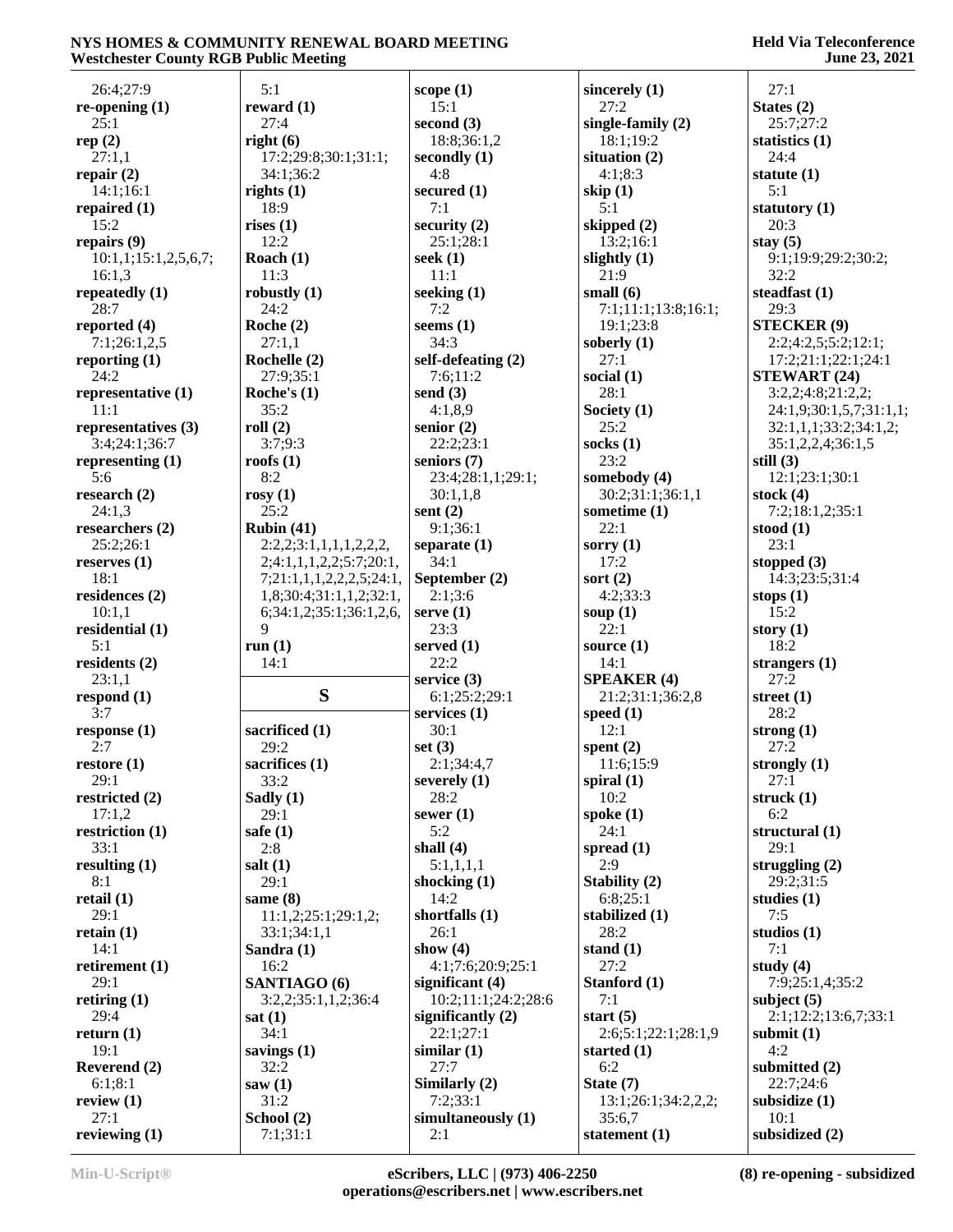#### **Held Via Teleconference June 23, 2021**

| 9:8:19:2              | ten(2)                            | took(6)                          | 25:7;27:2                           | 30:1                               |
|-----------------------|-----------------------------------|----------------------------------|-------------------------------------|------------------------------------|
| substantial (3)       | 15:8;17:1                         | 13:2;15:4;22:2;33:1;             | units $(5)$                         | via(2)                             |
| 14:9;18:2;26:2        | tenant $(18)$                     | 34:8,9                           | 10:2;12:2;13:4,6;                   | 2:1;24:1                           |
|                       | 3:4;6:1,1,8;7:1;12:1,             | total $(4)$                      | 16:2                                | victories $(1)$                    |
| substantially (1)     |                                   |                                  |                                     |                                    |
| 14:2                  | 9;14:3;15:2,2;16:1;               | 10:4,5;14:2;26:1                 | unprecedented (1)                   | 23:7                               |
| succession $(1)$      | 19:4;22:2;27:1;31:2;              | toward $(1)$                     | 26:1                                | view $(2)$                         |
| 18:9                  | 33:2;34:8;36:6                    | 26:2                             | unregulated (1)                     | 2:1,2                              |
| suffering $(1)$       | tenants $(42)$                    | towels $(1)$                     | 26:1                                | virtual $(1)$                      |
| 13:1                  | 9:2,5,7;10:1,1;12:1;              | 23:2                             | unscathed (1)                       | 3:2                                |
| suffers $(1)$         | 13:1,1,1,1,1;15:1,1;              | town(1)                          | 28:4                                | virtually $(4)$                    |
| 10:9                  | 16:1,2;18:7;19:1;20:4;            | 13:2                             | unusual $(1)$                       | 14:1;15:1;18:2;19:2                |
| sufficient $(1)$      | 22:1;24:1,2;25:2;26:1,            | transcribed (1)                  | 16:1                                | visits $(1)$                       |
| 8:2                   |                                   |                                  |                                     | 29:1                               |
|                       | 1,1,1,2,4,8;27:1,9;28:1;          | 2:1                              | up(24)                              |                                    |
| suggest $(1)$         | 29:1,2;32:1,1,1;33:1,2,           | transcripts (1)                  | 4:2;7:1;10:1,1;12:2,                | vote $(2)$                         |
| 9:7                   | 2,4,7                             | 2:2                              | 8;13:2,2;14:4;15:5;                 | 4:6;36:1                           |
| summer $(1)$          | tenants' $(1)$                    | try(1)                           | 16:1,2,2,2;17:1;18:1,2,             |                                    |
| 28:1                  | 29:1                              | 4:1                              | 2;28:2,2;30:2;31:2;                 | W                                  |
| Sunday $(1)$          | terms <sub>(1)</sub>              | turn(2)                          | 32:1,2                              |                                    |
| 22:2                  | 18:1                              | 2:2;19:6                         | upcoming $(1)$                      | wage $(1)$                         |
| supply $(1)$          | testified (3)                     | twice $(2)$                      | 33:1                                | 11:2                               |
| 5:2                   | 9:2;25:2;27:2                     | 27:1;36:9                        | upkeep(1)                           | waiting $(1)$                      |
|                       |                                   |                                  |                                     |                                    |
| sure $(1)$            | testify $(1)$                     | two(10)                          | 16:1                                | 29:1                               |
| 23:1                  | 8:7                               | 4:1,5;8:1,1,2;11:2;              | upper-income $(1)$                  | wall $(1)$                         |
| survey $(1)$          | testimony $(4)$                   | 17:2;20:2;23:1;36:1              | 24:2                                | 10:1                               |
| 9:2                   | 6:1;22:7;35:2,2                   | two- $(1)$                       | upswing $(1)$                       | warned $(1)$                       |
| survive $(1)$         | Thanks $(2)$                      | 24:2                             | 23:9                                | 28:1                               |
| 18:2                  | 21:1;22:1                         | $two-year(6)$                    | $up-to-date (1)$                    | watching $(1)$                     |
| Sylvia $(5)$          | theoretically (1)                 | 8:1;17:1;30:3;31:2;              | 10:1                                | 3:2                                |
| 3:1,2;21:2;22:3;27:1  | 32:7                              | 33:1;34:8                        | $\arg e(1)$                         | water $(2)$                        |
| Sylvia's $(1)$        | thereafter $(2)$                  | $two-years(1)$                   | 30:2                                | 5:2;13:1                           |
|                       |                                   |                                  |                                     |                                    |
| 22:1                  | 6:2;15:4                          | 9:1                              | $\mathbf{urgent}\left(1\right)$     | way $(2)$                          |
|                       |                                   |                                  |                                     |                                    |
| system $(2)$          | thereby $(1)$                     | type(1)                          | 25:2                                | 12:1;29:7                          |
| 18:7;33:7             | 18:1                              | 30:1                             | use $(2)$                           | wealthiest $(1)$                   |
|                       | There'll $(1)$                    |                                  | 11:1;18:8                           | 27:2                               |
| systems (1)           | 14:1                              | $\mathbf U$                      |                                     |                                    |
| 8:2                   |                                   |                                  | used $(2)$                          | website $(1)$                      |
|                       | thinking $(1)$                    |                                  | 14:1;28:3                           | 2:1                                |
| T                     | 22:9                              | ultimately (1)                   | using $(1)$                         | <b>Wednesday</b> (1)               |
|                       | though $(1)$                      | 26:2                             | 9:1                                 | 2:3                                |
| talk $(1)$            | 30:1                              | Um-hum $(2)$                     | usual $(1)$                         | week $(4)$                         |
| 12:2                  | thousands $(1)$                   | 35:2,8                           | 6:6                                 | 14:1;22:1,2;28:1                   |
| talking $(2)$         | 28:1                              | unable $(2)$                     | usually $(1)$                       | weekly $(2)$                       |
| 12:2;34:2             | Three $(10)$                      | 23:1;26:1                        | 30:2                                | 22:2;27:2                          |
| TAMARA (4)            | 8:1;11:2,2;15:4;                  | un-American (1)                  | utilities (1)                       | welcome $(3)$                      |
|                       | 17:1;28:1,2;29:1;32:1;            | 19:1                             | 13:1                                | 3:1;20:2;36:5                      |
| 3:2,2;24:8;30:4       |                                   |                                  |                                     |                                    |
| $t$ ampons $(1)$      | 35:2                              | under $(2)$                      |                                     | weren't $(2)$                      |
| 27:2                  | throughout $(1)$                  | 13:6;15:1                        | $\mathbf{V}$                        | 14:2;29:7                          |
| targeted $(1)$        | 19:1                              | underinvestment (1)              |                                     | Westchester (15)                   |
| 25:8                  | times (1)                         | 17:3                             | vacancy $(6)$                       | 2:1,2,4;5:1;7:2;8:3,5,             |
| tasked $(1)$          | 24:1                              | undermined (1)                   | 6:1;8:1;9:5;10:1;                   | 6; 12:2; 13:4,7; 17:1;             |
| 24:1                  | today $(1)$                       | 25:1                             | 12:8;16:5                           | 18:2;19:2;27:7                     |
| $\tan(1)$             | 10:2                              | undisputed $(1)$                 | vacant $(3)$                        | whereas $(1)$                      |
| 18:1                  |                                   | 19:3                             | 8:1;10:1;16:1                       | 28:1                               |
|                       | today's $(1)$<br>16:1             |                                  |                                     |                                    |
| taxes(6)              |                                   | unemployment (3)                 | vaccinated (1)                      | White (1)                          |
| 5:2;13:1;15:1;16:2;   | together (2)                      | 13:2;27:1,1                      | 24:2                                | 16:1                               |
| 17:1;18:1             | 9:3;10:1                          | unfair $(1)$                     | varied $(1)$                        | whole $(2)$                        |
| teachers $(1)$        | toilet $(2)$                      | 34:3                             | 21:9                                | 26:2;34:1                          |
| 23:1                  | 23:2;27:2                         | unfortunate $(1)$                | vegetables (1)                      | whomever $(1)$                     |
| teleconference (1)    | toll $(1)$                        | 33:1                             | 28:2                                | 32:2                               |
| 2:1                   | 29:1                              | Unfortunately (2)                | <b>VELENE</b> (3)                   | who's $(2)$                        |
|                       | tomorrow $(3)$                    | 6:2;25:2                         | 3:1,9;20:1                          | 12:1;34:1                          |
| tellers $(1)$         |                                   |                                  |                                     |                                    |
| 23:1                  | 22:1,1;24:7                       | <b>UNIDENTIFIED (4)</b>          | Vernon (4)                          | whose $(4)$                        |
| telling $(1)$<br>18:1 | tonight $(5)$<br>3:3;4:1;22:1,1,6 | 21:2;31:1;36:2,8<br>United $(2)$ | 11:3;27:8;28:1;35:1<br>versus $(1)$ | 6:1;10:1;14:3;27:1<br>widely $(1)$ |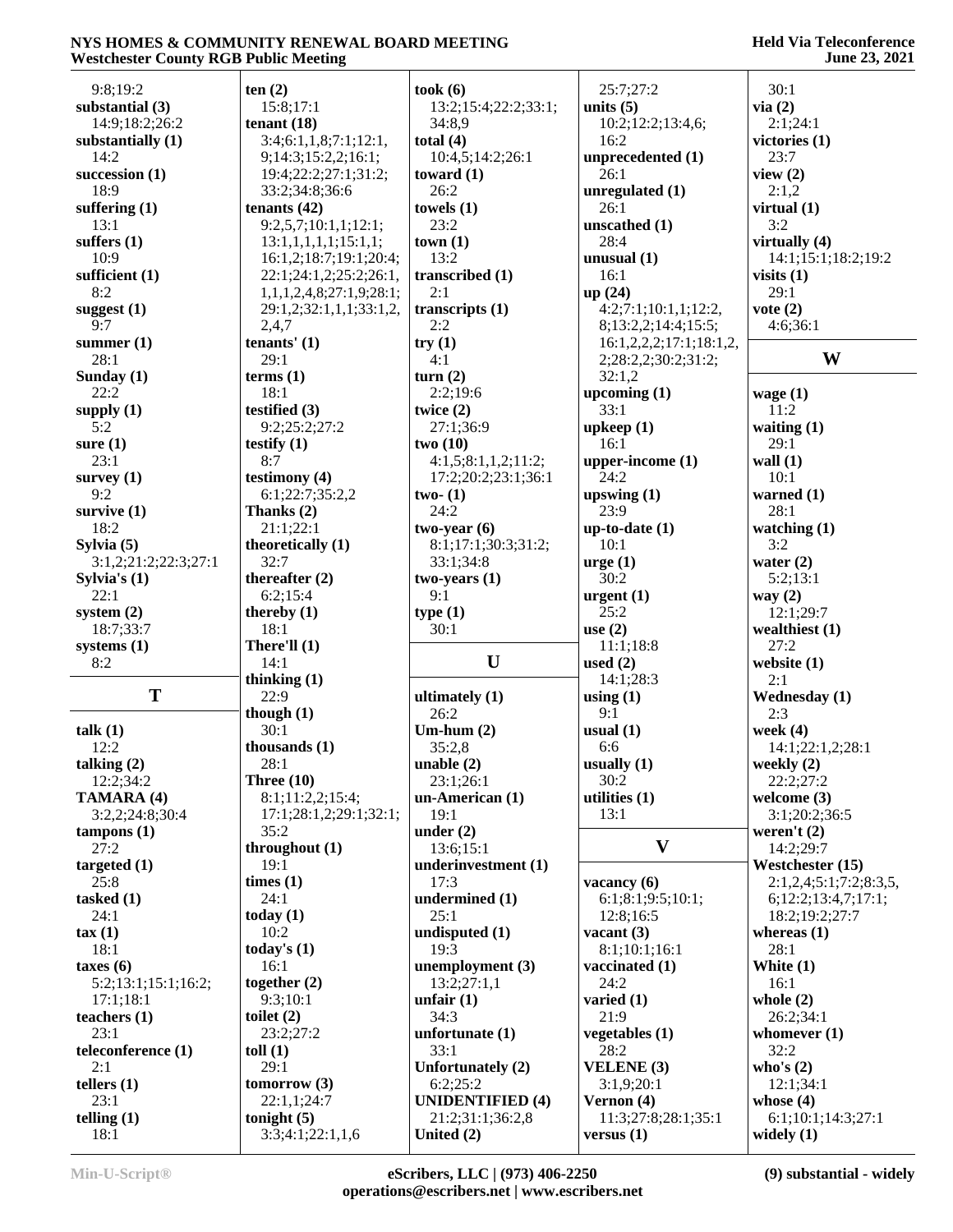| 28:3                             | 7:1;9:1;25:1,2;27:6;                | 11:1                             | 27,000(1)                                          | 2;10:1,2;11:1,2;12:1,2;                        |
|----------------------------------|-------------------------------------|----------------------------------|----------------------------------------------------|------------------------------------------------|
| widespread (1)                   | 34:2,2,2,2                          | 13(1)                            | 19:5                                               | 13:1,2;14:1,2;15:1,2;                          |
| 25:8                             | Yorkers (2)                         | 16:2                             | 28th(1)                                            | 16:1,2;17:1,2;18:1,2;                          |
| windows $(1)$                    | 2:8;25:2                            | 14.75(1)                         | 4:7                                                | 19:1,2;20:1,2;21:1,2;                          |
| 16:4                             | young $(4)$                         | 17:1                             | 29th(1)                                            | 22:1,2,2;23:1,2;24:1,2;                        |
| wings $(1)$                      | 7:1;8:1;12:1;18:9                   | 15(2)                            | 25:2                                               | 25:1,2;26:1,2;27:1,2;                          |
| 28:1                             | Younkers (3)                        | 9:1;14:1                         |                                                    | 28:1,2;29:1,2;30:1,2;                          |
| wiped $(1)$                      | 17:1;27:8;35:1                      | 15,000(2)                        | $\overline{\mathbf{3}}$                            | 31:1,2;32:1,2;33:1,2;                          |
| 19:2                             |                                     | 9:1;14:1                         |                                                    | 34:1,2;35:1,2;36:1,2                           |
| wish $(1)$                       | $\mathbf{Z}$                        | 154(1)                           | 3(73)                                              | 5.75(2)                                        |
| 9:7                              |                                     | 16:2                             | 2:1,2;3:1,2;4:1,2;5:1,                             | 9:1,1                                          |
| within $(2)$                     | zero $(16)$                         | 17.8(1)                          | 2;6:1,2,3;7:1,2;8:1,2;                             | 50(2)                                          |
| 2:1:25:9                         | 8:8;10:1,7,7;11:1,1,                | 17:1                             | 9:1,2;10:1,2;11:1,2;                               | 13:6:19:5                                      |
| without $(3)$                    | 2,2;15:1;18:2;24:2;                 | 1974(1)                          | 12:1,2;13:1,2;14:1,2;                              | 50,000(1)                                      |
| 5:9;10:1;16:1                    | 30:2;33:1,1,2,2                     | 34:6                             | 15:1,2;16:1,2;17:1,1,2;                            | 19:5                                           |
| women $(1)$                      | $\mathrm{Zoom}\left( 2\right)$      | 1st(1)                           | 18:1,2;19:1,2;20:1,2,2;                            | 500,000(1)                                     |
| 29:2                             | 24:1;31:2                           | 3:6                              | 21:1,2;22:1,2;23:1,2;                              | 12:1                                           |
| Woods $(2)$                      |                                     |                                  | 24:1,2;25:1,2;26:1,2;                              | 51(1)                                          |
| 6:1:8:1                          | $\boldsymbol{0}$                    | $\overline{2}$                   | 27:1,2;28:1,2;29:1,2;                              | 13:3                                           |
| word $(1)$                       |                                     |                                  | 30:1,2;31:1,2;32:1,2;                              |                                                |
| 5:1                              | 0(70)                               | 2(72)                            | 33:1,2;34:1,2;35:1,2;                              | 6                                              |
| work $(7)$                       | 2:1,2;3:1,2;4:1,2;5:1,              | 2:1,2;3:1,2;4:1,2;5:1,           | 36:1,2                                             |                                                |
| 11:1;19:1;21:1;22:1;             | 2; 6; 1, 2; 7; 1, 2; 8; 1, 2; 9; 1, | 2; 6: 1, 1, 2; 7: 1, 2; 8: 1, 2; | 30(4)                                              | 6(36)                                          |
| 23:1;26:1;28:2                   |                                     |                                  |                                                    |                                                |
|                                  | 2;10:1,2;11:1,2;12:1,2;             | 9:1,2;10:1,2;11:1,2;             | 2:1;9:1;16:2;26:3                                  | 2:1;3:1;4:1;5:1;6:1;                           |
| workers $(6)$                    | 13:1,2;14:1,2;15:1,2;               | 12:1,2;13:1,2;14:1,2;            | 30th(1)                                            | 7:1;8:1;9:1;10:1;11:1;                         |
| 23:1,1,1,1;26:9;29:1             | 16:1,2;17:1,2;18:1,2;               | 15:1,2;16:1,2;17:1,2,9;          | 3:6                                                | 12:1;13:1;14:1;15:1;                           |
| working (4)                      | 19:1,2;20:1,2;21:1,2;               | 18:1,2;19:1,2;20:1,2;            | 36(1)                                              | 16:1;17:1;18:1;19:1;                           |
| 9:2;13:1;15:1;29:5               | 22:1,2;23:1,2;24:1,2;               | 21:1,2;22:1,2;23:1,2;            | 26:1                                               | 20:1;21:1;22:1,1;23:1;                         |
| works $(1)$                      | 25:1,2;26:1,2;27:1,2;               | 24:1,2;25:1,2;26:1,2;            |                                                    | 24:1;25:1;26:1;27:1;                           |
| 21:1                             | 28:1,2;29:1,2;30:1,2;               | 27:1,2;28:1,2;29:1,2;            | $\overline{\mathbf{4}}$                            | 28:1;29:1;30:1;31:1;                           |
| worry-free (1)                   | 31:1,2;32:1,2;33:1,2;               | 30:1,2;31:1,2;32:1,2;            |                                                    | 32:1;33:1;34:1;35:1;                           |
| 29:1                             | 34:1,2;35:1,2;36:1,2                | 33:1,2;34:1,2;35:1,2;            | 4(71)                                              | 36:1                                           |
|                                  |                                     |                                  |                                                    |                                                |
| worse $(2)$                      |                                     | 36:1,2                           | 2:1,2;3:1,2;4:1,2;5:1,                             |                                                |
| 6:1;31:6                         | $\mathbf{1}$                        | 2.4(2)                           | 2;6:1,2;7:1,2;8:1,2;9:1,                           | $\overline{7}$                                 |
| wrapped(1)                       |                                     | 17:8;28:2                        | 2;10:1,2;11:1,2;12:1,2;                            |                                                |
| 22:2                             | 1(73)                               | 2.5(1)                           | 13:1,2;14:1,2;15:1,2;                              | 7(37)                                          |
| writing $(1)$                    | 2:1,1,2;3:1,2;4:1,2;                | 10:6                             | 16:1,2;17:1,1,2;18:1,2;                            | 2:1;3:1;4:1,7;5:1;                             |
| 21:6                             | 5:1,1,2;6:1,2;7:1,2;8:1,            | 2.75(2)                          | 19:1,2;20:1,2;21:1,2;                              | 6:1;7:1;8:1;9:1;10:1;                          |
| Written (8)                      |                                     | 9:1,1                            | 22:1,2;23:1,2;24:1,2;                              | 11:1;12:1;13:1;14:1;                           |
| 4:1,1;7:8;21:3,7,8;              | 2; 9: 1, 2; 10: 1, 2; 11: 1, 2;     | 20(3)                            | 25:1,2;26:1,2;27:1,2;                              | 15:1;16:1;17:1;18:1;                           |
| 22:7;24:5                        | 12:1,2;13:1,2;14:1,2;               |                                  |                                                    |                                                |
|                                  | 15:1,2;16:1,2;17:1,2;               | 5:1;12:2;13:4                    | 28:1,2;29:1,2;30:1,2;                              | 19:1;20:1;21:1;22:1,2;<br>23:1;24:1;25:1;26:1; |
| wrongs(1)<br>29:8                | 18:1,2;19:1,2;20:1,2;               | 20,000(1)                        | 31:1,2;32:1,2;33:1,2;                              |                                                |
|                                  | 21:1,2;22:1,2;23:1,2;               | 16:1                             | 34:1,2;35:1,2;36:1,2                               | 27:1;28:1;29:1;30:1;                           |
| $\mathbf Y$                      | 24:1,2;25:1,2;26:1,2;               | 2013(1)                          | 4.5(1)                                             | 31:1;32:1;33:1;34:1;                           |
|                                  | 27:1,2;28:1,2;29:1,2;               | 15:3                             | 20:2                                               | 35:1;36:1                                      |
|                                  | 30:1,2;31:1,2;32:1,2,7;             | 2014(1)                          | 4.75(2)                                            | 7:03(1)                                        |
| year $(48)$                      | 33:1,2;34:1,2;35:1,2;               | 15:3                             | 14:2,2                                             | 2:3                                            |
| 6:1,2,7,8;8:1,8;10:1,            | 36:1,2                              | 2016(1)                          | 40(1)                                              | 70(1)                                          |
| 2, 3, 5, 6; 11: 2; 12: 1; 13: 2; | 1,000(1)                            | 15:7                             | 28:5                                               | 12:2                                           |
| 15:2,2,8;16:5;17:8,9;            | 13:2                                | 2018(2)                          | 40,000(1)                                          | 70s(1)                                         |
| 19:2;24:3;25:2;26:1;             | 1,500(1)                            | 7:9;8:2                          | 14:4                                               | 19:1                                           |
| 27:1;29:1,2,2;31:1,2,3;          | 22:1                                | 2020(1)                          | 42(1)                                              | 72(1)                                          |
| 32:1,1,1,4;33:1,1,1,2,2;         | 1.4(1)                              | 26:4                             | 26:1                                               | 26:4                                           |
| 34:1,1,1,3,7,7,8,8               | 10:2                                | 2021(2)                          | 44 $(1)$                                           | 73(2)                                          |
| yearly $(1)$                     | 10(2)                               | 2:1;3:6                          | 26:8                                               | 27:9;35:1                                      |
| 9:8                              | 10:1,2                              | $202-1(1)$                       | 46(3)                                              |                                                |
| years $(17)$                     | 100(3)                              | 2:1                              | 26:9;34:1,1                                        | 8                                              |
| 8:1,9;9:1,2;11:2;                | 11:1;12:1,2                         | 2022(2)                          |                                                    |                                                |
| 12:2,2;14:1,2,2;16:2,5;          | 100-year-old $(1)$                  | 2:1;3:6                          | 5                                                  | 8(36)                                          |
| 17:1;18:1;20:2;34:1,1            | 12:2                                | 21(2)                            |                                                    | 2:1;3:1;4:1;5:1;6:1;                           |
| year's $(1)$                     | 11.6(1)                             | 21:2,2                           | 5(71)                                              | 7:1;8:1;9:1;10:1;11:1;                         |
| 29:1<br>York $(9)$               | 17:1<br>1199(1)                     | 23rd(1)<br>2:3                   | 2:1,2;3:1,2;4:1,2;5:1,<br>2;6:1,2;7:1,2;8:1,2;9:1, | 12:1;13:1;14:1;15:1;<br>16:1;17:1,1;18:1;19:1; |